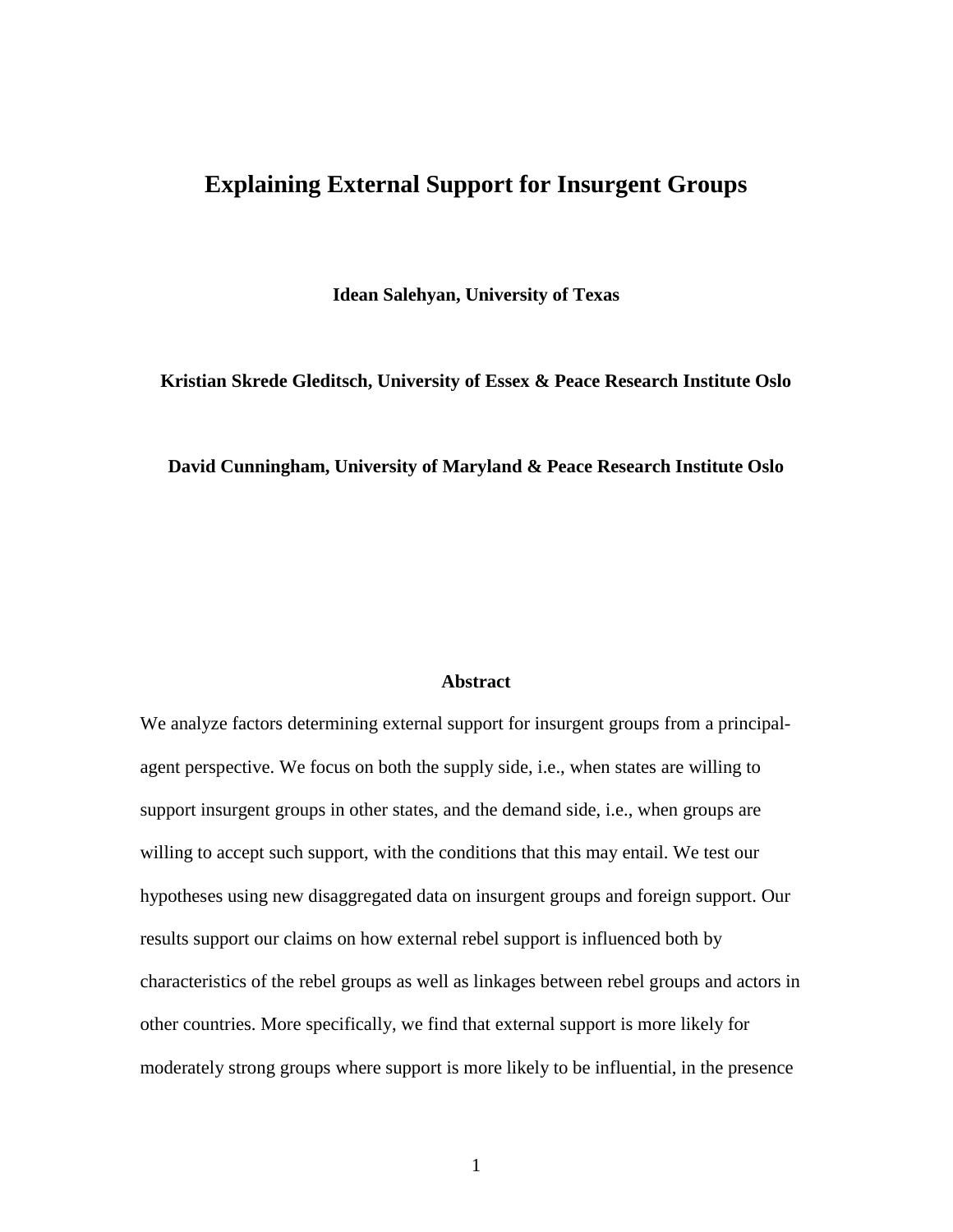of transnational constituencies, and when the government receives foreign support. By contrast, conventional country characteristics believed to influence the outbreak of civil war appear to be unrelated to whether rebels receive support.

## **Introduction**

Although the term "civil war" would seem to imply some sort of domestic process, internal conflicts often have a significant external dimension to them. Current conflicts in Darfur, Colombia, Kurdistan, and Afghanistan, among others, exhibit significant cross-border dynamics as well as outside interference. A large and growing body of research has been dedicated to understanding both the causes and the effects of external involvement in civil war.<sup>1</sup> Scholars have shown that foreign support for rebel groups changes the dynamic of the civil war itself. Civil wars with outside involvement typically last longer,<sup>2</sup> cause more fatalities,<sup>3</sup> and are more difficult to resolve through negotiations.<sup>4</sup> They introduce new actors into the conflict with agendas of their own, changing the bargaining dynamic to include both state and non-state actors. Understanding why some groups receive foreign support is therefore critical for understanding how such conflicts unfold, and ultimately, how they are resolved.

<sup>1</sup> Balch-Lindsay and Enterline 2000; Bapat 2006; Collier et al. 2003; Regan 2000; Saideman 2001.

 $2$  Regan 2002.

<sup>3</sup> Heger and Salehyan 2007.

 $4$  Cunningham 2010.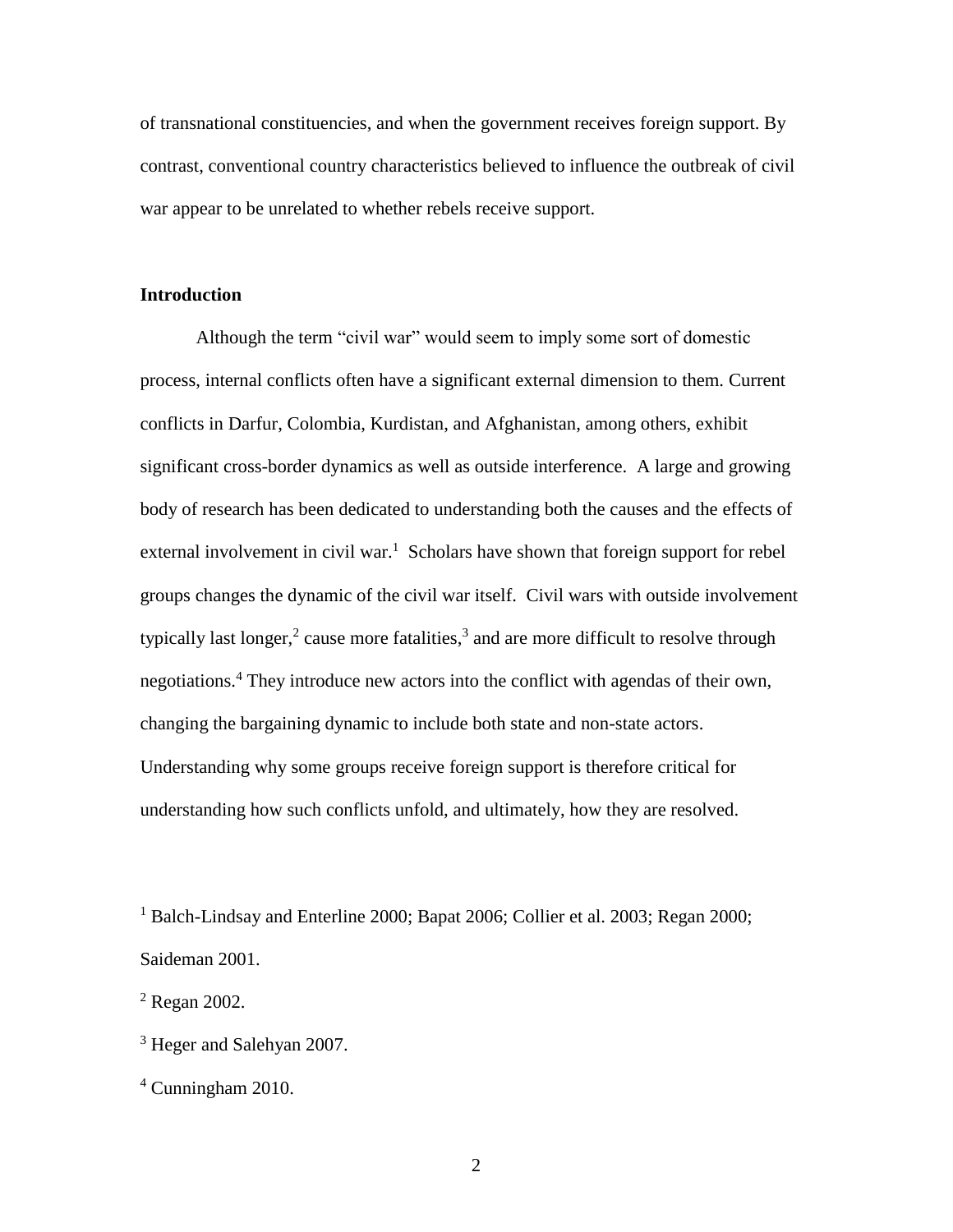Existing research has made significant progress in understanding what motivates states to intervene in conflicts. However, it has in our view been hindered by an overly narrow focus on features of the civil war as a whole that make intervention more likely, rather than attributes of the actors involved. This focus causes at least two problems.

First, external states deciding whether to intervene in a civil war or empower opposition groups do not just gauge their motivation for intervening, but also evaluate their potential options for doing so. States decide whether to support particular rebel groups or governments, and the characteristics of those actors should matter in their decision to do so and the specific forms of support that are chosen. The literature has generally ignored this decision process by focusing on the type of conflicts, not the type of actors, which attract external support.<sup>5</sup>

Second, support to insurgents is one of a set of potential strategies that states can pursue to destabilize other states. Scholars have noted that some foreign policy strategies may serve as substitutes for one another.<sup>6</sup> States will evaluate the various other options they have in deciding whether to support rebel groups or not. One alternative to supporting an insurgent group in a target state is to start a direct war against the government. Although there is a significant body of literature on interstate war and the conditions under which such conflict may be more or less likely, these insights have generally not been applied to understanding why states may choose instead to "delegate"

<sup>5</sup> Findley and Teo 2006 discuss the advantages of using an actor-centric approach to studying conflict intervention. However, they develop a limited rebel/government dichotomy whereas we focus on the particular rebel organizations that receive support. <sup>6</sup> Morgan and Palmer 2000; Most and Starr 1984.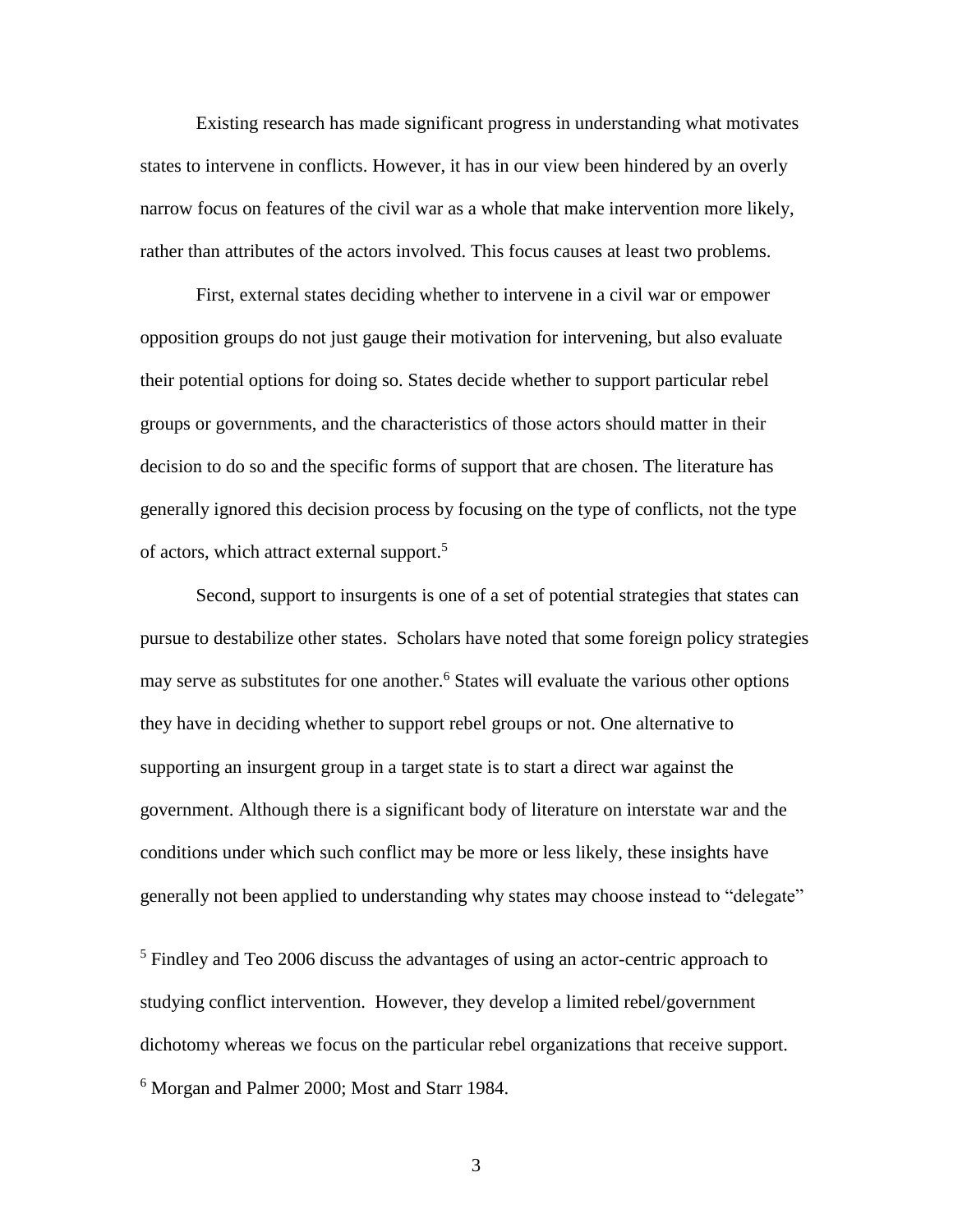conflict to rebel groups operating in their enemies' territories. Instead, scholars have rather descriptively applied the term "proxy war" to various insurgencies.<sup>7</sup>

For this reason, understanding external support for rebel organizations is important for the study of international relations since it constitutes a form of interstate conflict, albeit indirect. A focus on foreign support for insurgent groups, then, helps to bridge a long-standing divide between scholars of civil and interstate war. These forms of conflict may be seen as complementary and interrelated, rather than separate areas of inquiry.<sup>8</sup>

In this paper, we seek to advance our understanding of the relationship between civil and international conflict by examining the factors that influence why certain rebel groups receive external support while others do not. Empirical analyses of external intervention in civil war often examine what type of conflicts are likely to involve external intervention or, at most, which side in the conflict is supported externally, using a rebel/government dichotomy.<sup>9</sup> However, many civil wars contain more than one rebel group, and in many cases external states support some, but not all, rebel organizations. For instance, in Indonesia, insurgents representing Aceh and East Timor received external support while those fighting for independence for West Papua did not. In the Colombian conflict, while the *Fuerzas Armadas Revolucionarias de Colombia* (FARC) received external support from Cuba and other regional actors, the *Ejército de Liberación* 

 $7$  See, for example, Prunier 2004; Swami 2004.

<sup>8</sup> Gleditsch, Salehyan, and Schultz 2008.

<sup>9</sup> Balch-Lindsay, Enterline, and Joyce, 2008; Gent 2008; Findley and Teo 2006; Regan 2000.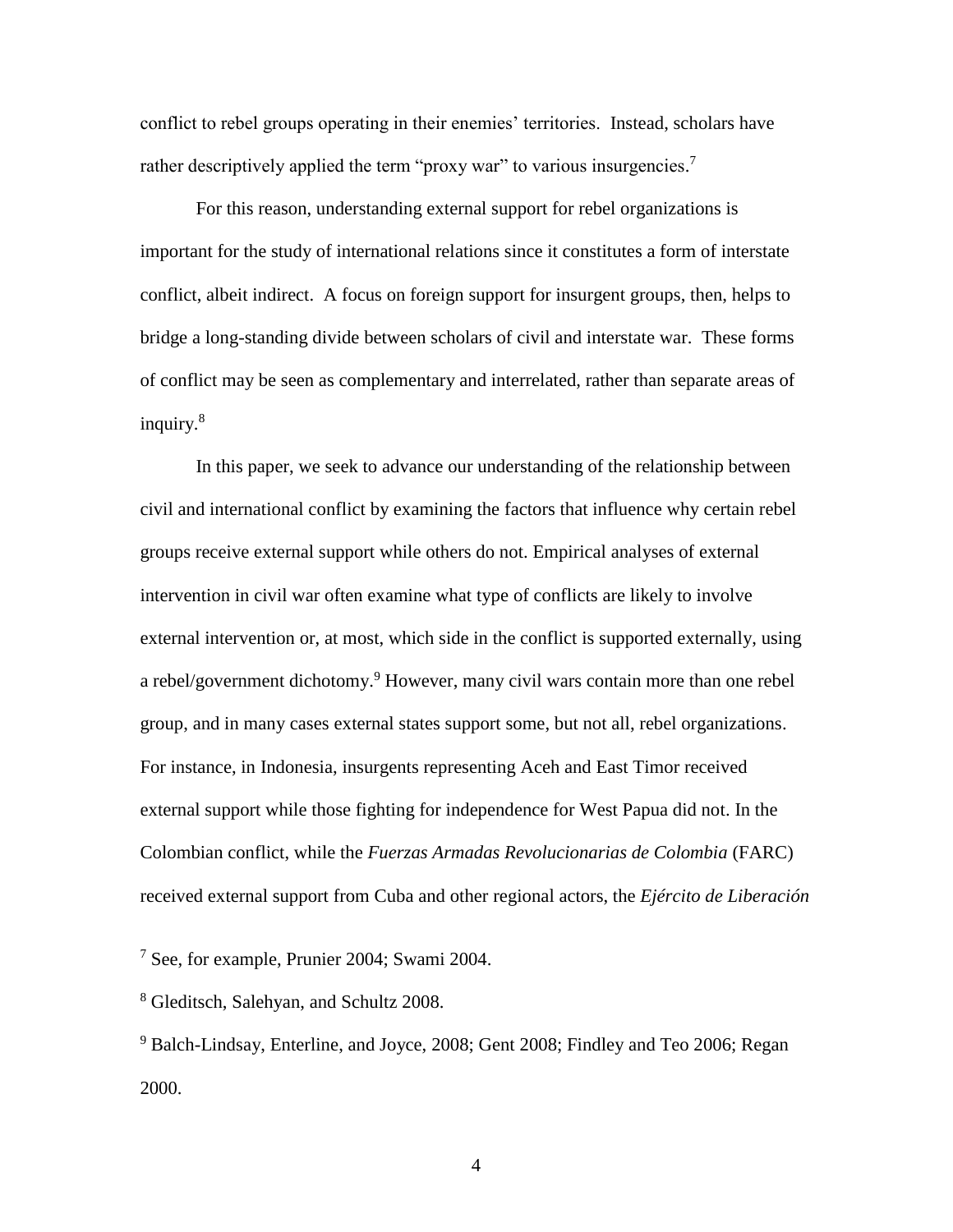*Nacional* (ELN) did not receive significant external assistance. In Chad, some rebel organizations received support from Libya, while others fought against it after that country annexed the Aouzou Strip. In addition, researchers have not adequately studied why states sometimes forgo the direct use of force against their enemies, instead choosing to empower rebel actors.<sup>10</sup> Therefore, in this paper, we seek to understand why states choose to support insurgencies, and why they choose to delegate conflict to specific rebel actors. We use new disaggregated data on external involvement in specific state-rebel group dyads to examine hypotheses on factors that make some rebels more likely than others to receive external assistance.

Our theoretical argument looks at both the demand and the supply side of this phenomenon. In order for a rebel group—or potentially violent dissidents—to receive external support at least two things must happen: 1) an external state must be willing to support the group (supply) and 2) the group must be willing to accept that support (demand). We use a principal-agent framework to help shed light on these decisions.<sup>11</sup> States (principals) will sometimes wish to retain foreign policy autonomy and will decide against backing insurgent groups; their willingness to do so will depend on the costs of direct military action and their ability to select and monitor appropriate agents. Rebel groups (agents) will face a parallel dilemma. Although they can significantly augment their resources by accepting outside help, by doing so they also become subject to the

 $10$  For exceptions, see Bapat 2007; Byman 2005, Salehyan 2010.

 $11$  For an application of principal agent theory to international relations, see Hawkins, et al. 2006.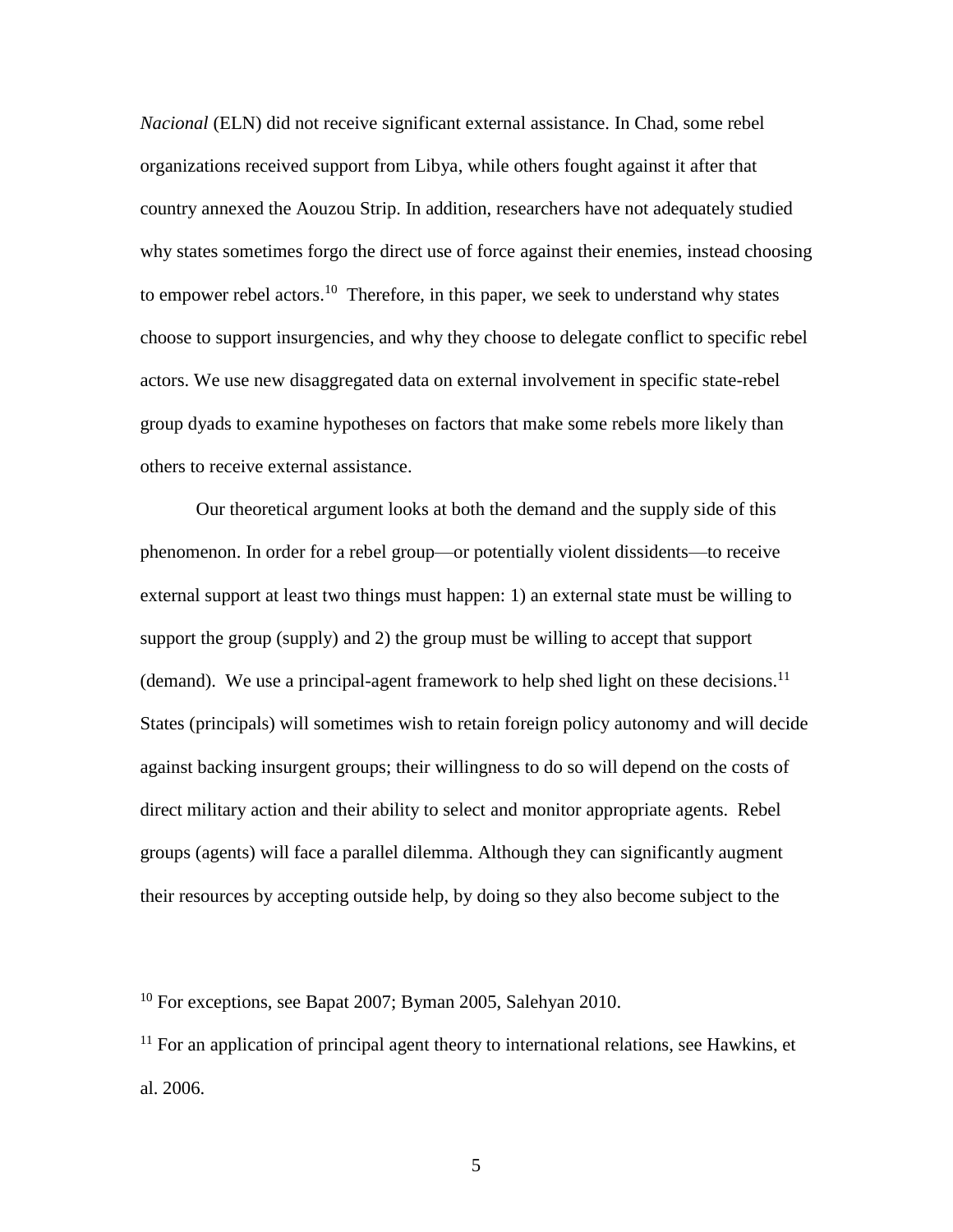whims of their external backers and may therefore choose to remain autonomous.<sup>12</sup> We focus on this decision-making process and consider the conditions under which external states are likely to offer to support specific rebel groups and the conditions under which these groups are likely to accept that support.

The following section of this paper will articulate a theory of rebel support, focusing on interactions between the state sponsor and the rebel organization. Then, we present observable hypotheses derived from our theory. Next we discuss our data and methodology. In particular, we have compiled a new dataset on attributes of individual rebel organizations since 1945; in contrast to previous studies, we use the rebel organization as our primary unit of analysis. We then present our empirical analysis which demonstrates that rebels that are moderately strong, have a transnational constituency, and which are fighting governments that are engaged in an international rivalry with other states, are most likely to receive external support. Moreover, we find that countervailing intervention, in which external states support rebels who are facing governments that receive external support, are common. We demonstrate the utility of our approach in predicting actual cases of support, particularly in the ability to predict which specific rebel groups within multiparty conflicts will receive support. The final section offers concluding remarks.

#### **Explaining Rebel Patronage**

External support to rebel groups requires the assent of both parties—a state must offer support to a rebel organization, and that organization must accept it. Ascertaining

<sup>&</sup>lt;sup>12</sup> Byman and Kreps 2010.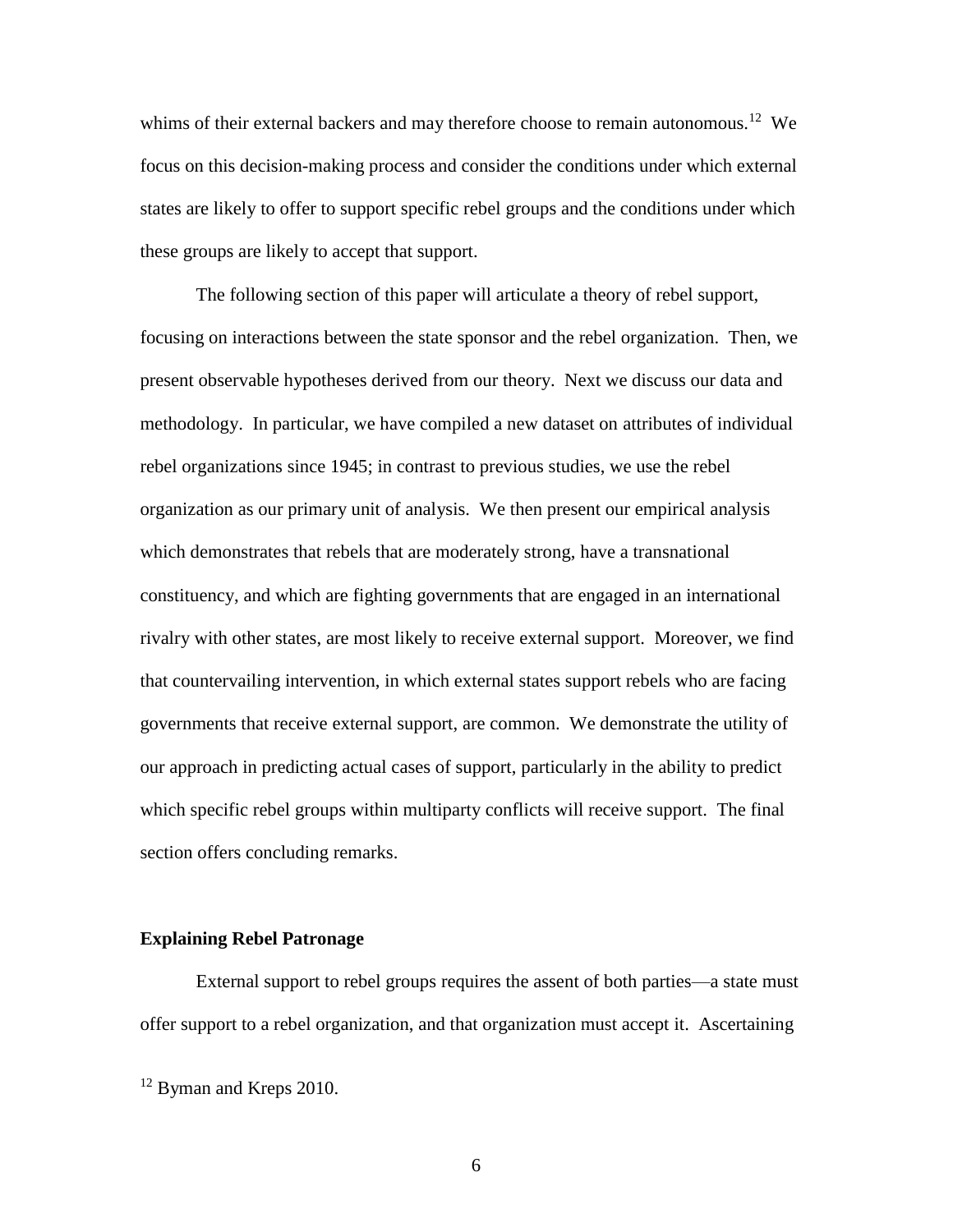which rebel groups receive foreign sponsorship, then, requires an examination of both supply-side and demand-side determinants of rebel support. Here, we examine the conditions under which states choose to assist rebels and those under which rebels will seek or accept such assistance.

## *The Supply Side*

Why do external states offer to provide support to rebels? Sponsoring a rebel organization is a tactic that states use to destabilize target governments. External support, then, will be driven to a large extent by foreign policy decisions and relations with the regime experiencing rebellion. While states may certainly sympathize with opposition groups that share similar goals,  $^{13}$  they are unlikely to provide direct aid unless they have some incompatibility or dispute with the state in question, since assisting rebels is clearly a hostile act. During the 1970s and 1980s, for example, South Africa pursued a policy of external involvement in many civil wars—notably, Angola and Mozambique—to destabilize and weaken hostile, anti-apartheid states.<sup>14</sup> In East Africa, Sudan and Uganda—longtime enemies—have a history of supporting each others' rebels in an effort to weaken the other government.<sup>15</sup> Finally, Iran and Iraq supported one another's rebel organizations during the 1980s and 1990s while they had an ongoing territorial dispute surrounding the Shatt Al-Arab (Khalij-e Fars, in Persian) waterway. The specific goals

 $13$  For example, states may sympathize with ethnic or religious kin in other countries, or with dissident groups that share a similar ideology.

<sup>14</sup> Minter 1994.

<sup>15</sup> Prunier 2004.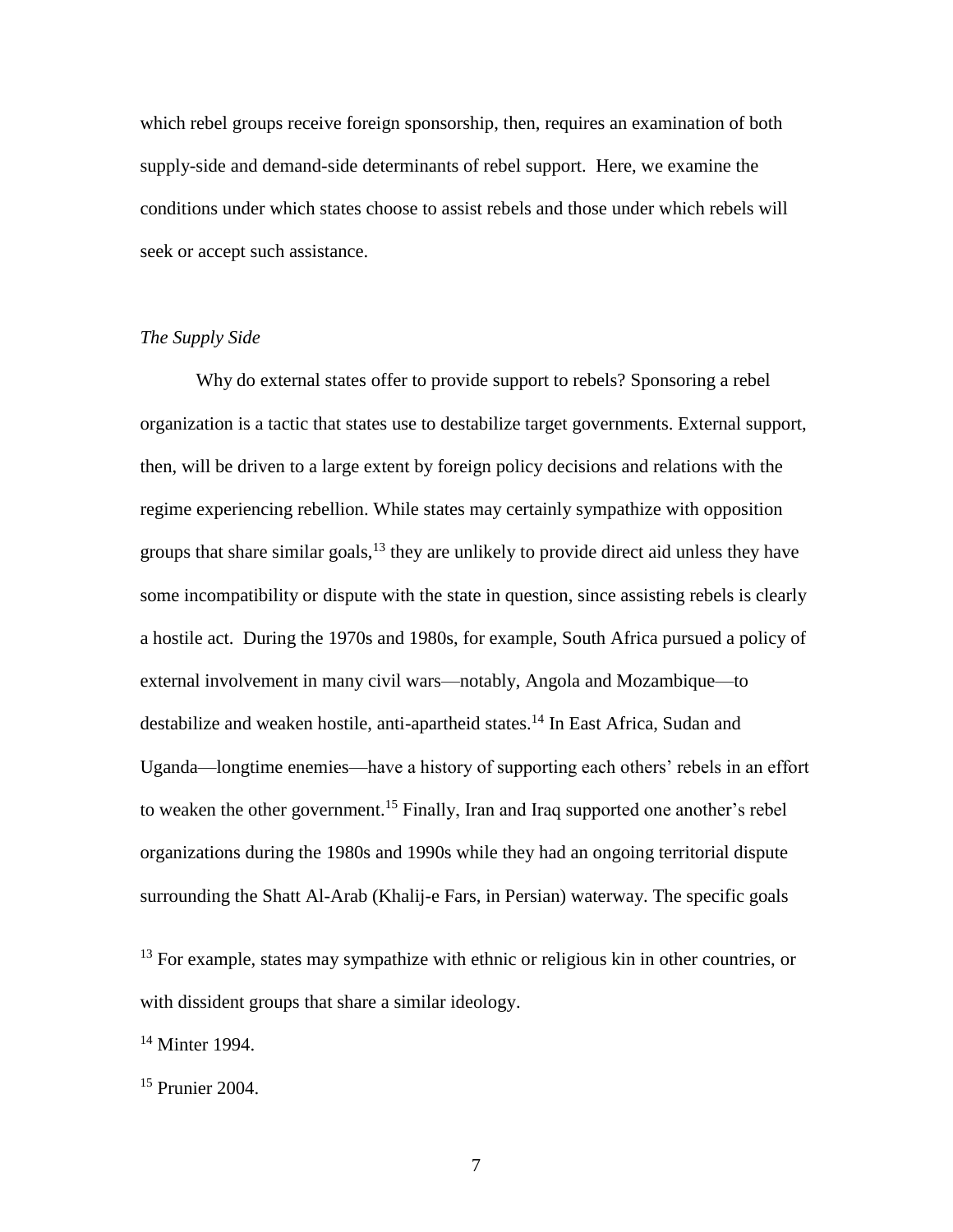that states hope to achieve by supporting rebels may vary. These may include gaining leverage over territorial issues, disputes over policies, and attempts to unseat unfriendly regimes. Regardless of the nature of the international conflict, empowering rebel organizations is a tactic that states may employ in weakening their enemies.

Foreign support for an insurgent group is one tactic in the toolkit that states use to undermine their opponents, but it is certainly not the only one. Coercive bargaining entails a spectrum of activities that impose varying costs.<sup>16</sup> States may impose sanctions and embargoes or seek to obtain international resolutions condemning specific actions. Additionally, even if states choose to target their enemies through military action they can do so in at least two ways—by launching an interstate war or by delegating conflict to rebel groups. In some cases, these strategies may be used as substitutes for one another. For instance, the United States did not directly invade Nicaragua during its dispute with the Sandinista government, but rather, funded and supplied the Nicaraguan Contras. Other times, states use these strategies as complements rather than substitutes. The fighting in the Democratic Republic of the Congo had elements of both an interstate and a civil war, as Rwanda and Uganda used their own forces to invade the eastern DRC while simultaneously supporting insurgent outfits to first overthrow Mobutu Sese Seko and later attempt to unseat Laurent Kabila.<sup>17</sup> In such cases, the state retains agency over certain tasks while delegating to rebel organizations to fulfill other objectives.

 $16$  George 1991.

<sup>17</sup> Prunier 2009.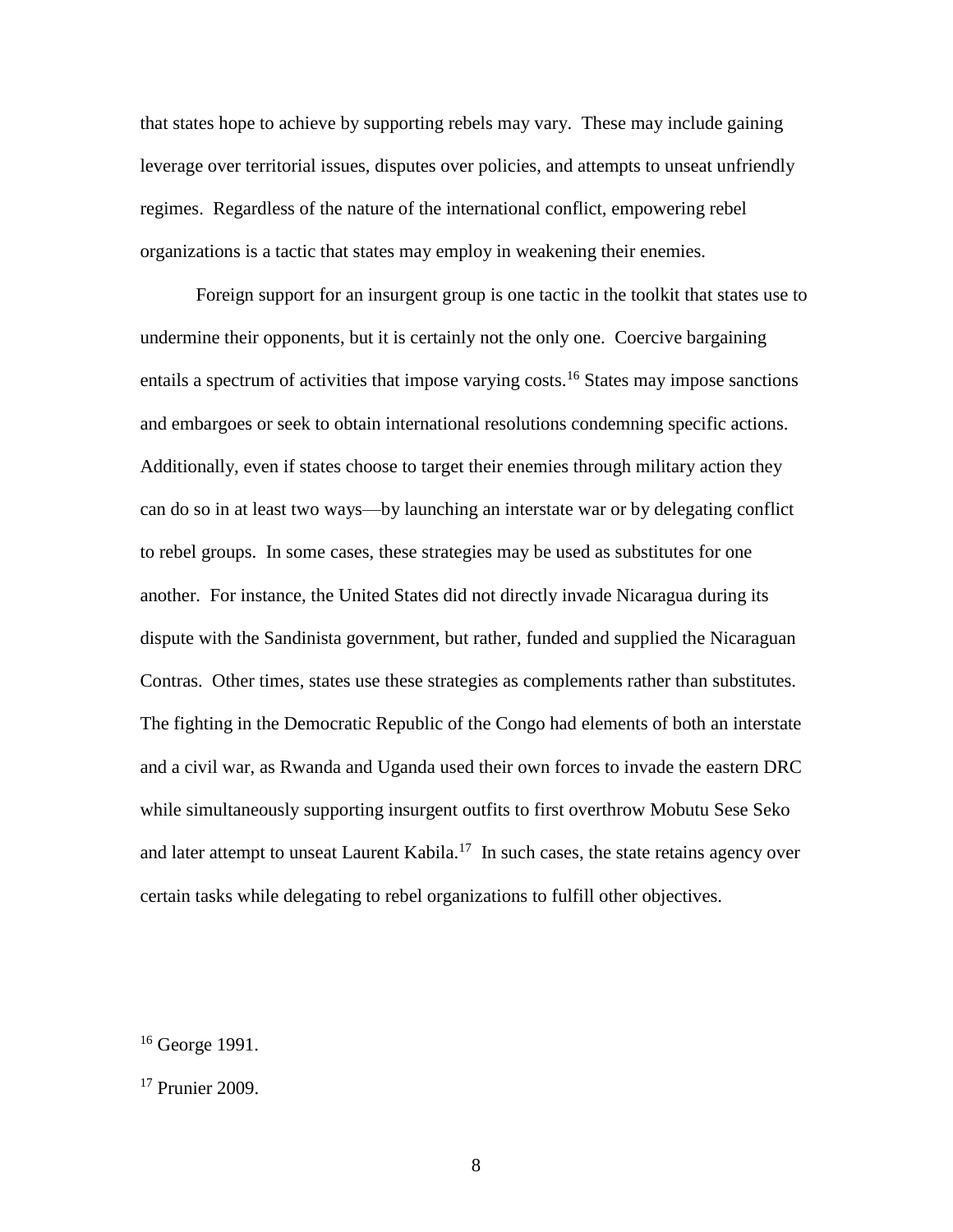States, then, have a variety of options to weaken their rivals. Since World War II, however, interstate war has become relatively rare<sup>18</sup> while external support for rebels has been quite common.<sup>19</sup> The choice of sponsoring militants versus direct interstate conflict entails important trade-offs. For the state, supporting a rebel group in one's enemy is less costly than going directly to war in terms of casualties and resource expenditures. Principal-agent theory tells us that delegation is a useful tool that principals use when they wish to avoid the costs—including time, resources, developing knowledge, etc—associated with particular tasks.<sup>20</sup> Empowering the domestic adversaries of a rival regime is typically less costly than international war and can offer certain strategic advantages.

First, international conflict requires a commitment of material resources such as troops and armaments, and it risks the lives of government soldiers. These costs may also produce domestic war-weariness and discontent. $^{21}$  Providing finances, military equipment, advisors, and so on, to a rebel group requires much less of a resource commitment than a full-scale invasion. Second, the international costs of interstate war can be quite high. The international community is likely to condemn—and perhaps impose sanctions on—countries that engage in an outright invasion of another state's territory, whereas support for an insurgency is far more difficult to prove conclusively

<sup>18</sup> Zacher 2001.

 $20$  Hawkins et al. 2006; McCubbins and Kiewet 1991.

<sup>21</sup> Gartner 2008; Gartner and Segura 1998.

 $19$  Salehyan 2009.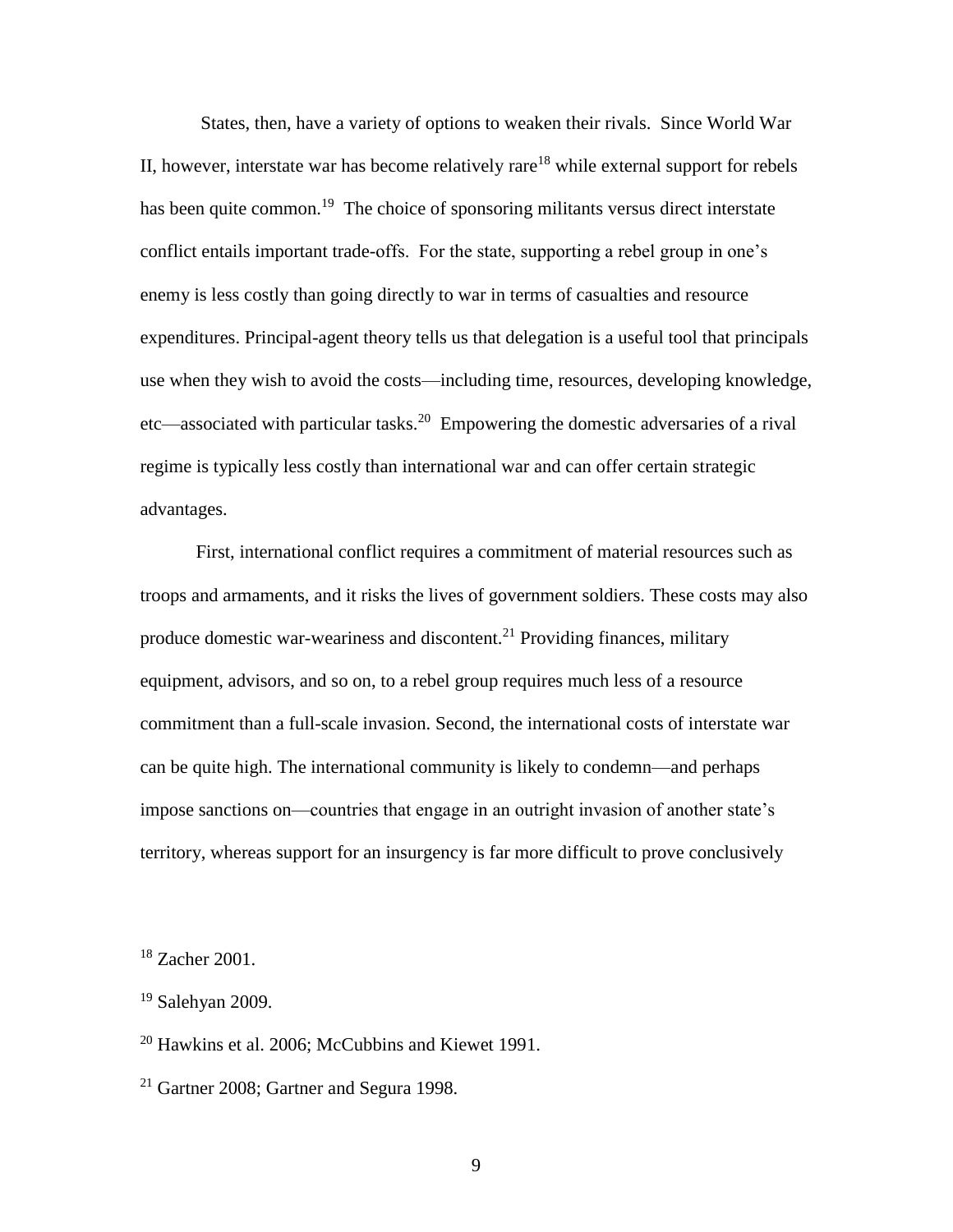and has been historically less likely to be challenged, at least by strong means.<sup>22</sup> In addition, alliance partners of the targeted state may be drawn into the conflict if countries resort to direct attacks. Third, support for rebels is often difficult to gauge since it may be conducted in relative secrecy and governments may have an incentive to hide acts of foreign aggression from international as well as domestic audiences.<sup>23</sup> Avoiding blame may be especially attractive if insurgent forces are known for brutality or war crimes; states can plausibly deny complicity with, or knowledge of, bad behavior by their agents. Finally, enlisting the help of domestic rebel groups may offer several local advantages for the external state. Domestic groups often have more legitimacy given their local ties; foreign invaders are frequently less likely to be welcomed by locals. From a tactical perspective, such groups often have better information about domestic populations, government informants, terrain, critical infrastructure, and so on.

Delegation to rebels, then, can help states avoid some of the costs of interstate war. However, principal-agent theory also tells us that by delegating, principals give up some control over the achievement of their key objectives. While states can avoid the costs and risks of direct military operations, they face potential agency slack as they lose some autonomy over their foreign policies and the conduct of the conflict. In interstate war, states have—at least in principle—direct control over their forces through established military hierarchies. However, when states delegate action to rebel groups,

 $22$  As a case in point, many Latin American states strongly condemned border violations by Colombia against Ecuador in 2008 to strike against FARC targets, but evidence of Ecuadorean and Venezuelan support of the FARC did not garner strong criticism.  $23$  Forsythe 1992.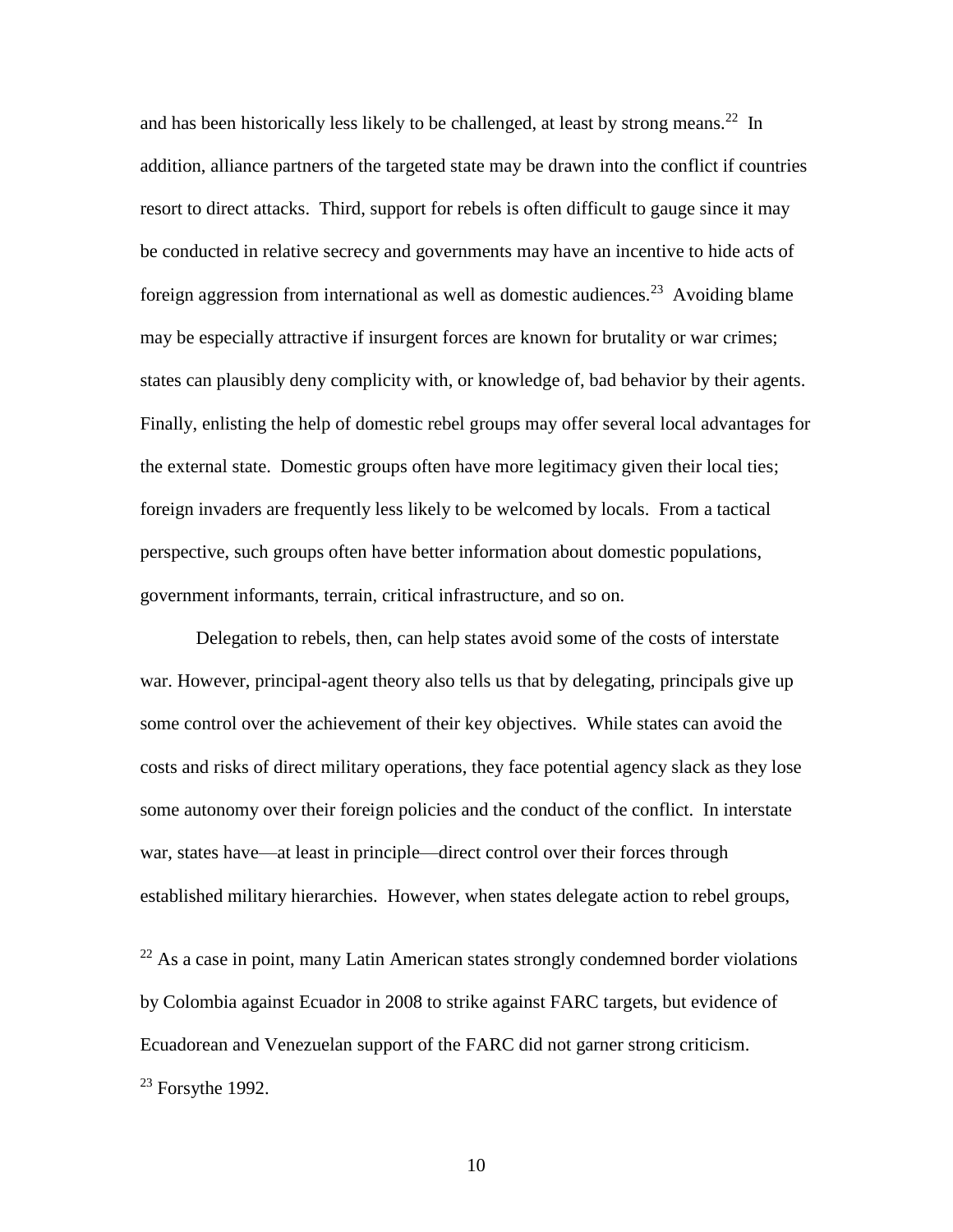they risk losing agency and autonomy over the objectives and means of the war effort.<sup>24</sup> If the rebel group's preferences are not closely aligned with that of the foreign patron, the potential for agency loss is high. External states may find themselves providing resources to rebels who are pursuing different goals than those desired by the sponsor. This agency slack can take many forms: rebels can devote suboptimal effort to the conflict with the resources provided; engage in unwelcome or egregious behavior such as war crimes; they may divert resources toward other, undesired, objectives; or in some cases, the agent may use the resources supplied against the patron itself. For instance, Rwanda's backing of Kabila's forces in Zaire successfully removed the Mobutu regime, but later backfired disastrously as Kabila turned against his former ally.<sup>25</sup>

For external states, then, supporting rebel groups will be more attractive when the costs of foreign aggression are high and the potential for agency slack is low. States will be more likely to delegate when international condemnation and sanctions are likely, when there are benefits to hiding foreign aggression, and when the costs of gathering local intelligence, conducting an invasion, and holding captured territory are prohibitive. Additionally, external states will be more likely to delegate to rebel groups when the stakes in the international dispute are not absolutely critical to the vital interests of the state. The most critical national security interests incline states to retain control over their foreign policy, while less critical concerns may be "contracted" to militant organizations.

At the same time, the incentives for delegating conflict must be weighed against the potential agency loss and the ability to select and monitor appropriate agents. External

 $24$  Byman and Kreps 2010, Salehyan 2010.

<sup>25</sup> Prunier 2009.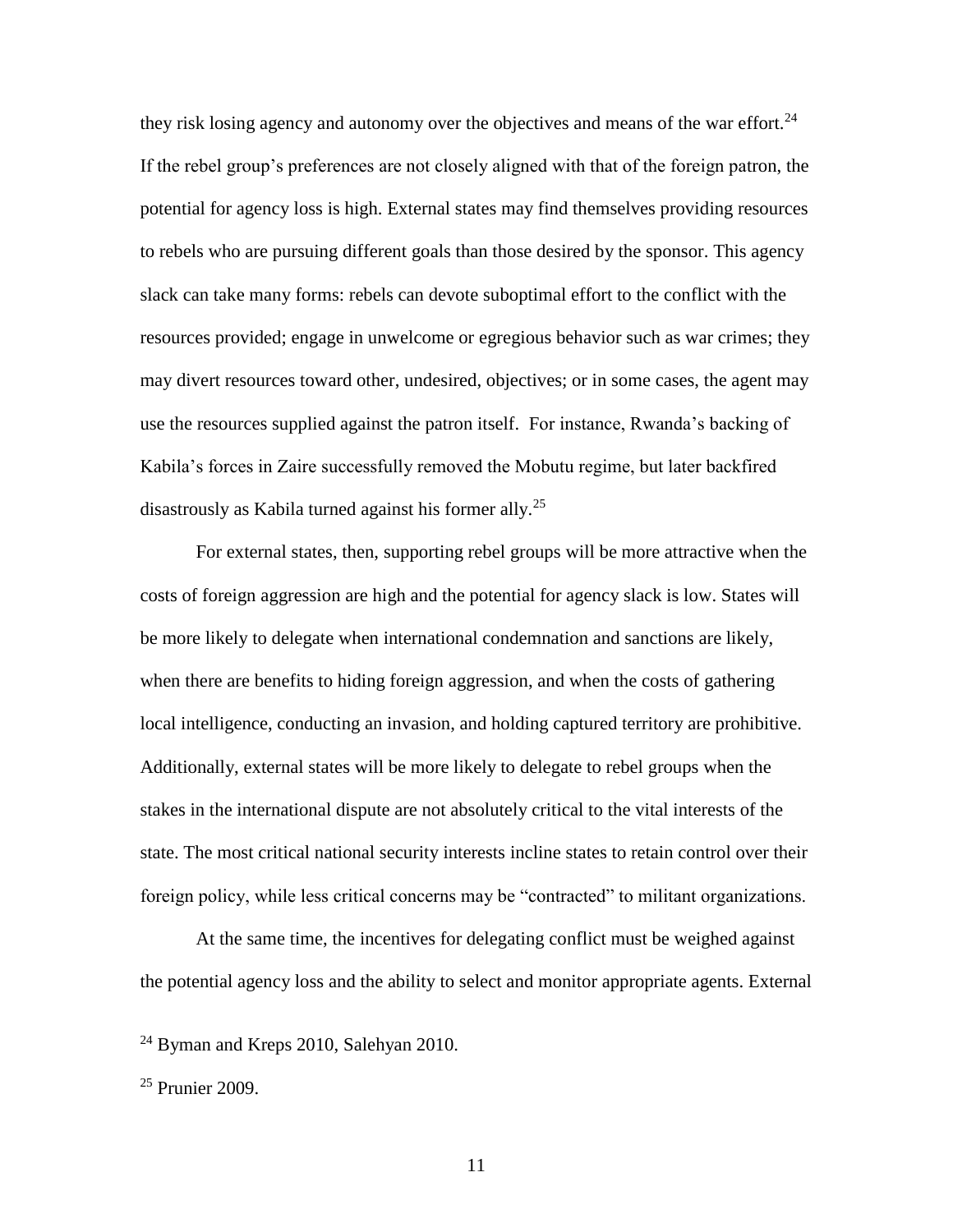states will be more likely to delegate to rebels when they are reasonably confident that the rebel force shares similar preferences; when they can select good, competent agents; and when they can effectively monitor agent activities and sanction bad behavior. As a general proposition, we expect states to select rebel agents based on two basic criteria: their ability to pose a viable threat to the target regime, and the degree of preference congruence.

A number of characteristics of rebel organizations can affect the extent to which external states will see them as reliable agents. Groups that are military weak, fractured, and disorganized are unlikely to pose a significant challenge to their host state to an extent that justifies supporting them. States will want to select agents that can demonstrate a certain level of competence in fighting the government; otherwise, they risk expending resources for little benefit. More capable groups will be better able to carry out the wishes of the external state. Moreover, rebel organizations that have a strong central leadership to coordinate action will be more attractive partners. Fragmented groups that are prone to splintering, and leaders that cannot direct battlefield operations effectively, are less desirable agents since it is not clear that the wishes of the patron will be carried out by the organization as a whole. Stronger rebel organizations with clear, centralized organizational structures are more likely to pursue the principal's goals efficiently. We expect that states will attempt to screen out unviable rebel groups and those that do not have leadership structures that can ensure compliance with given directives.

In addition to selecting groups on the basis of their competence as a fighting force, states will want to ensure that the rebel organization shares similar preferences.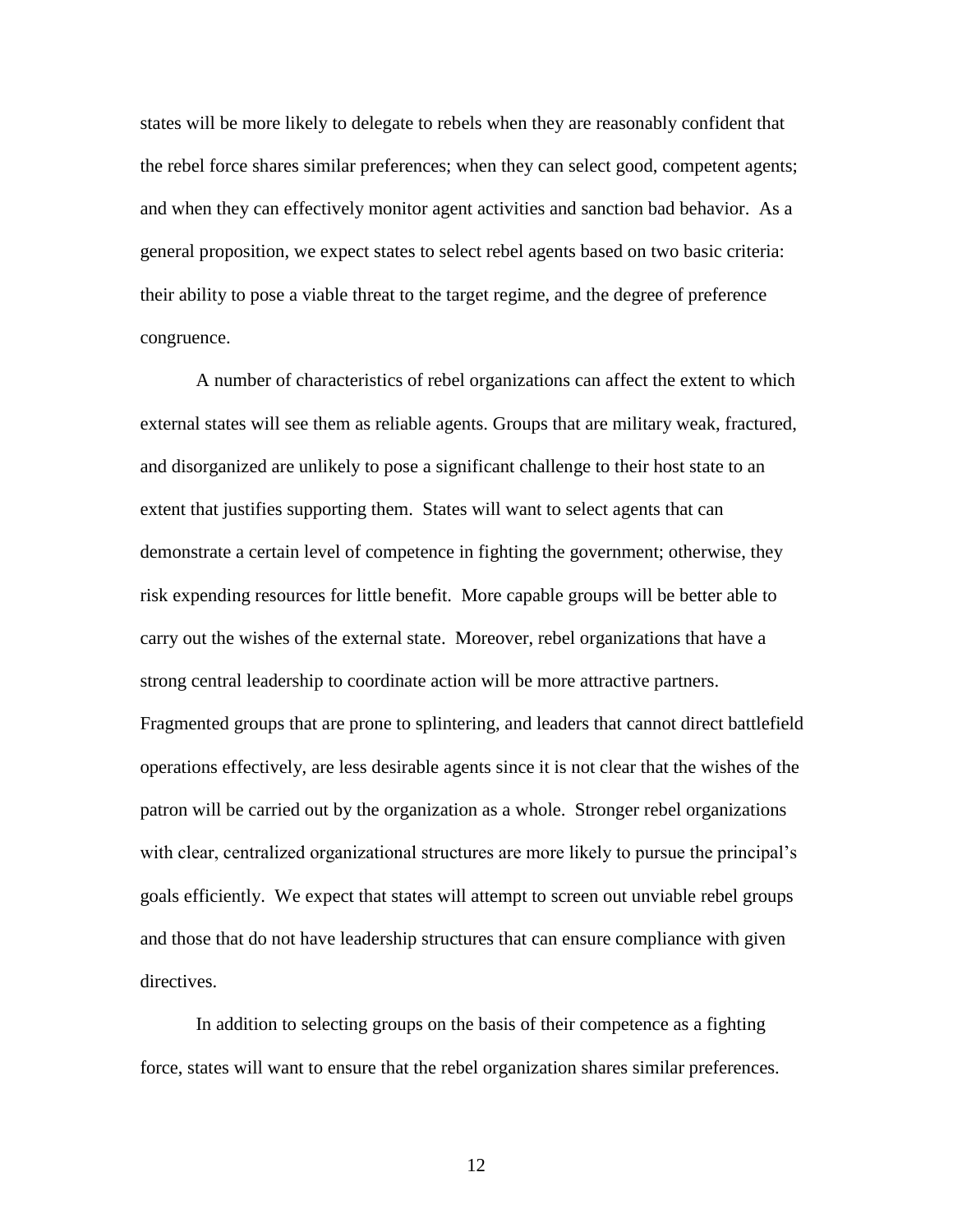Groups that do not share the goals of the patron are unlikely to be reliable agents. In this regard, shared ethnicity or religion can serve as a screening devise when choosing between agents. Ethnic or religious ties to the rebel organization are likely to reduce concern with preference divergence since a common world-view and shared cultural understandings often indicate similar preferences (or are at least perceived to).  $^{26}$ Additionally, commonalities of language and culture make monitoring the actions of the agent easier, and so should also reduce agency slack. In subsequent sections, we will turn these expectations into more formally stated hypotheses. But first, it is important to consider the costs and benefits of accepting foreign patronage from the rebel's standpoint.

## *The Demand Side*

Just as states consider the costs and benefits of offering support to rebels, the rebel organization must also evaluate the costs and benefits of accepting external support. For purposes of our argument, we assume that rebels want to maximize two things: 1) the resources they have at their disposal to challenge the state or privately consume, and 2) the autonomy they have over their own actions. All rebels have some specific goals that they are trying to achieve in the conflict. Some have policy goals such as a greater role in the national government or more territorial autonomy, but other groups simply desire personal enrichment and material rewards.<sup>27</sup> Regardless of the overall objectives of the rebel organization, we believe that it is reasonable to assume that rebel groups will prefer

 $26$  Davis and Moore 1997; Jenne 2006; Saideman 2001.

 $27$  Sobek and Payne 2010; Weinstein 2006.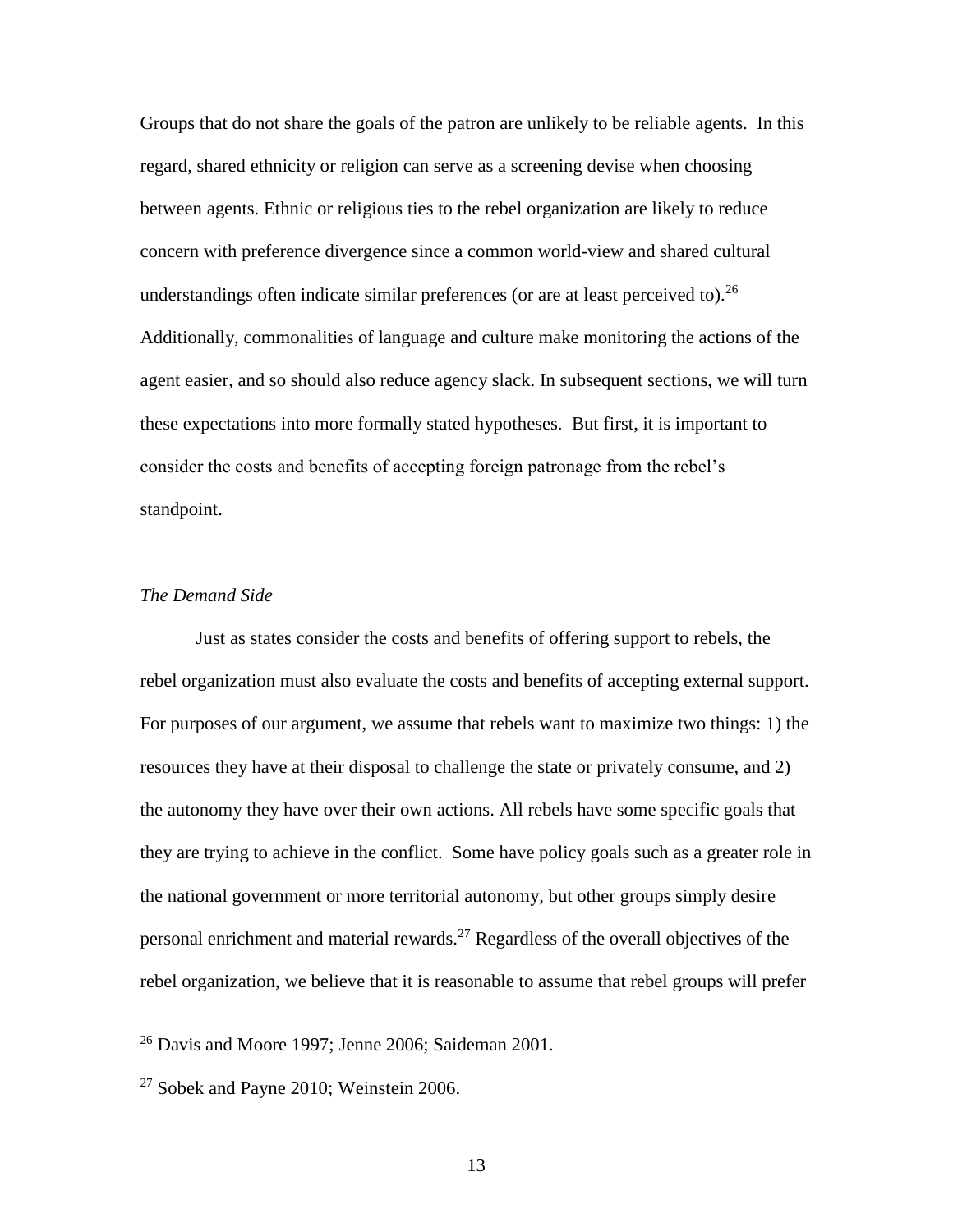more resources over fewer as well as more autonomy over less. However, these may be competing objectives, as we discuss below.

Rebel organizations are often at a resource disadvantage, particularly at the beginning of a conflict, when small opposition groups are still mobilizing the support they need to challenge better equipped and organized states. Many nascent rebel groups have little access to the money, equipment, training, and personnel needed to mount an effective challenge to the state. In order for rebels to either topple the regime or extract greater concessions, they need to mobilize a significant military capacity, and quickly, since such groups are often quite vulnerable at initial stages. $28$ 

External patrons can provide an obvious source of funding for rebel entrepreneurs. Moreover, foreign *state* patrons—as opposed to private contributions have the greatest prospect of offering substantial resources, particularly in military terms. During the Cold War, the Soviet Union and United States supported many rebel organizations that espoused a Marxist or anti-Marxist ideology, respectively. Since the end of the Cold War, many rebel organizations have looked beyond these patrons and have found willing sponsors in neighboring countries. Sierra Leone's Revolutionary United Front, for instance, won the backing of Liberia. Similarly, rebels from the Darfur region of Sudan have been aided by the Chadian government. External states can provide money, military equipment, training, sanctuary, and other resources to rebel groups, significantly augmenting their resource base. $29$ 

<sup>28</sup> Bapat 2005; Metz 2007.

 $29$  Salehyan 2009.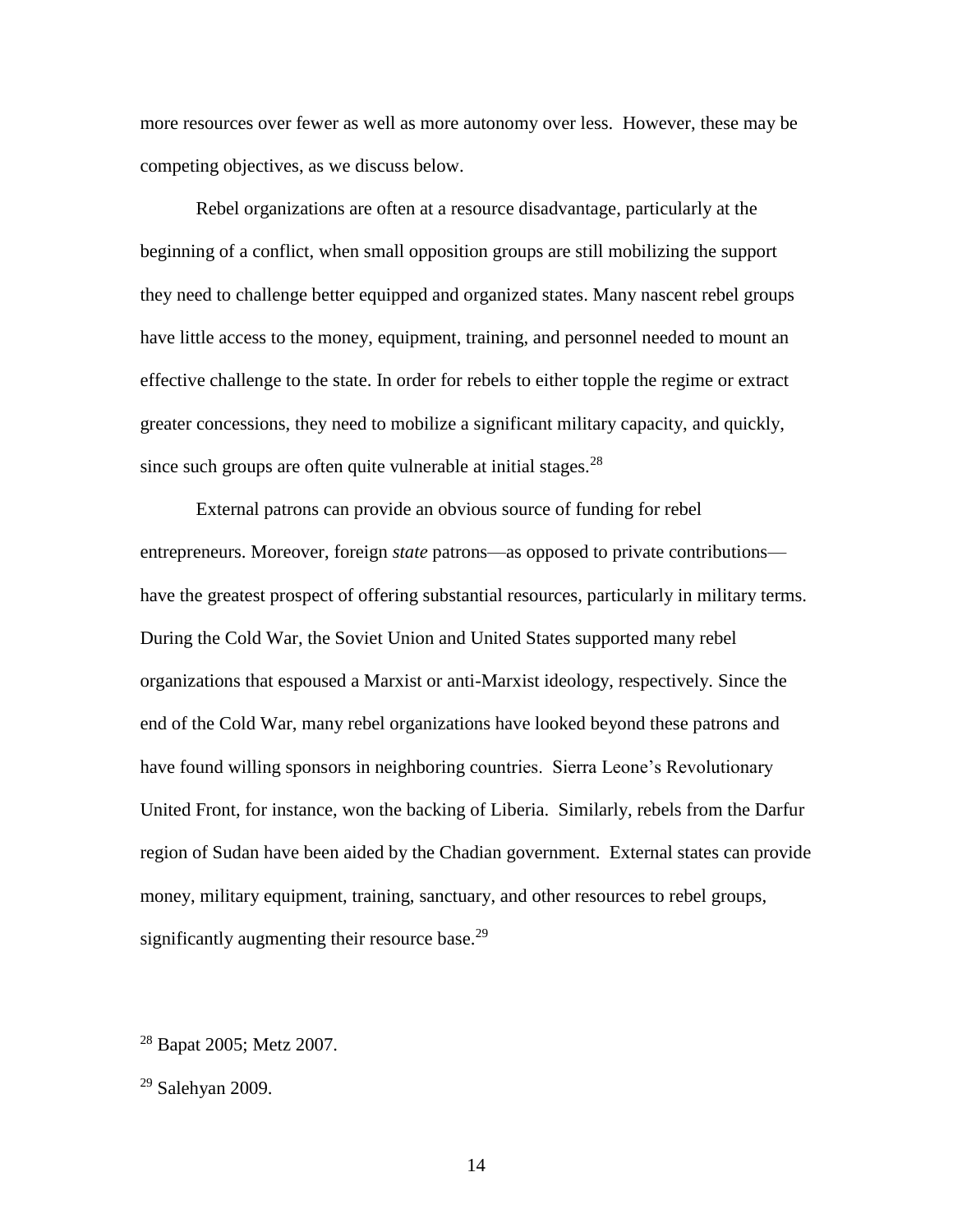Even though there are clear benefits to obtaining external support, the rebel organization may experience substantial costs as well. Accepting funding from foreign patrons will often come with strings attached as the principal assumes some degree of control over the rebel's agenda; rebels give up some control over their aims and tactics in exchange for outside help as sponsors are not likely to offer resources for free. Therefore, being beholden to external patrons may accomplish the goal of expanding resources, but comes at the cost of losing some degree of autonomy. As an example of foreign patrons imposing their own agendas, the United States Central Intelligence Agency would often provide the Nicaraguan Contras, "precise information on dams, bridges, electrical substations, port facilities and other targets that the rebels will destroy in guerilla raids".<sup>30</sup> Leaders of the organization did not act independently, but often took orders from Washington. Thus, while the Contras received substantial assistance from the US, they were not masters of their own destiny.

Because of concerns with lost autonomy, we argue, rebels will prefer to rely on a domestic support base to obtain resources when they are able to do so. All else being equal, they would prefer their own, reliable, resource streams over external alternatives that impose constraints on their behavior. Operating without the constraints imposed by external parties, insurgent groups have greater freedom to pursue their own objectives and determine their own tactics. Moreover, becoming too dependent on foreign patrons can cause rebel organizations to lose legitimacy at home if they are seen as pawns of a foreign power. For instance, the Iranian rebel group, the Mojahedin-e-Khalq, lost

<sup>30</sup> Brinkley 1987.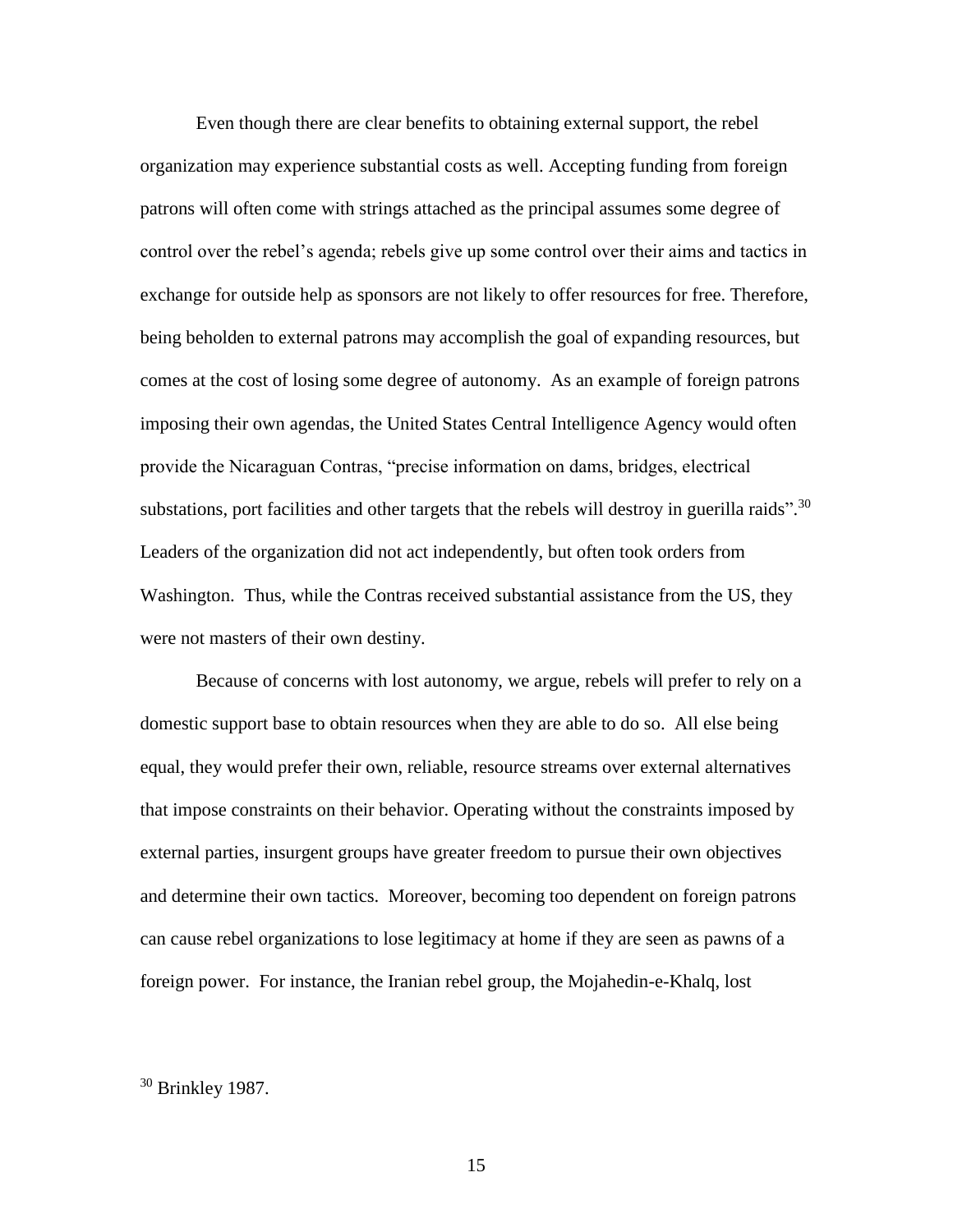legitimacy in the eye of many Iranians by allying with Iraq, a long-time unpopular enemy. $31$ 

Groups, then, face a trade-off between the additional resources gained from accepting external support and the potential for lost autonomy and domestic legitimacy by doing so. This means that rebels with the option to do so should seek to mobilize domestic support and gain domestic legitimacy rather than rely on potentially unpredictable external sponsors. We expect the strength and domestic viability of the rebel organization, as well as the degree of preference similarity between the group and potential sponsors, to be critical determinants in the decision to accept foreign sponsorship. In particular, rebels that are quite strong relative to the government, and can rely on domestic constituencies and local resources, have less of a need for foreign funding and will be unwilling to give up their autonomy. Rebels that are able to control territory and exclude government forces will be able to use tax revenue and natural resources from that territory to support their operations,  $32$  and so, will have less of a need for external funding. This will only apply to the very strongest rebels. By contrast, weaker rebels that are unable to mobilize sufficient resources domestically will find foreign support more attractive.

This resources-versus-autonomy dilemma also implies that groups will be more likely to accept support when the external state shares similar preferences. As preferences converge, there is less concern that foreign sponsorship will entail unwelcome constraints. Patrons with significantly different objectives are more likely to

 $31$  Goulka et al., 2009: p. 4.

<sup>32</sup> Lujala 2010.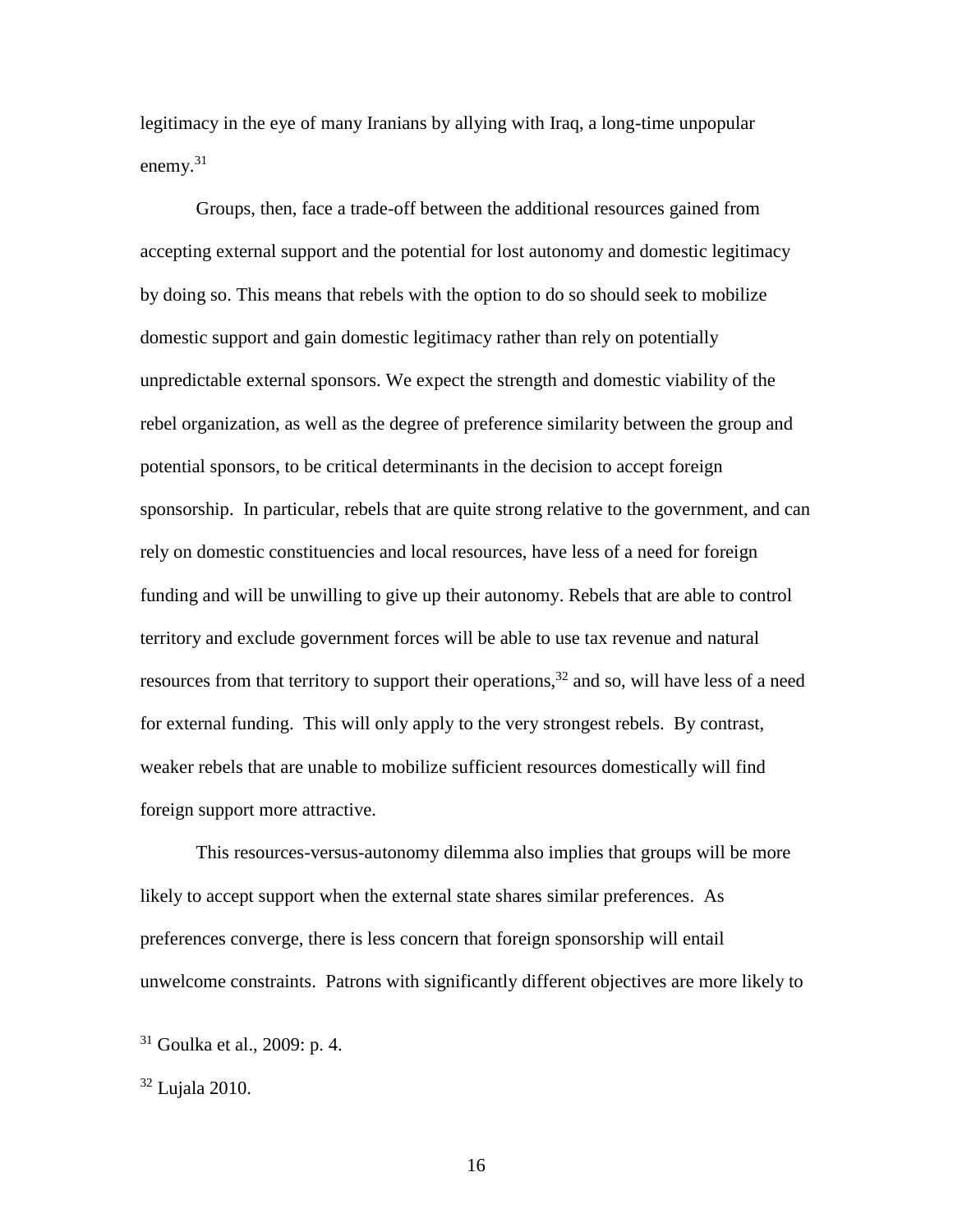ask for things that the rebels are reluctant to provide. To reiterate the point made above, shared ethnic or religious traditions may indicate preference similarity, attenuating fears over agency slack as well as over unwelcome constraints. In sum, screening is a two-way process. Both the principal and the agent will seek the best "match" and try to identify actors with similar goals. These conjectures are stated more formally below.

## **Hypotheses**

The "supply side" and "demand side" logic of external support to rebel groups leads to expectations about the conditions under which rebels in a civil war will seek and obtain foreign resources. Here, we present six implications, derived from the discussion above, that we will test empirically. The first four refer to characteristics of rebel groups that will affect their likelihood of support, the fifth is a prediction about the state in which the rebel groups operate, and the final prediction focuses on counterbalancing interventions.

The first characteristic of rebel organizations that should affect external support is how strong they are, relative to the state. The "supply side" and "demand side" logics, however, lead to opposite predictions. Very weak rebels are in critical need of additional resources, and the desire for supplies to remain viable outweighs autonomy concerns. However, because the very weakest rebels cannot demonstrate a reasonably viable challenge to the state, are poorly organized, and lack local credibility, foreign patrons will not see such groups as worth investing in. But at the same time, the very strongest rebels are unlikely to accept foreign assistance because they can rely on a wholly domestic strategy for obtaining finances—through taxation or securing lucrative resources, for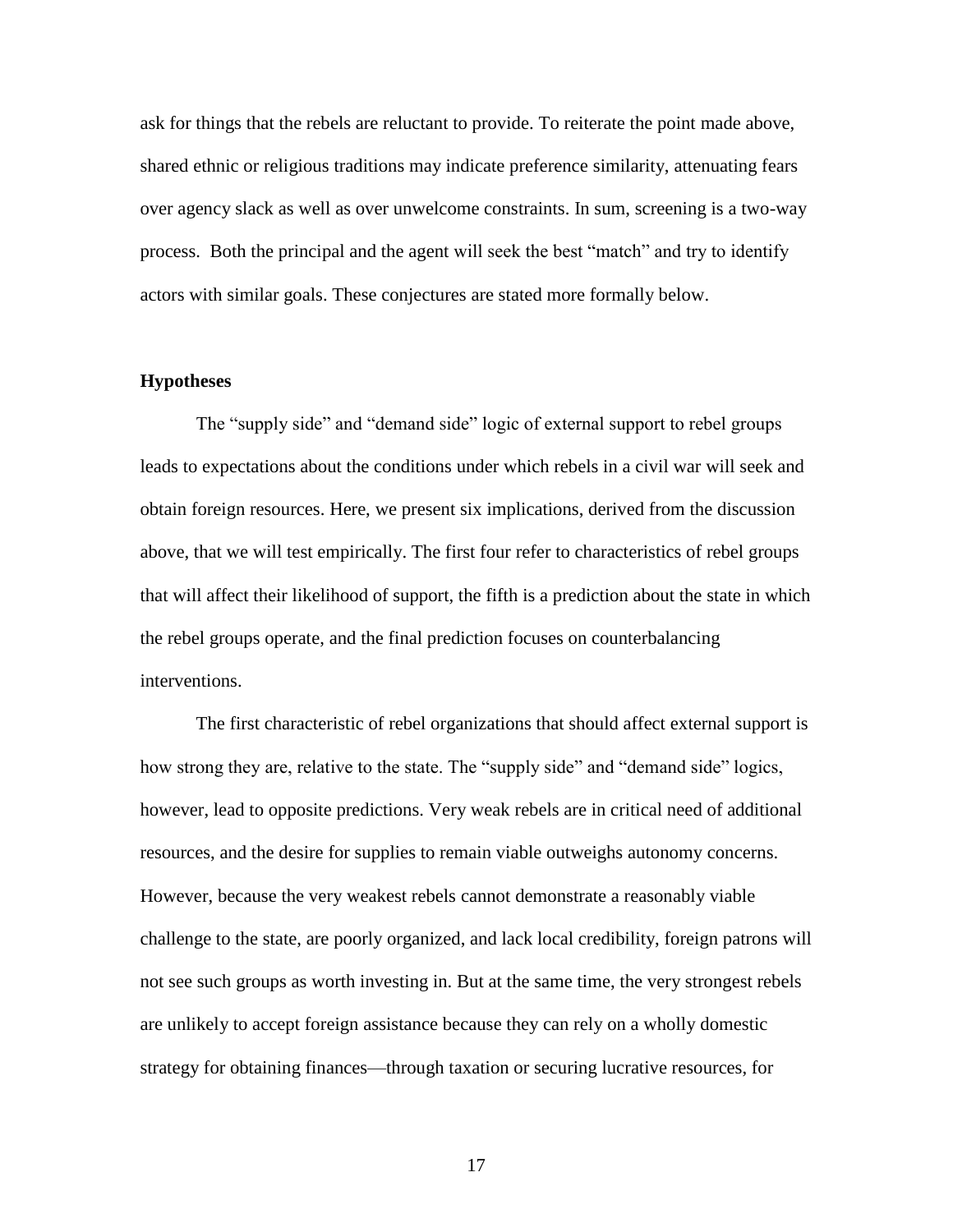example. While very strong rebels can certainly benefit from increased resources, the returns from an enhanced resource base are offset by concerns with autonomy. Thus, we predict that rebels that are minimally competent, but not the very strongest groups, are most likely to receive (and accept) external support.

*Hypothesis 1: The strongest and weakest rebel organizations, relative to their target government, will be less likely to receive external support.*

External states desire to support rebel groups that are more likely to accomplish their objectives. The strength of the rebels is one characteristic that affects this; another is the leadership of the organization. Some rebel organizations are characterized by loose affiliations among various units, while others have clear command and control structures. A strong central command assures the foreign patron that troops in the field are carrying out orders effectively and makes it easier to monitor the activities of the group.<sup>33</sup> Ultimately, the leadership can be held accountable for the actions of the group as a whole and the patron has a clear point of contact. By contrast, it is harder to coordinate action among more fractionalized groups, and a weak chain of command implies that directives given to the purported leader of the organization may not be carried out by subordinates. Fragmented groups are prone to infighting and may splinter, and so are not likely to be seen as reliable, efficient partners. This means that external states are more likely to offer support to groups with a clear centralized leadership.

<sup>33</sup> Gates 2002.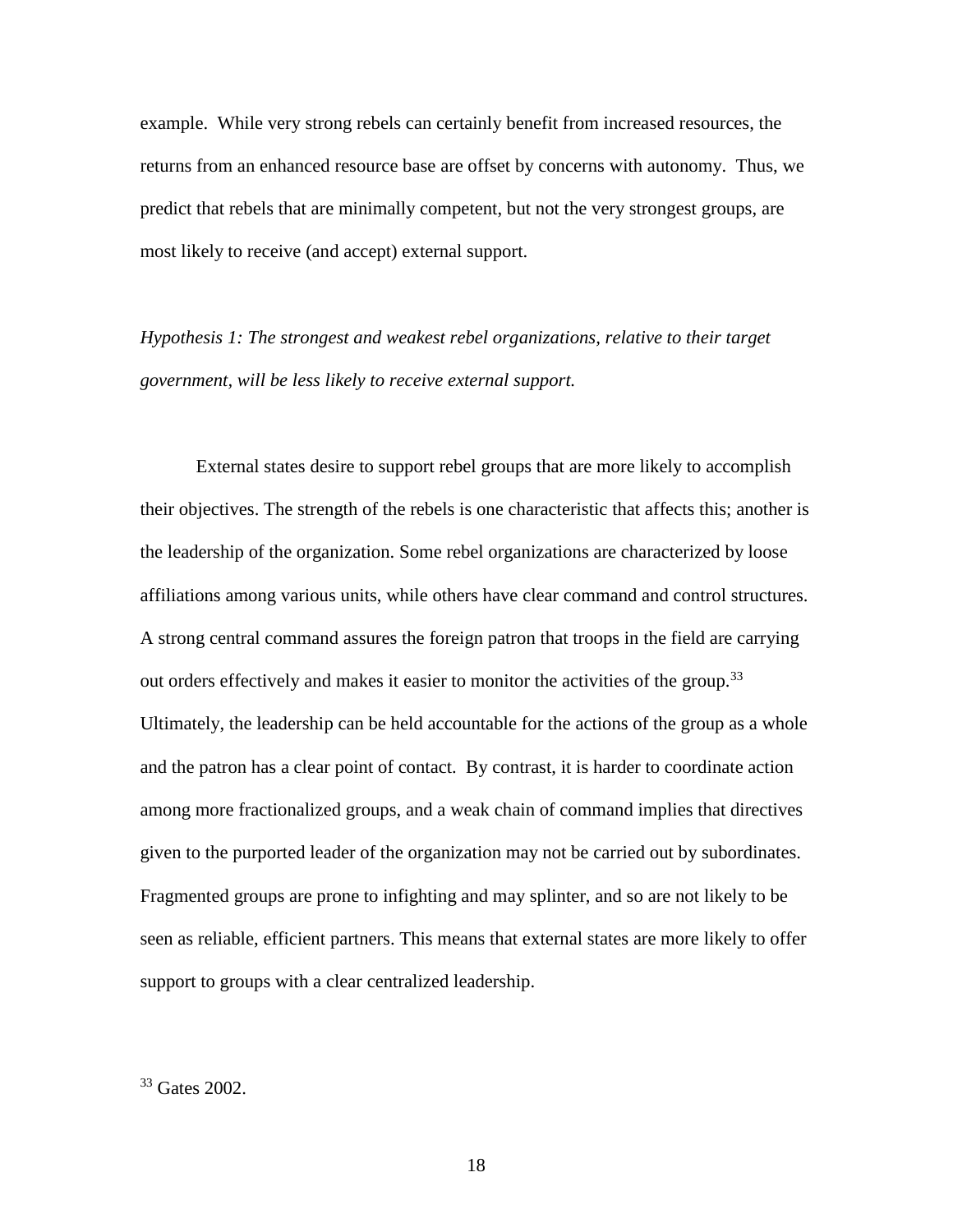*Hypothesis 2: Rebel groups will be more likely to receive foreign support if they have a clear central leadership that exercises control over the group's activities.* 

Rebels seek to maximize their resources and prefer to do so in ways that minimize their loss of autonomy. When they are able to obtain resources domestically, they will prefer to do so in lieu of accepting external support. Some rebel organizations are able to establish no-go zones for government forces and to "govern" territory.<sup>34</sup> These organizations are able to rely upon local funding sources such as the control of natural resources and taxation of the population under their control. As we argued above, this is one dimension of rebel strength. However, strength relative to the state and the ability to control territory are not perfectly related. While controlling territory could be seen as a dimension of rebel strength, rebels that are relatively weak compared to the government may nonetheless have significant local support in peripheral areas or be able to control territory in remote regions where the government is relatively feeble. These groups may still be weaker than the state overall, but have local pockets of support.

*Hypothesis 3: Rebel groups will be less likely to receive foreign support if they are able to control territory within the state.*

While the objectives and appeal of many rebel organizations are purely domestic, many rebel organizations are linked through bonds of affinity with groups that span national boundaries. Often, rebel groups represent one national segment of a broader

<sup>34</sup> Kalyvas 2006.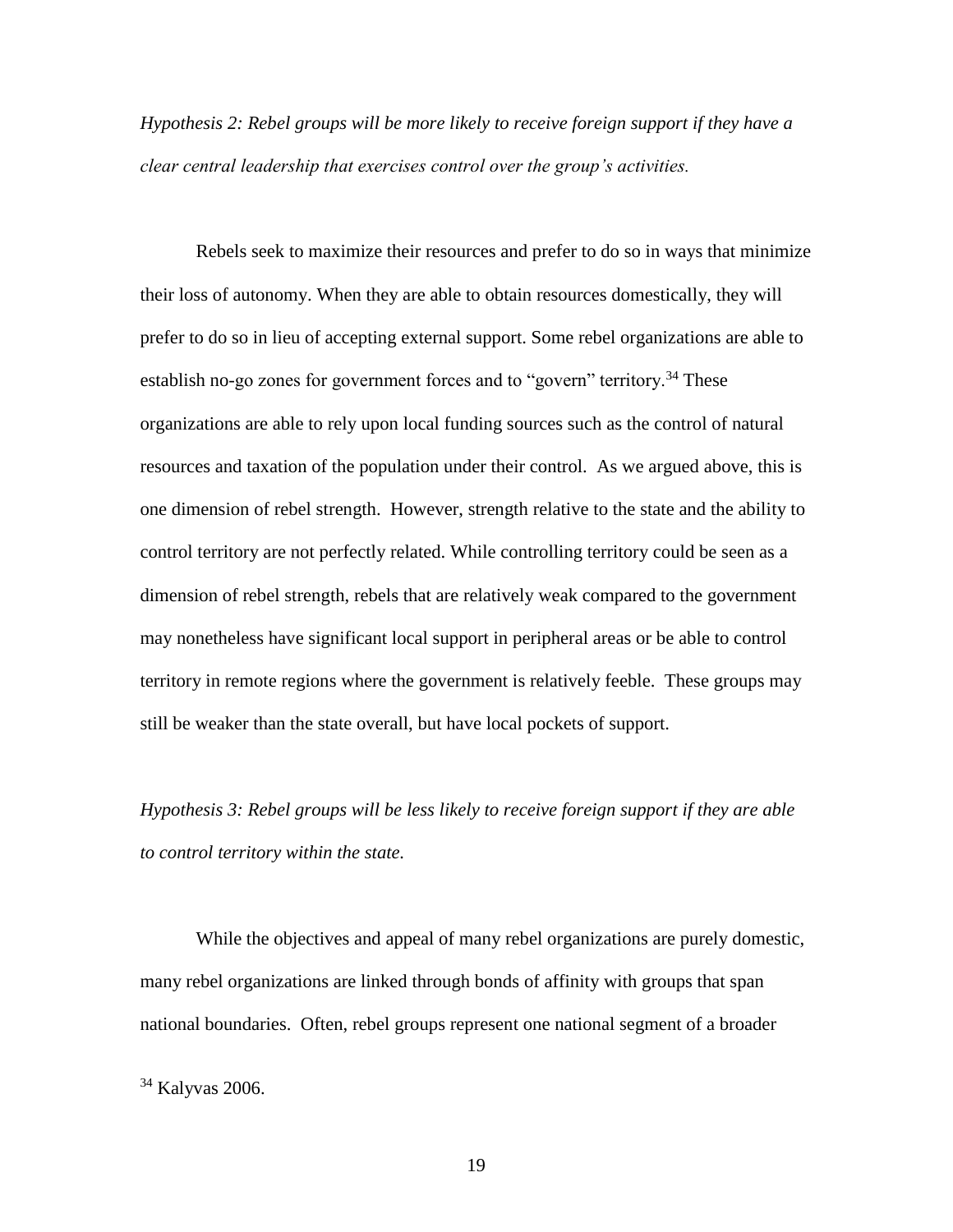ethnic community. The Kurdish Worker's Party (PKK) in Turkey, for instance, claims to fight for a unified homeland for the Kurdish people, and makes appeals to Kurdish populations in Iran, Iraq, Syria, and the wider Kurdish diaspora. Other rebel organizations find sympathy and support among people with a similar religious or ideological commitment. Islamist fighters across several states as well as Palestinian nationalist groups often find sympathetic audiences in the broader Muslim world; anti-Apartheid groups in South Africa appealed to African populations across the continent. Groups that have such transnational appeal are more likely than groups with parochial interests to receive external assistance as sympathizers elsewhere pressure their states to come to their defense.<sup>35</sup> Moreover, we argue that ethnic and religious ties attenuate fears about agency loss, since groups with a similar profile are seen as sharing common interests with patron states and because communication barriers to effective screening and monitoring are less problematic.<sup>36</sup>

*Hypothesis 4. Rebel groups will be more likely to receive external support if they have a transnational constituency or audience.*

The first four hypotheses all focus on characteristics of groups. However, certain types of states will be more likely to attract external support for their rebels than others. We argued above that delegation to rebel groups is used as a tactic to undermine enemy regimes. All else being equal, we expect states that are involved in international rivalries

<sup>35</sup> Davis and Moore 1997; Jenne 2006; Saideman 2001.

<sup>36</sup> Byman and Kreps 2010.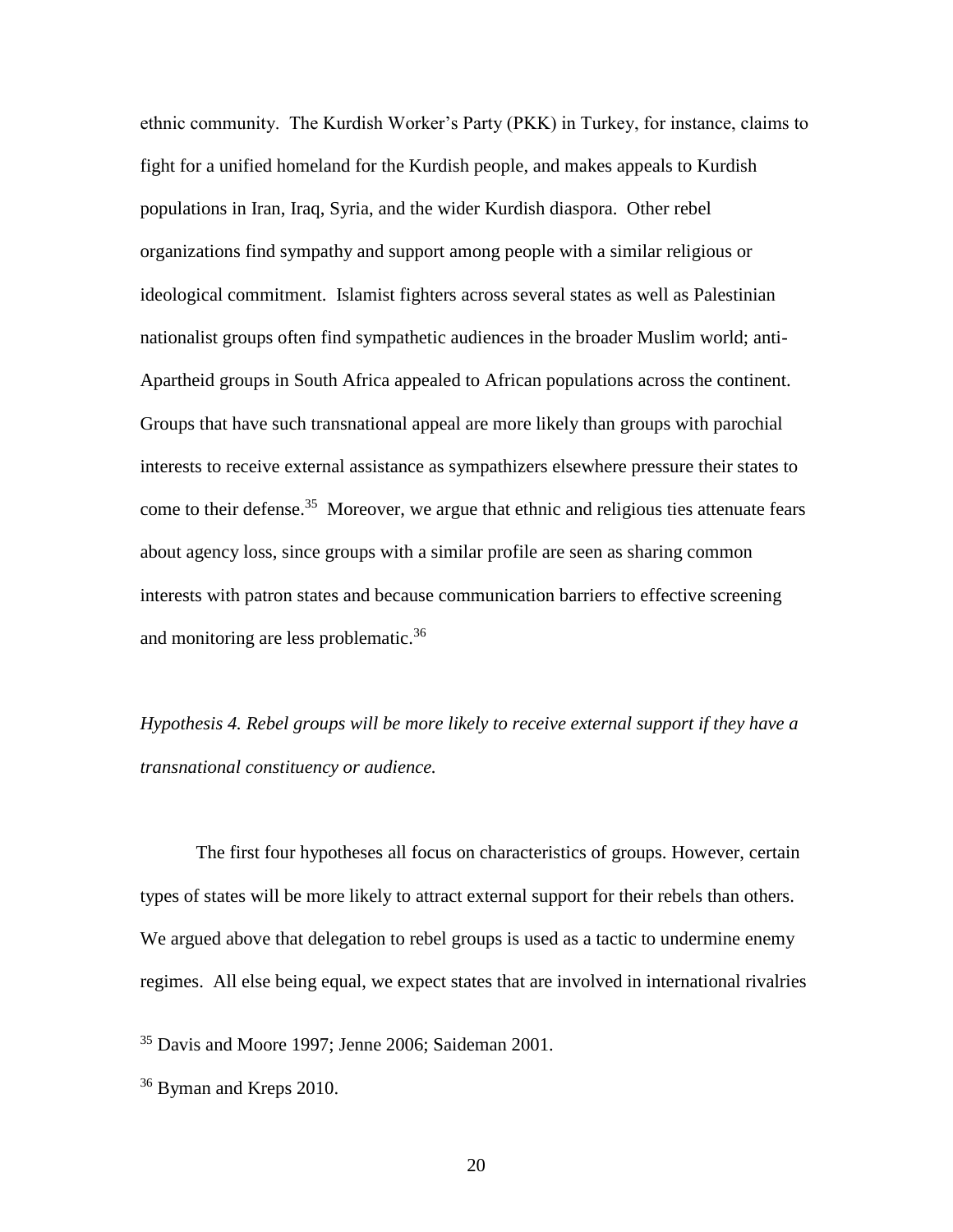to have more disputes with others. International rivalries are known to have recurring patterns of conflict, including militarized disputes.<sup>37</sup> Less appreciated in the literature, however, is the potential for international rivals to undermine their opponents through indirect means, particularly through support for rebel organizations.<sup>38</sup> Direct and indirect conflict strategies may alternate at various periods in the conflict, or they may be used in tandem with one another.

*Hypothesis 5. Rebel organizations are more likely to receive external assistance if their target state is engaged in an international rivalry.*

Finally, in many cases, intervention on behalf of either the government or rebels leads other states to want to balance that influence by supporting the opposite side. International rivals often play out their geopolitical tug-of-war by supporting opposite sides of an ongoing internal dispute. For instance, while the USSR and Cuba supported the Angolan regime, the US and South Africa supported the UNITA opposition. Therefore, we expect counterbalancing interventions to be relatively common.

<sup>37</sup> Diehl and Goertz 2001.

<sup>38</sup> An important exception is Akcinaroglu and Radziszewski 2005. They examine the factors that determine when states intervene militarily into conflicts involving their rivals. Additionally, they show that a greater likelihood of rival intervention (even in the absence of intervention) leads to longer civil wars.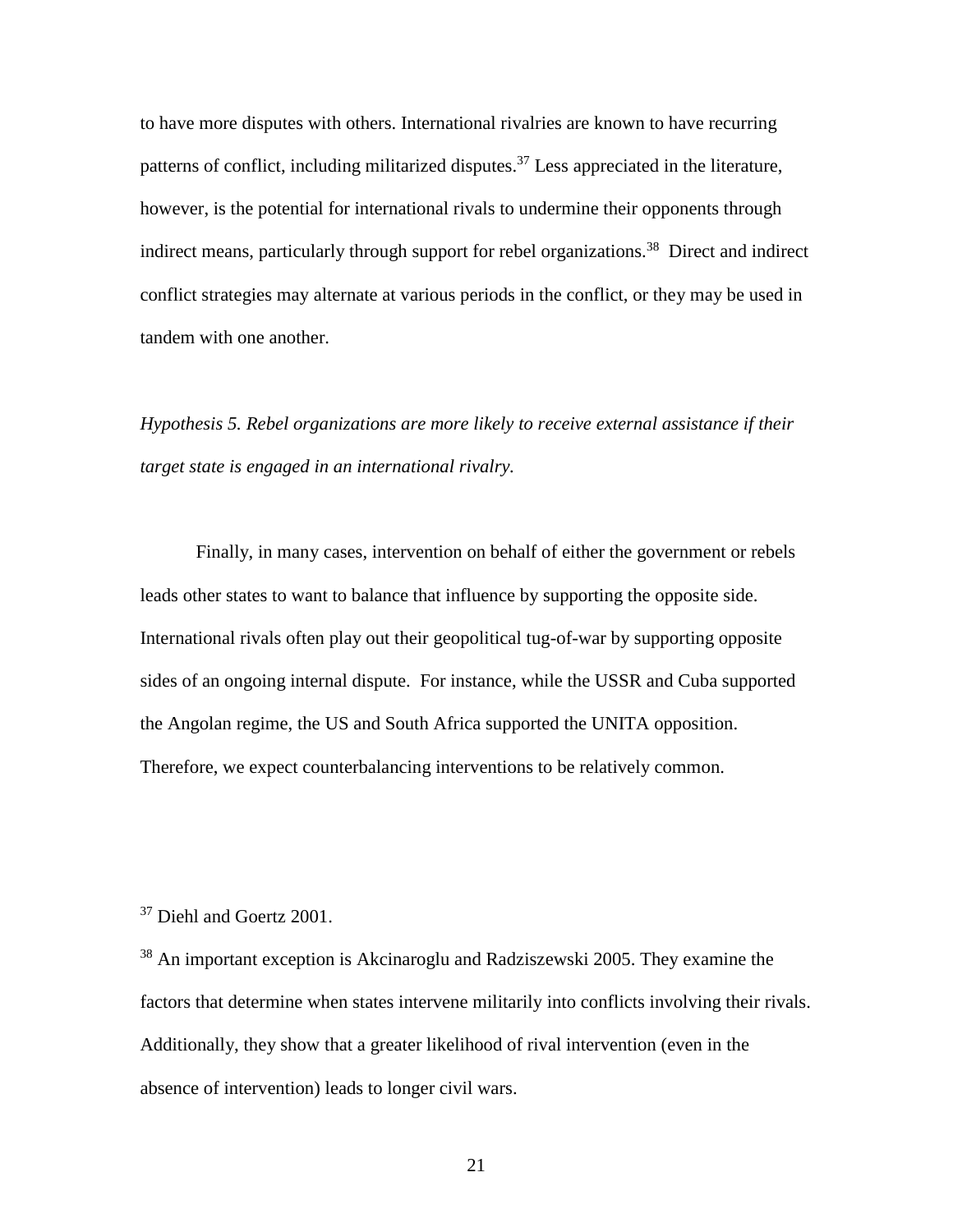*Hypothesis 6. Rebel organizations are more likely to receive external assistance if their target state also receives external assistance.*

## **Data and research design**

Our main dependent variable in this study is whether a particular rebel movement receives external support from a foreign state sponsor. We take this information from the Expanded Armed Conflict Data  $(EACD)$ ,  $39$  a dataset that we have created that includes supplementary information about the characteristics of rebel groups and transnational linkages for intrastate conflicts in the Uppsala/PRIO Armed Conflict Data  $(ACD)$ .<sup>40</sup> As part of the EACD, we have coded a number of indicators for whether or not rebel groups and governments receive support from outside actors. These data allow us to identify which rebel groups receive external support and which do not.

The ACD data identify incidents of violence involving states and rebel groups that generate at least twenty-five casualties in a given calendar year, over some incompatibility classified as control over the central government or territorial autonomy/secession. The unit of analysis in this study is the individual rebel organization. We leave the question of why particular states support individual groups for future research and focus instead on the rebel organization as the unit of observation, indicating whether or not the group received military support from any state. The analysis, then, examines which rebel groups receive support as a function of

<sup>39</sup> For more on the EACD, see Cunningham, Gleditsch, and Salehyan 2009.

 $40$  For more on the ACD, see Gleditsch et al. 2002.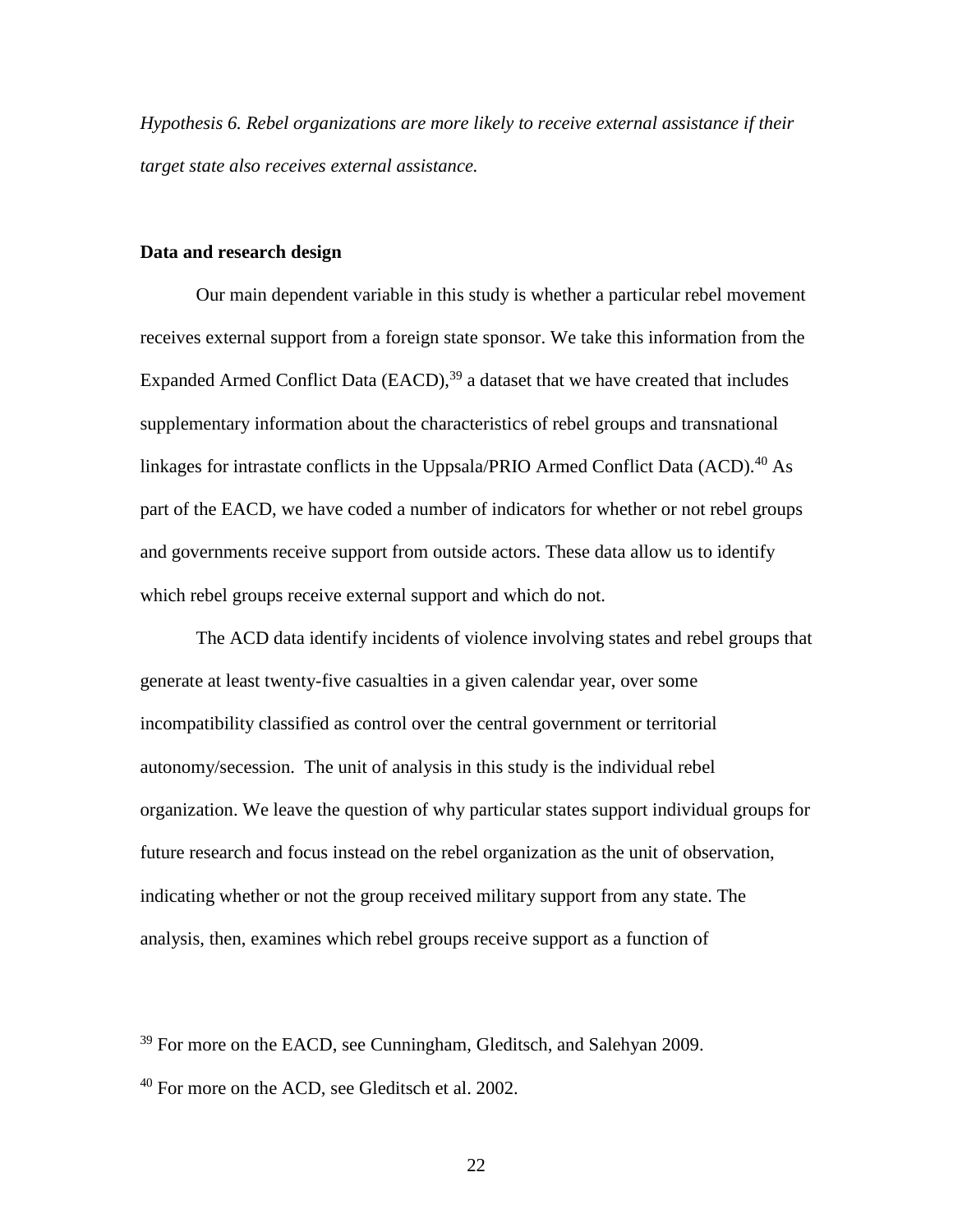characteristics of the rebel group and of the state in which the rebel group operates (including that state's relations with other states).

A conflict over a particular contested incompatibility may involve many rebels and these groups are often in a competitive relationship with one another. The Tamils in Sri Lanka, for example, were represented by three main organizations in the 1980s, namely the Liberation Tigers of Tamil Elam (LTTE), the People's Liberation Organisation of Tamil Eelam (PLOTE), and the Tamil Eelam Liberation Organization (TELO). Of these three, only the LTTE received external backing (from India until 1991). In our data set, these three organizations are treated as three different observations.

Some previous studies have examined when the "rebel side" in a conflict receives support, however, we believe that it is frequently inappropriate to treat all rebel organizations active in a conflict as part of a "rebel coalition," since they are often competitors rather than allies and have distinct organizational structures. <sup>41</sup> External support to one rebel group may change the probability that the rebels collectively defeat the state, but it also changes the probability that that rebel group can defeat internal rivals and emerge as the representative of the opposition. In some instances, however, rebel groups do form an umbrella organization that effectively directs the operations of the group. For instance, the Unidad Revolucionaria Nacional Guatemalteca (URNG) in Guatemala was a merger between several leftist opposition groups, but fought as a cohesive whole. In these instances, where there is a clear lead organization, we consider

 $41$  For instance, the LTTE engaged in campaigns of violence against the TELO and PLOTE leadership, effectively defeating these rival organizations. See Joshi 1996.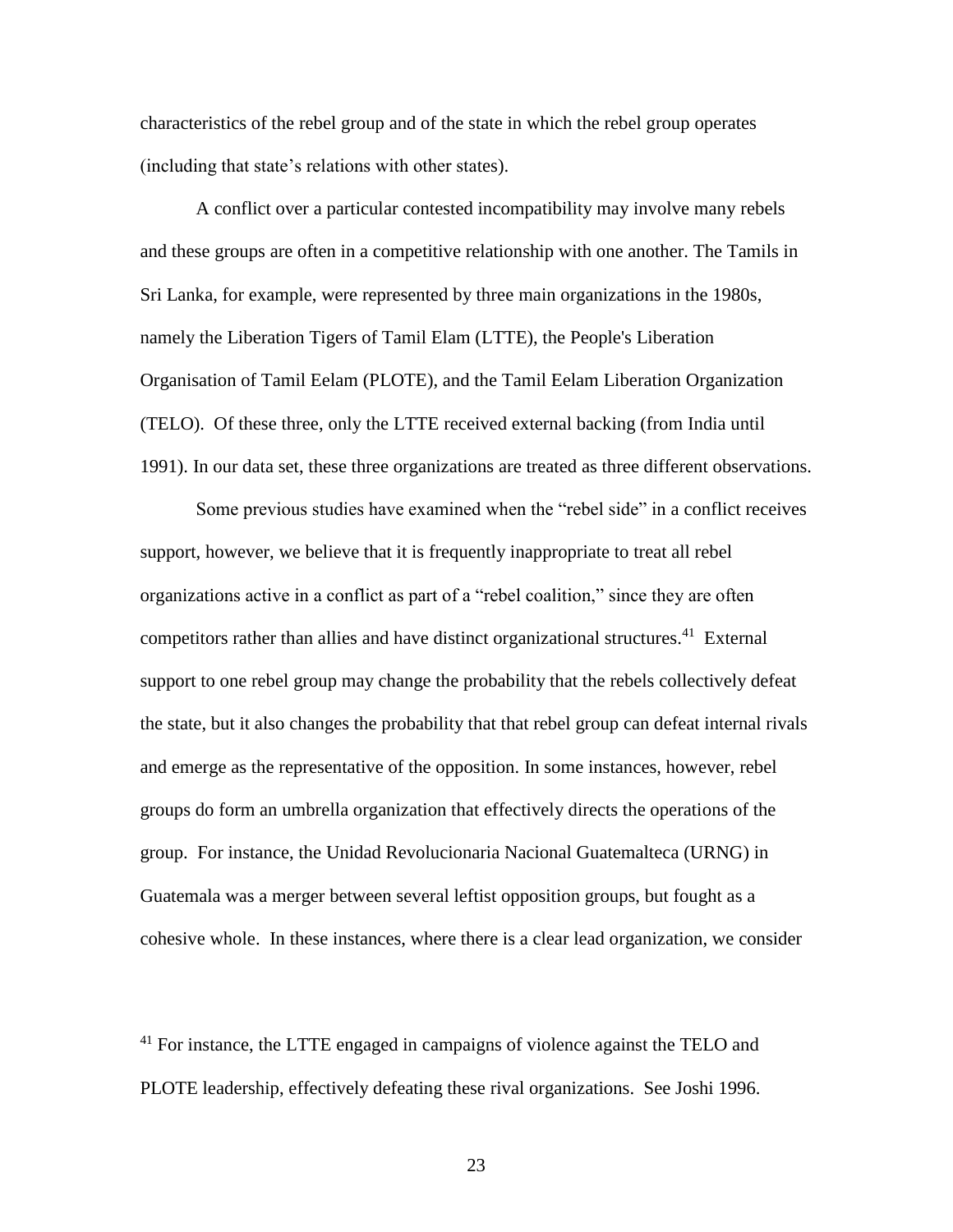that organization to be a single rebel group. We have a total of 403 distinct organizations in our data.

Our dependent variable, then, is a dichotomous indicator of whether (1) or not (0) a group receives military support and/or troop support from any external state.<sup>42</sup> Whether a group has external support or not can sometimes be ambiguous since governments often deny such assistance.<sup>43</sup> Therefore, we create three external support variables with different degrees of restrictiveness; these three variables differ with respect to their treatment of "alleged" assistance. Our first variable, Support I, codes all cases of alleged and explicit military and troop support for an insurgent group as one, with non-support coded as zero.<sup>44</sup> Our second variable, Support II, restricts external support to those cases

 $42$  The EACD dataset also has an indicator for participation or assistance by non-state actors, but for purposes of this paper, we are only considering state support. In addition, our dataset contains information on changes over time, such as when foreign sponsors withdraw their support. In this analysis, however, we only consider support at the initial phase and leave the question of why states withdraw support for future research.  $43$  This information comes from a variety of primary and secondary sources including (but not limited to) the Uppsala University Armed Conflicts Database, the Minorities at Risk Database, Keesings Record of World Events, and Lexis-Nexis news searches. Therefore, multiple sources were consulted to confirm each case of rebel support and each source is listed in our case files.

<sup>44</sup> The EACD data include a range of support types including: political endorsement of a group's aims, non-military support, military support such as arms, and troop interventions. In this analysis we only include military or troop support for rebel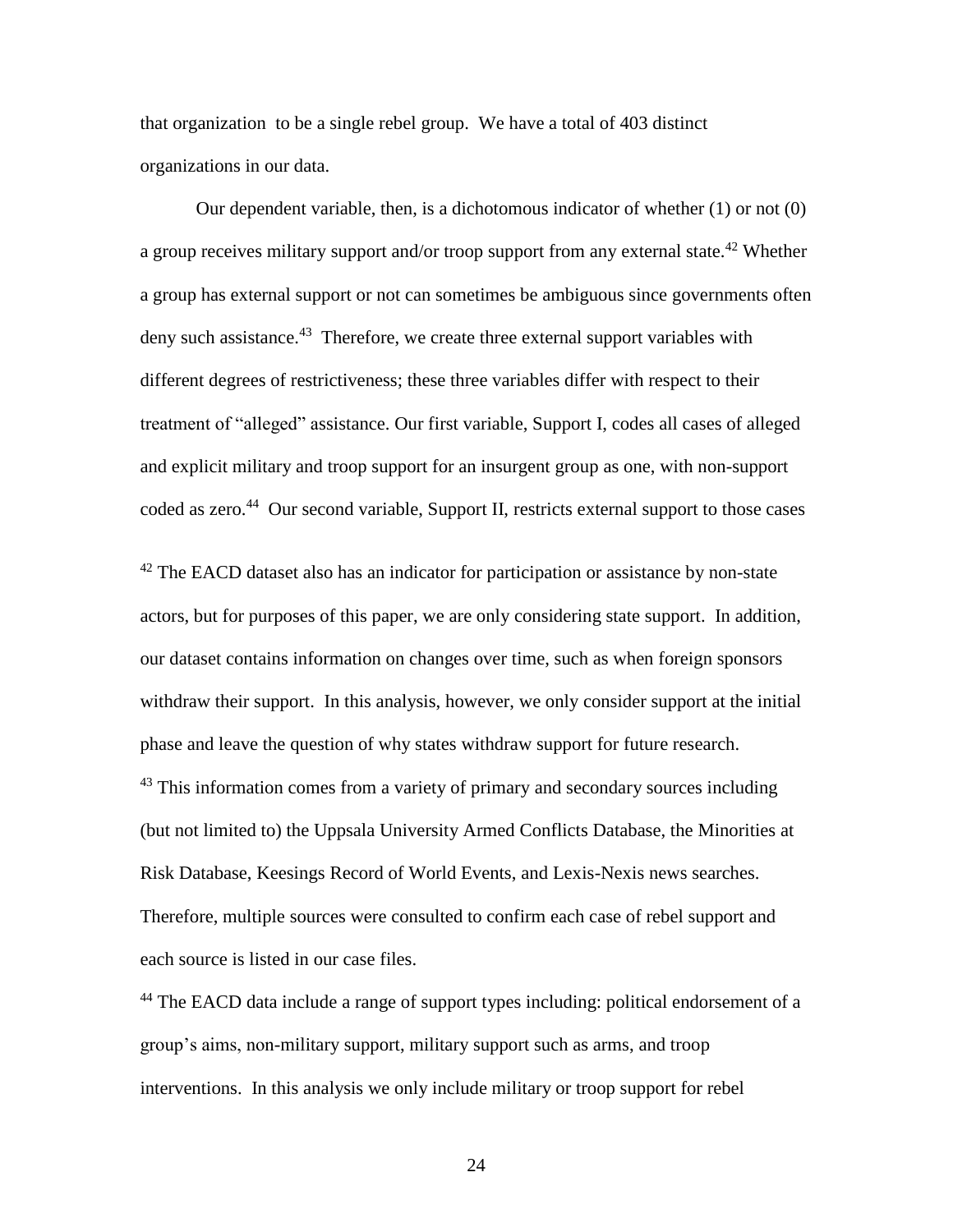where military support for rebels is explicitly acknowledged, while cases of alleged support and non-support are both coded zero. Since it is somewhat ambiguous whether instances of alleged support can be considered conceptually equivalent to cases without support, we also consider a third support variable, Support III, which sets instances of alleged support to missing. Of the 403 groups in our data, 159 receive support according to definition I. Of these, 28 are cases of alleged support, which are set to 0 in the definition for Support II and missing in the definition for Support III.

We should point out that this coding criteria means that we only identify whether or not a rebel group receives support from any external state, as indicated by a dichotomous variable. However, many of the rebels in our data receive support from numerous states. Since we are not identifying particular patron-rebel dyads, but rather, are seeking to answer the question of which rebel groups receive support at all, this is the appropriate measurement. Nonetheless, in additional tests, which we discuss below, we count the number of external supporters.

#### *Group characteristics*

 $\overline{a}$ 

In this section we consider a number of operational measures reflecting characteristics of rebel groups. We have argued that the very strongest and weakest rebel organizations should be less likely to receive external support. The EACD contains a dyadic evaluation of the overall military strength of a particular insurgent group relative to the government, distinguishing between instances where insurgents are much weaker,

organizations, since they are the most hostile activities from the perspective of the target state and are the clearest evidence of war delegation.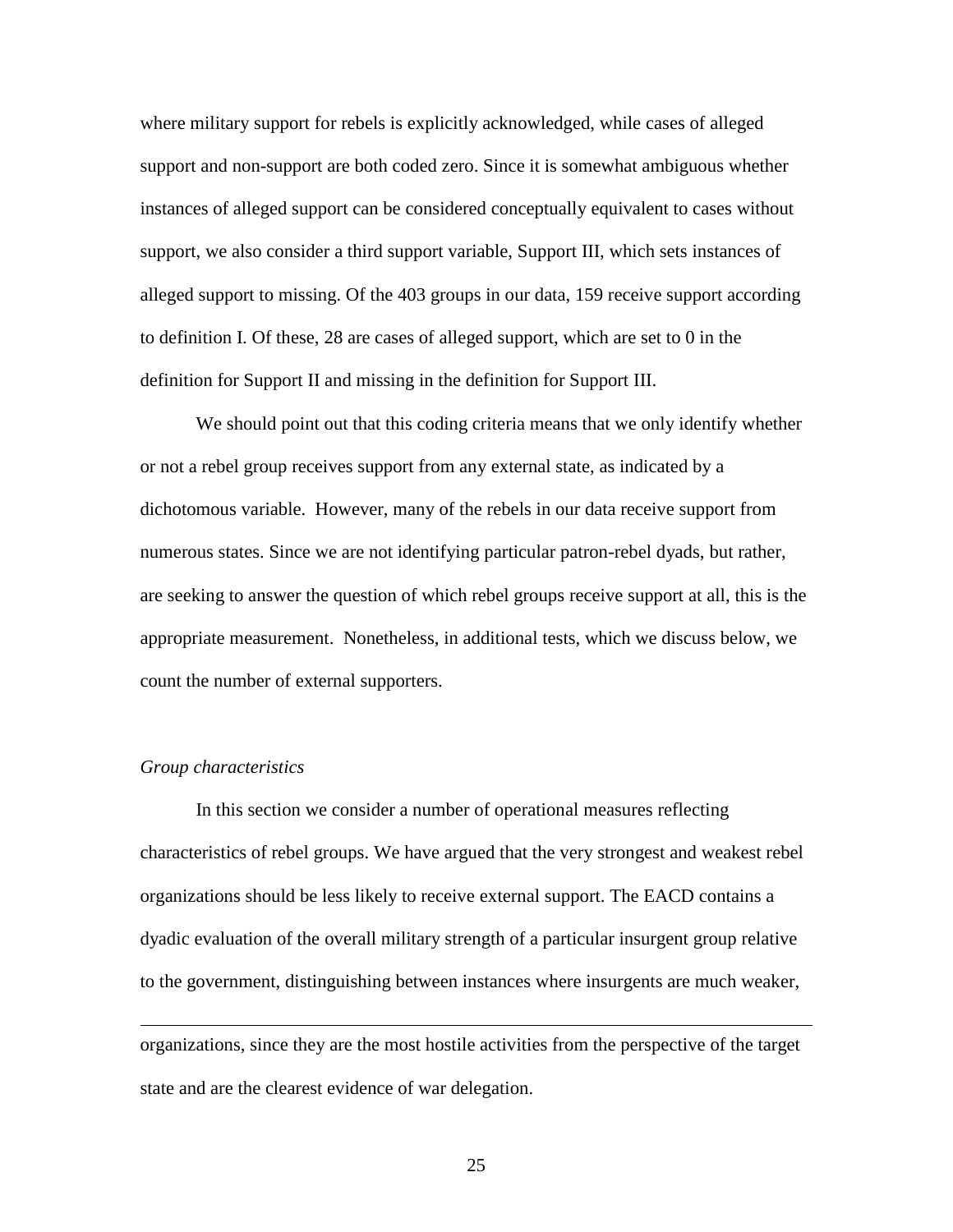weaker, at parity, or stronger than the government. Since there are very few instances where rebels are at parity, we combine the weak and parity categories to distinguish these from instances where rebels are clearly stronger or much weaker than the government.<sup>45</sup> Thus, we have three categories, i.e., strong rebels, weak rebels, and moderate strength. We use these categorical variables to test Hypothesis  $1<sup>46</sup>$ 

The EACD also include a measure of whether rebels have a clear leadership and the extent to which this leadership actually exercises control over the day to day operations of sub-units. Some rebel organizations function more or less like professional militaries with hierarchical command structures, while others are more loosely coordinated and prone to fracturing. We include a dummy for whether the group has a clear central command and whether this leadership exercises a high degree of control (as opposed to moderate and low) to test Hypothesis 2.

Hypothesis 3 predicted that rebel groups that can demonstrate territorial control should be less likely to receive foreign support. These groups can access resources in their zone of control. The EACD includes a measure of whether insurgent groups exert control over territory where they can deny the government access. To test this prediction,

<sup>45</sup> For more on this measure and the other indicators of group characteristics, see Cunningham, Gleditsch, and Salehyan 2009.

<sup>46</sup> The strength of rebels is measured at the time that rebels received external support. Strength can change across the course of the conflict (and, in fact, can change as a result of external support), but the important determinant here should be how strong the rebels were at the point that they were supported by an external state.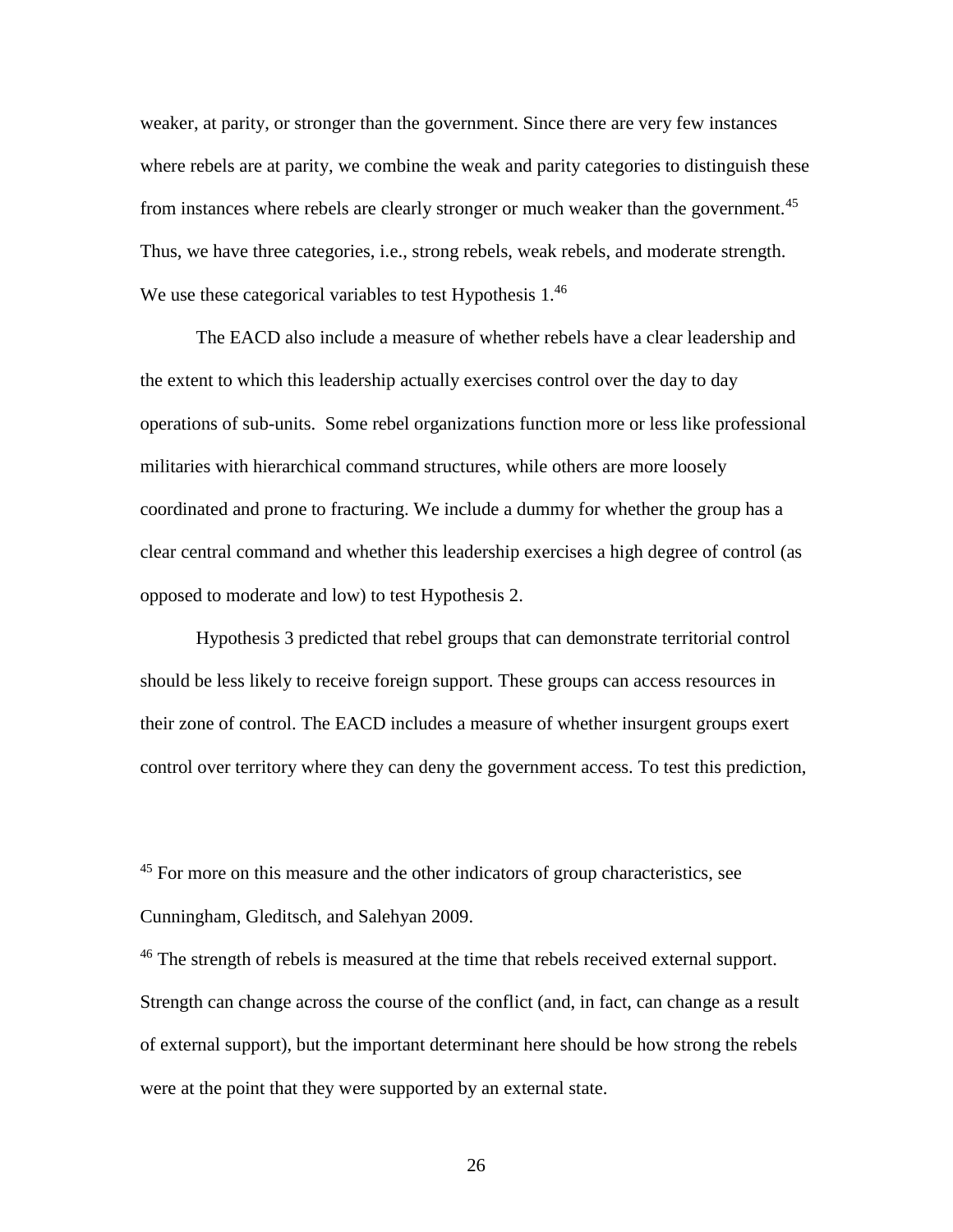we include a dichotomous indicator, coded 1 for groups that clearly have territorial control, and 0 for all others, including cases of unclear or contested control.

### *External variables*

We have highlighted the supply of potential supporters as an important factor influencing the prospects for a group to receive support. Foreign constituencies and international rivalries are predicted to increase support for a rebel organization, as are countervailing interventions when the state also receives assistance. In this section, we consider how to operationalize external characteristics reflecting the features emphasized by our hypotheses.

Hypothesis 4 predicted that groups that have clear transnational constituencies are more likely to see foreign state support.<sup>47</sup> The EACD include a measure of transnational

 $47$  In this analysis we simply indicate whether or not the group in question had a transnational constituency. In future analyses, it would be worthwhile to explore whether or not external constituents control or have access to the government. Some have looked at transnational ethnic support and whether or not ethnic kin are a majority or minority elsewhere (see Cetinyan 2002; Davis and Moore 1997). Yet, minority groups may still control the government in other countries (Cederman, Girardin, and Gleditsch 2009), or influence government policy. As a case in point, although Tamils are a minority in India, they pressured the government to offer support to the Tamil Tigers in Sri Lanka. Finally, our data on transnational constituencies are not limited to ethnic ties, but include broadbased external appeal and we have no comparable data on government control for nonethnic groups.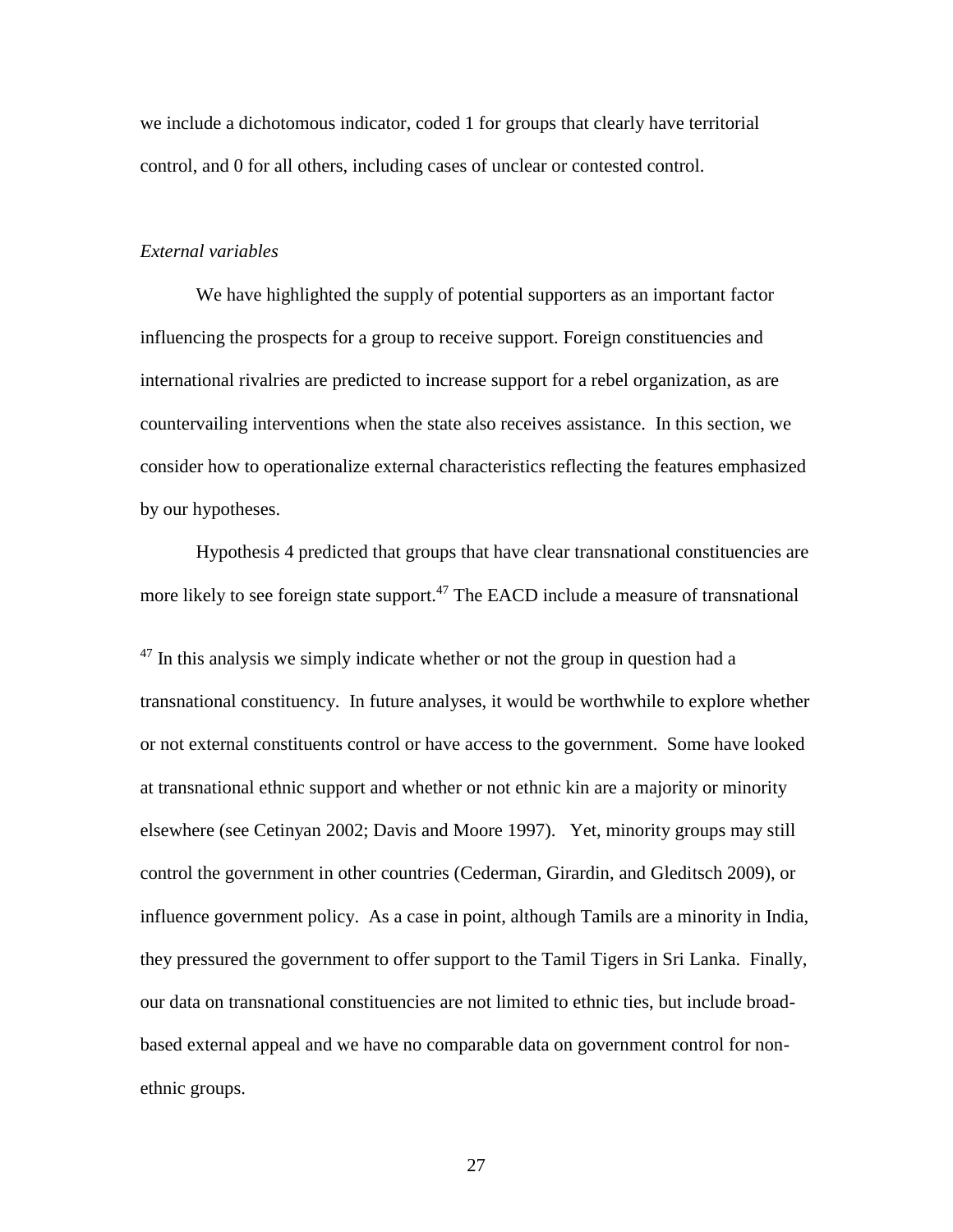constituency support, defined as non-state assistance to and sympathy for the rebel group. This includes ethnic segments in other countries and ethnic groups with a large overseas diaspora such as Sikhs in India. This measure also includes groups that appeal to transnational religious or ideological sentiments such as Marxism, Black African Nationalism, and Islamism. We create a dummy variable that flags cases with either "explicit" or "tacit" support. Tacit support indicates that the group makes appeals to a transnational constituency and that external, non-state actors express sympathy or solidarity with the insurgents. Explicit support indicates that external non-state actors directly support the insurgency through material resources, funding, supplies, supplying foreign fighters, and so on. We combine both in a single 0/1 measure.

Hypothesis 5 suggested that rebels will be more likely to receive external support when the target state is engaged in an international rivalry. States with international enemies are more likely to face rebel groups with foreign sponsorship. To measure negative or hostile relations with other states, we consider whether the government in a country is involved in a rivalry with another state, based on data from Thompson. <sup>48</sup> We also include a measure of support from an external state to the government side, based on the EACD, to measure Hypothesis 6. When the government receives assistance, rebels

<sup>48</sup> The data are described in Thompson 2001 and have been updated since then. The concept of rivalry, which was most clearly spelled out in Goertz and Diehl 1992, is that some pairs of states engage in more frequent disputes, as well as wars, and that these rivalries tend to last for long periods of time. The Thompson data differ from the Goertz and Diehl data in that it is based on perceived rivalry and does not require a minimum number of militarized disputes between states.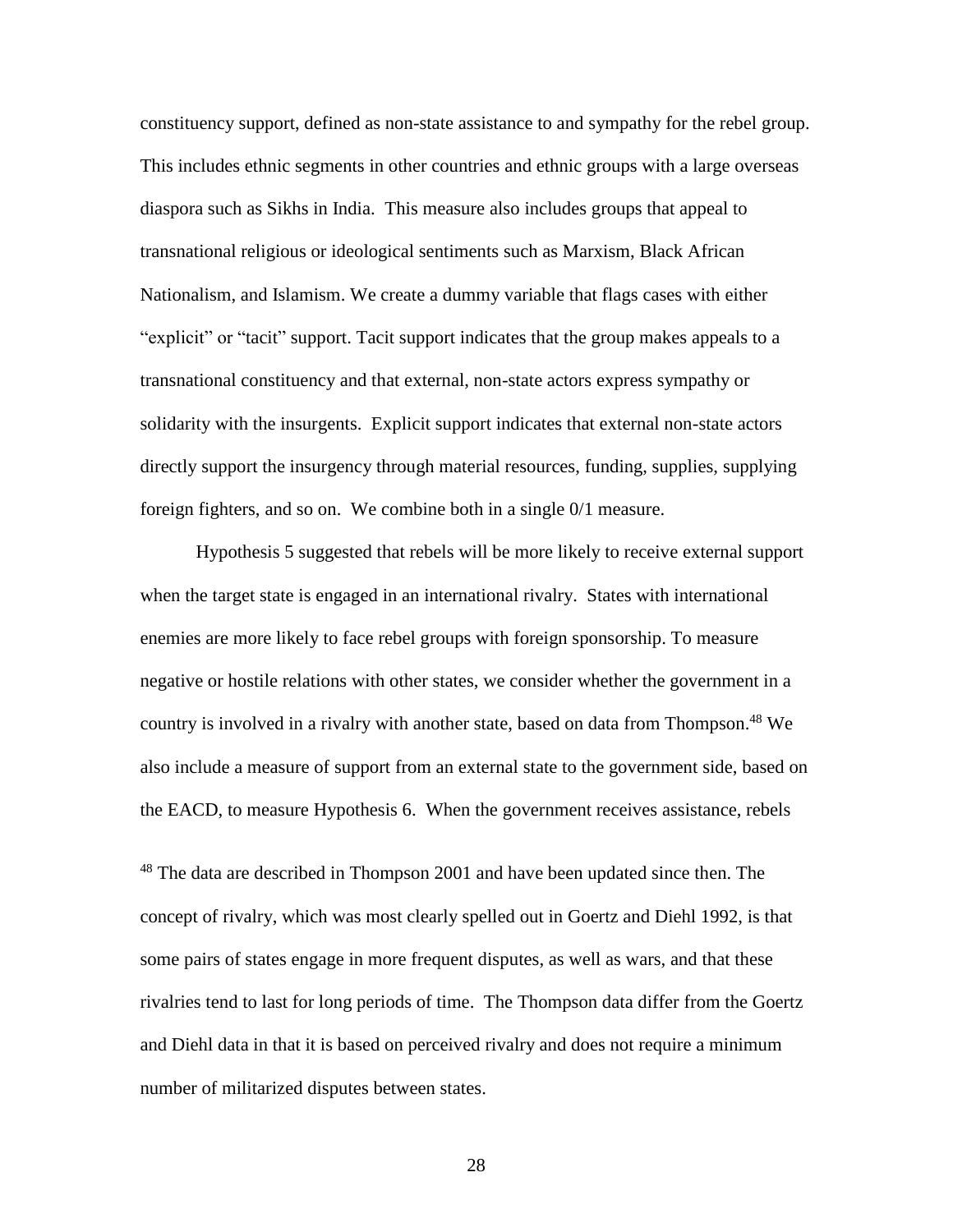may be more likely to receive help as well in competitive interventions. This variable is coded similar to the rebel support variable, although we note that "alleged" support for the state is extremely rare.

Each of these variables is measured at the beginning of the conflict. This is appropriate, because virtually all cases of external support in our data occur at the beginning of the conflict. That is, of the rebel groups who ever receive support from at least one external state, almost all of them receive it at the beginning of the conflict.

## *Country characteristics*

Alongside these variables testing Hypotheses 1-6, we include a number of characteristics of the country experiencing civil war that may be associated with both the supply and demand of foreign support, largely as controls. First, we consider the military capacity of a country through the Composite Indicator of National Capabilities (CINC) from the Correlates of War project. <sup>49</sup> It may be the case that stronger states in the international system can deter others from funding their insurgent's activities. In addition, very strong states may be less likely to be seen as appropriate targets since rebels are less likely to be successful. Second, we consider the natural logarithm of a

 $49$  Singer 1987. A number of observations have missing values in the CINC data. To ensure completeness, we use the closest year to replace missing observations. More specifically, we use 1949 data for Korea 1948, 1967 data for South Yemen 1962, 2001 data for Israel 2002, 2001 for Eritrea 2003, 2001 for Afghanistan 2003, and 2001 for Cote d'Ivoire 2002.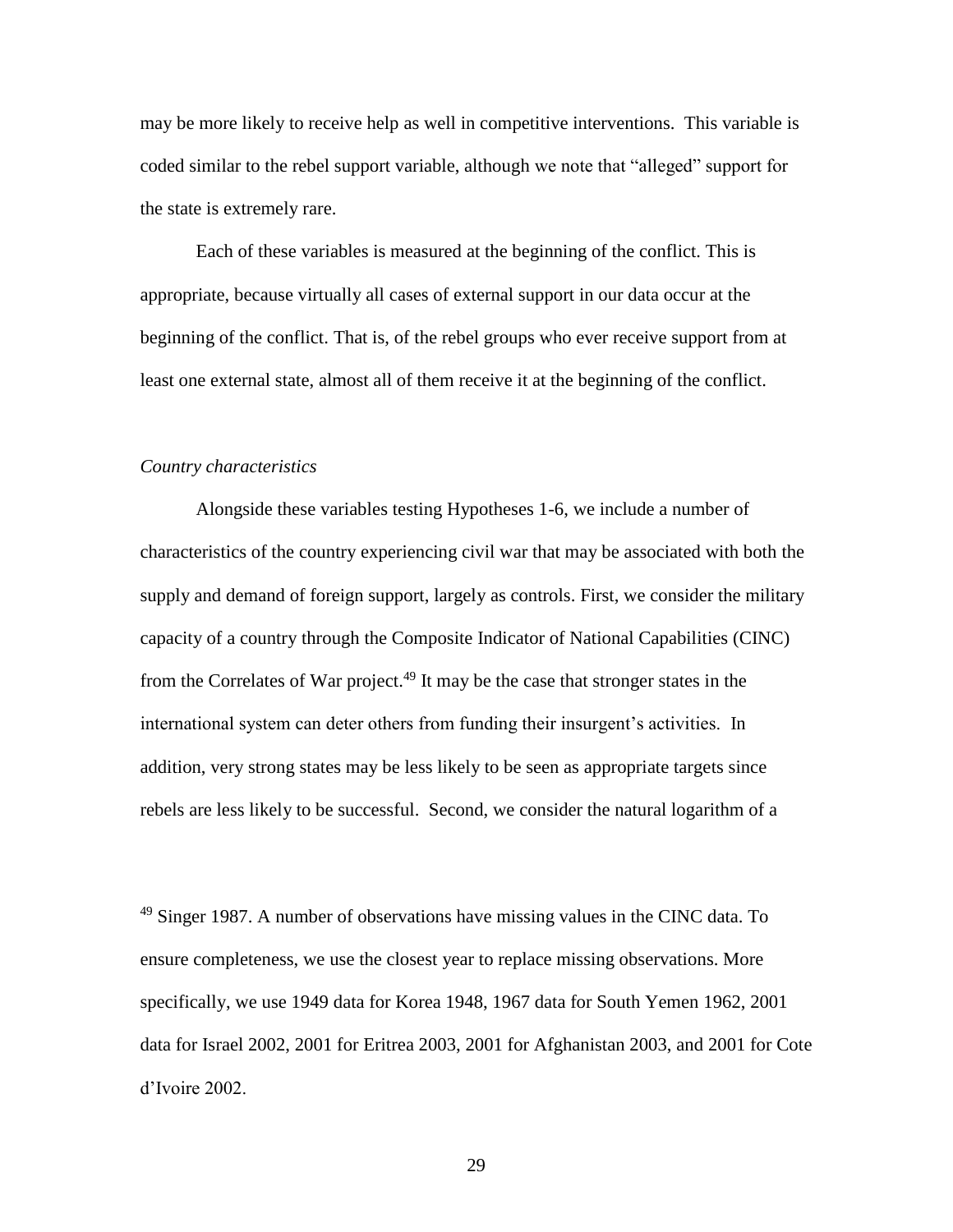country's GDP per capita income.<sup>50</sup> This is an additional measure of state strength and ability to deter interventions. Finally, we consider whether the country experiencing conflict is a democracy, based on a dummy variable of whether a country's democracy score on the POLITY institutionalized democracy scale is 6 or higher.<sup>51</sup> Countries with missing codes due to regime transitions are coded as non-democracies. Democratic states, with more legitimate institutions, may be less likely to fall victim to outside support for insurgent movements.<sup>52</sup>

## **Empirical results**

We begin our analysis with a core model of the country-level control variables to see if macro characteristics help explain support for rebel groups; then, we include our variables of interest to test our hypotheses. First, do macro-level country variables explain external support? The results, displayed in Table 1, quite clearly suggest that the answer to this question is "no." Model 1 includes the Support I version of the dependent variable, which codes cases of alleged support as one; none of the estimated coefficients are significantly different from 0, and the model overall is not statistically significant. The coefficient for GDP per capita is negative, but not significantly different from 0. The CINC variable has a positive estimated coefficient rather than a negative one, as would

<sup>50</sup> These data are from Gleditsch 2002. For various conflicts starting before 1950, we use the 1950 values of GDP per capita.

<sup>51</sup> Jaggers and Gurr 1995.

 $52$  However, Forsythe 1992 argues that democracies have sometimes sponsored covert conflicts in other democracies.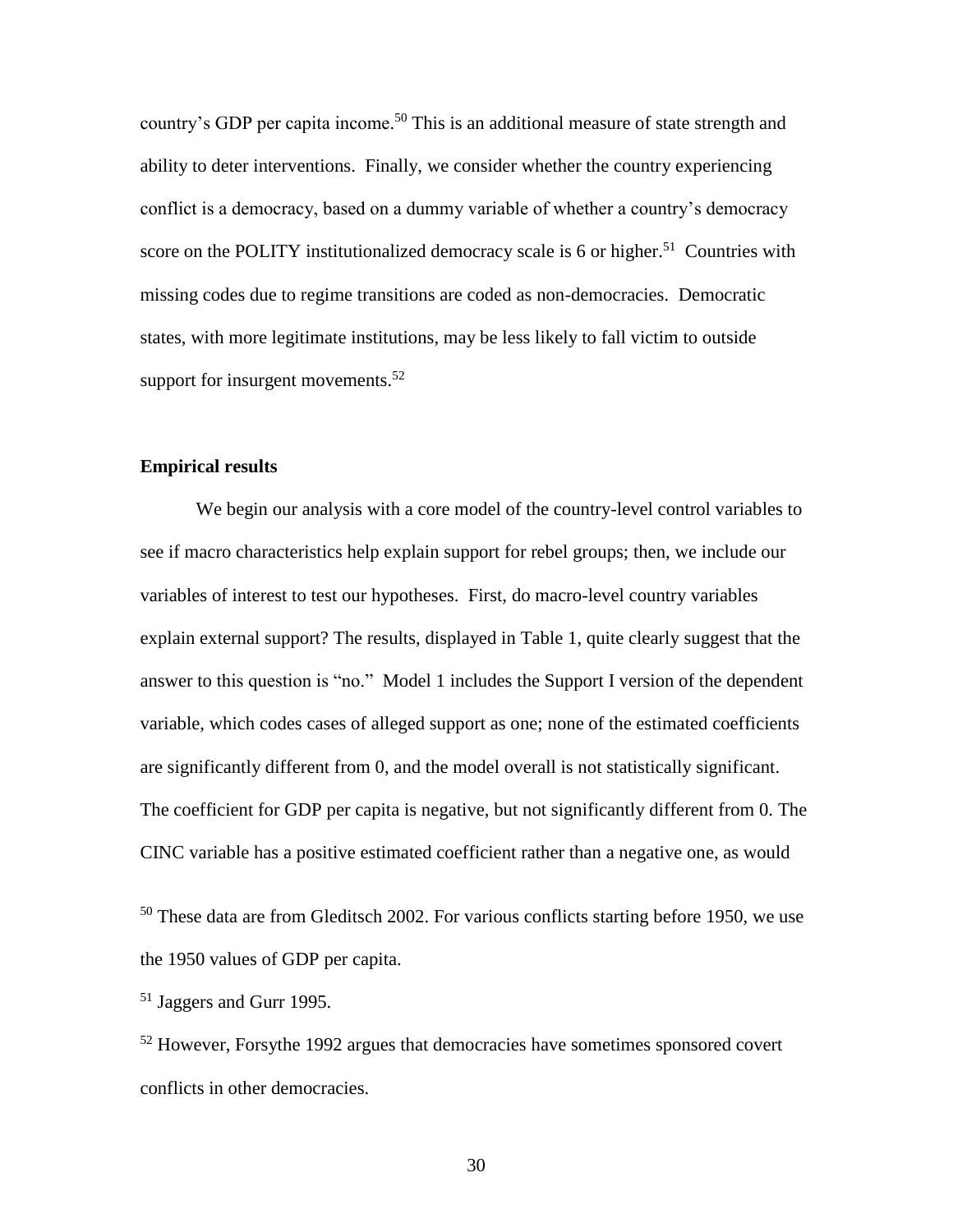be expected if stronger states can deter support for rebels, but the estimate is not statistically significant. Democracy also fails to provide much explanatory power. Models 2 and Models 3 in Table 1 include the Support II (alleged support  $= 0$ ) and Support III (alleged support dropped) versions of the dependent variable, respectively. These models provide generally similar results, with the exception that the negative coefficient for democracy now becomes significant in Model 2. This indicates that rebel groups in democratic states may be less likely to receive explicit military support from other states, but this is sensitive to the specification of the dependent variable.

|                   | Model 1<br>Support I (incl. alleged) |         |                  | Model 2<br>Support II (only acknowldg) |         |                  | Model 3<br>Support II (alleged set to missing) |       |          |
|-------------------|--------------------------------------|---------|------------------|----------------------------------------|---------|------------------|------------------------------------------------|-------|----------|
|                   | Coef.                                | SЕ<br>Z |                  | Coef.                                  | SЕ<br>Z |                  | Coef.                                          | SЕ    | Ζ        |
| Constant          | 0.656                                | 0.873   | 0.752            | $-0.352$                               | 0.917   | $-0.384$         | $-0.018$                                       | 0.936 | $-0.019$ |
| In GDP per capita | $-0.123$                             | 0.117   | $-1.049$         | $-0.014$                               | 0.123   | $-0.116$         | $-0.048$                                       | 0.125 | $-0.38$  |
| <b>CINC</b>       | 2.919                                | 4.05    | 0.721            | $-1.537$                               | 4.553   | $-0.338$         | $-0.029$                                       | 4.425 | $-0.007$ |
| Democracy         | $-0.229$                             | 0.277   | $-0.826$         | $-0.636**$                             | 0.304   | $-2.092$         | $-0.532*$                                      | 0.313 | $-1.697$ |
| N                 |                                      | 370     |                  |                                        | 370     |                  |                                                | 341   |          |
| Log likelihood    | $-251.31$ (df=4)                     |         | $-236.64$ (df=4) |                                        |         | $-224.95$ (df=4) |                                                |       |          |
| LR Chi-Square     | $2.56$ (df=3)                        |         | $6.44$ (df=3)    |                                        |         | $4.36$ (df=3)    |                                                |       |          |
| AIC.              | 510.63                               |         | 482.13           |                                        |         | 458.48           |                                                |       |          |

Table 1: Logistic regression estimates, control variables only.

\*\*  $p < 0.05$ ; \*  $p < 0.1$ 

Table 2 contains estimates of a logit regression model adding the transnational linkages and group characteristics. We will focus first on Model 4, which is based on the comprehensive Support I variable. As can be seen from the LR Chi square for Model 4, the overall model is now statistically significant, indicating that transnational and group characteristics provide helpful information in predicting support, over and beyond country characteristics. With regard to our hypotheses, we can see that the terms for the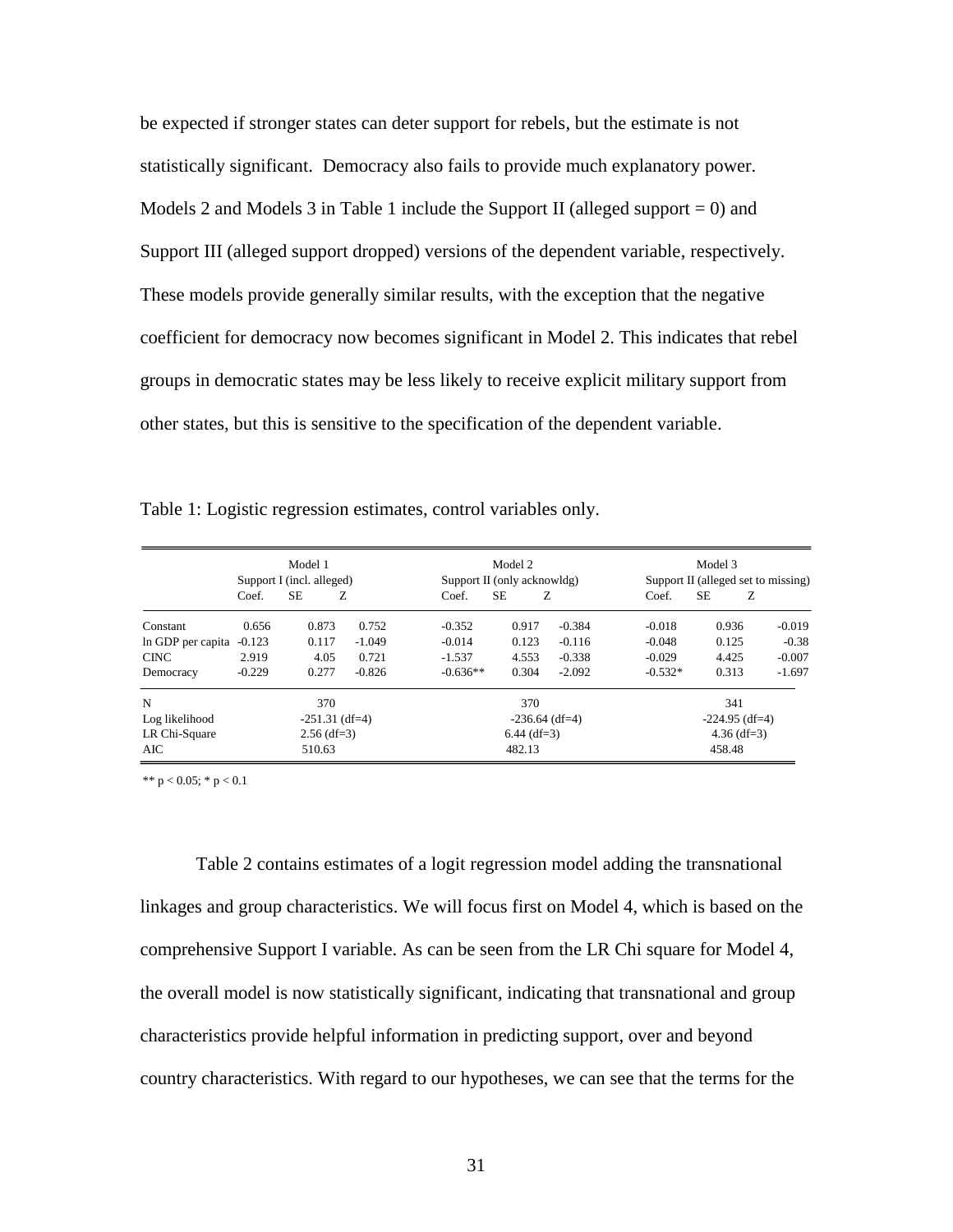strength of rebel movements relative to governments – with "moderate strength" as the baseline – is consistent with our hypotheses, as the strongest and weakest rebels appear to be less likely to receive external support. Whether or not individual coefficients for polychotomous variables split up into dummies are different from 0 will depend on the designation of the baseline. As such, the most appropriate test here is to consider the joint significance of the two terms for the variable. This is reported below the table of coefficients. As can be seen from Model 4 in Table 2, the LR Chi square is 5.39, which has a p-value of about 0.067, reaching statistical significance. We thus conclude that Hypothesis 1 is supported, although we note that the support is weaker in Model 5.

|                            | Support I (incl. alleged) |           |                   | Support II (acknowledged) |        |                   | Support II (alleged set to missing) |        |          |
|----------------------------|---------------------------|-----------|-------------------|---------------------------|--------|-------------------|-------------------------------------|--------|----------|
|                            | Coef.                     | <b>SE</b> | Z                 | Coef.                     | SE     | Z                 | Coef.                               | SE     | Z.       |
| Constant                   | $-0.107$                  | 1.142     | $-0.094$          | $-1.104$                  | 1.207  | $-0.915$          | $-1.126$                            | 1.244  | $-0.905$ |
| Rebels much weaker         | $-0.498\dagger$           | 0.305     | $-1.633$          | $-0.524*$                 | 0.318  | $-1.647$          | $-0.564**$                          | 0.323  | $-1.749$ |
| Rebels strong              | $-1.096\dagger$           | 0.680     | $-1.611$          | $-0.783$                  | 0.687  | $-1.139$          | $-0.856\dagger$                     | 0.322  | $-1.241$ |
| Strong central command     | $-0.415$                  | 0.316     | $-1.314$          | $-0.593*$                 | 0.333  | $-1.781$          | $-0.618*$                           | 0.342  | $-1.810$ |
| Government support         | $0.841***$                | 0.279     | 3.016             | $0.933***$                | 0.293  | 3.185             | $0.964***$                          | 0.302  | 3.194    |
| Transnational constituency | $1.025***$                | 0.304     | 3.419             | $1.201***$                | 0.308  | 3.899             | 1.199***                            | 0.313  | 3.828    |
| Territorial control        | 0.462                     | 0.288     | 1.616             | $0.507*$                  | 0.294  | 1.721             | $0.505*$                            | 0.302  | 1.674    |
| More than one actor        | 0.361                     | 0.275     | 1.312             | 0.238                     | 0.289  | 0.824             | 0.290                               | 0.295  | 0.984    |
| Rivalry                    | $0.962***$                | 0.283     | 3.55              | $1.035***$                | 0.283  | 3.652             | $1.068***$                          | 0.290  | 3.684    |
| Ln GDP per capita          | $-0.179$                  | 0.163     | $-1.19$           | $-0.073$                  | 0.157  | $-0.467$          | $-0.065$                            | 0.157  | $-0.402$ |
| <b>CINC</b>                | 6.632                     | 5.077     | 1.364             | 1.637                     | 4.982  | 0.329             | 3.737                               | 4.982  | 0.756    |
| Democracy                  | $-0.404$                  | 0.347     | $-1.189$          | $-0.859**$                | 0.375  | $-2.293$          | $-0.845**$                          | 0.385  | $-2.192$ |
| N                          |                           | 308       |                   |                           | 308    |                   |                                     | 290    |          |
| Log likelihood             | $-181.24$ (df=12)         |           | $-169.79$ (df=12) |                           |        | $-161.50$ (df=12) |                                     |        |          |
| LR Chi-Square              | $58.76$ (df=11)           |           |                   | $67.42$ (df=11)           |        | $66.52$ (df=11)   |                                     |        |          |
| LR test of strength terms  | 5.39                      |           | 3.97              |                           | 4.52   |                   |                                     |        |          |
| AIC                        |                           | 386.47    |                   |                           | 363.58 |                   |                                     | 347.00 |          |

Table 2: Logistic regression estimates of support for rebel groups

\*\*\*  $p < 0.01$ ; \*\*  $p < 0.05$ ; \*  $p < 0.1$ ; † joint significance in 0.1 test

Our results for other group characteristics are somewhat mixed. Hypothesis 2 predicted that groups with a strong central command should be more likely to receive external support. This hypothesis receives no support from these results. The estimated coefficients are negative, contrary to our expectations, and weakly significant. We had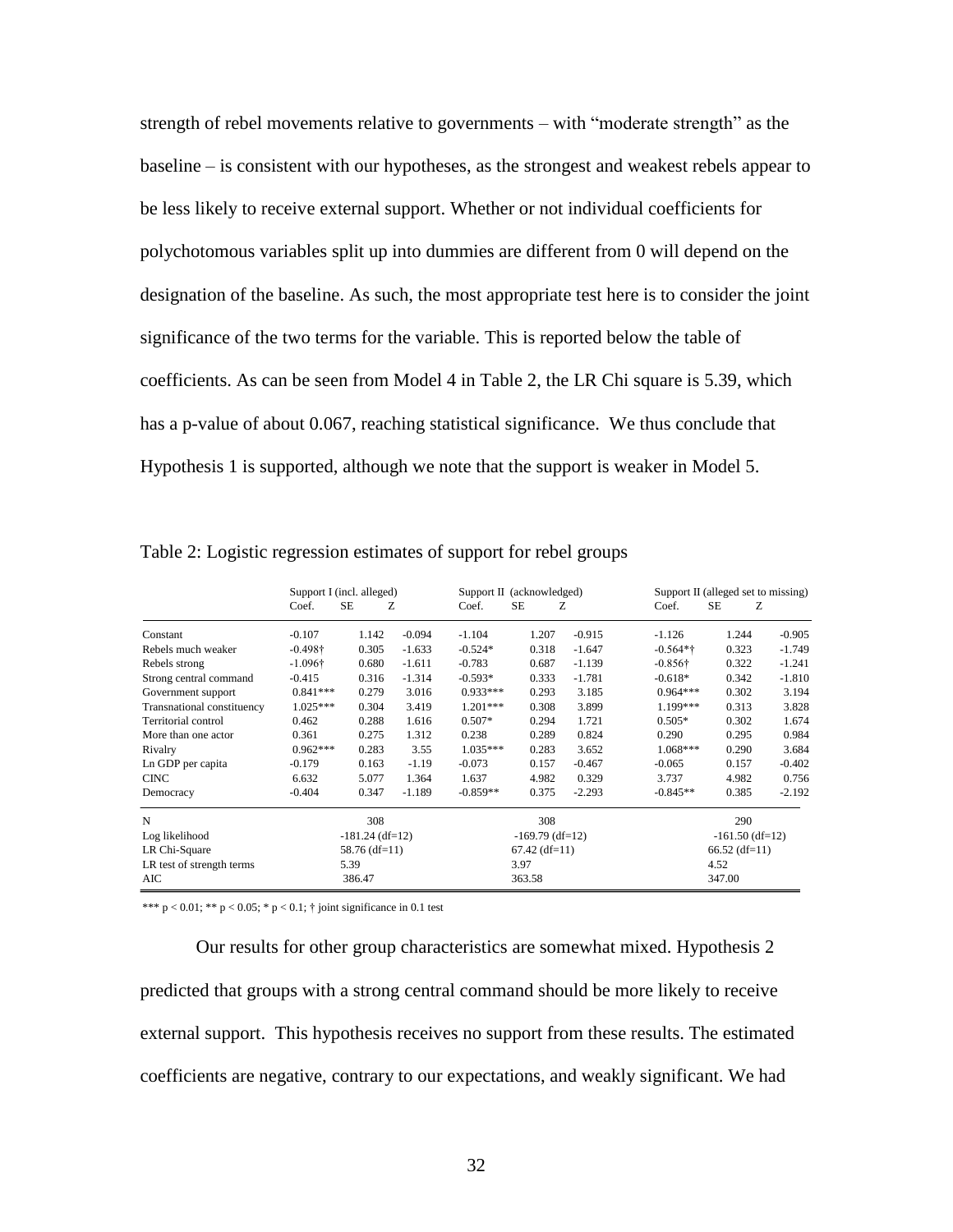expected states to find groups with strong organizational structures to be more reliable agents. One possible interpretation of this result is that some groups with strong central command may be more effective in gaining revenue domestically and so they have less need for external support. We leave this for future research, as for now, we are hesitant to draw firm conclusions about this variable.

Irrespective of the external support measure, we find that groups that have territorial control are more likely to receive external support, rather than less, as postulated by Hypothesis 3. We had expected that territorial control and the ability to turn to domestic sources for funding would free rebels of the need to secure outside resources. However this expectation was not supported. The ability to control territory may attract foreign supporters since rebels are proven to be viable and local resources particularly mineral wealth—may be desired by outside actors. However, this is still a conjecture that warrants future research. In any case, although this variable is not strongly significant, it is clearly in the opposite of the expected direction, and so, we cannot confirm Hypothesis 3.

Consistent with Hypothesis 4, we find strong support for the proposition that external support is more likely when groups have transnational constituencies. Indeed, the coefficient implies an influence on the log odds of conflict that is greater than any of the other categorical variables. This holds irrespective of the specification of the support measure. Groups with transnational ethnic kin, such as Serbian rebels in Bosnia-Herzegovina, and groups with transnational ideological appeal, such as Hezbollah, are more likely to receive support from external backers than groups with relatively parochial interests.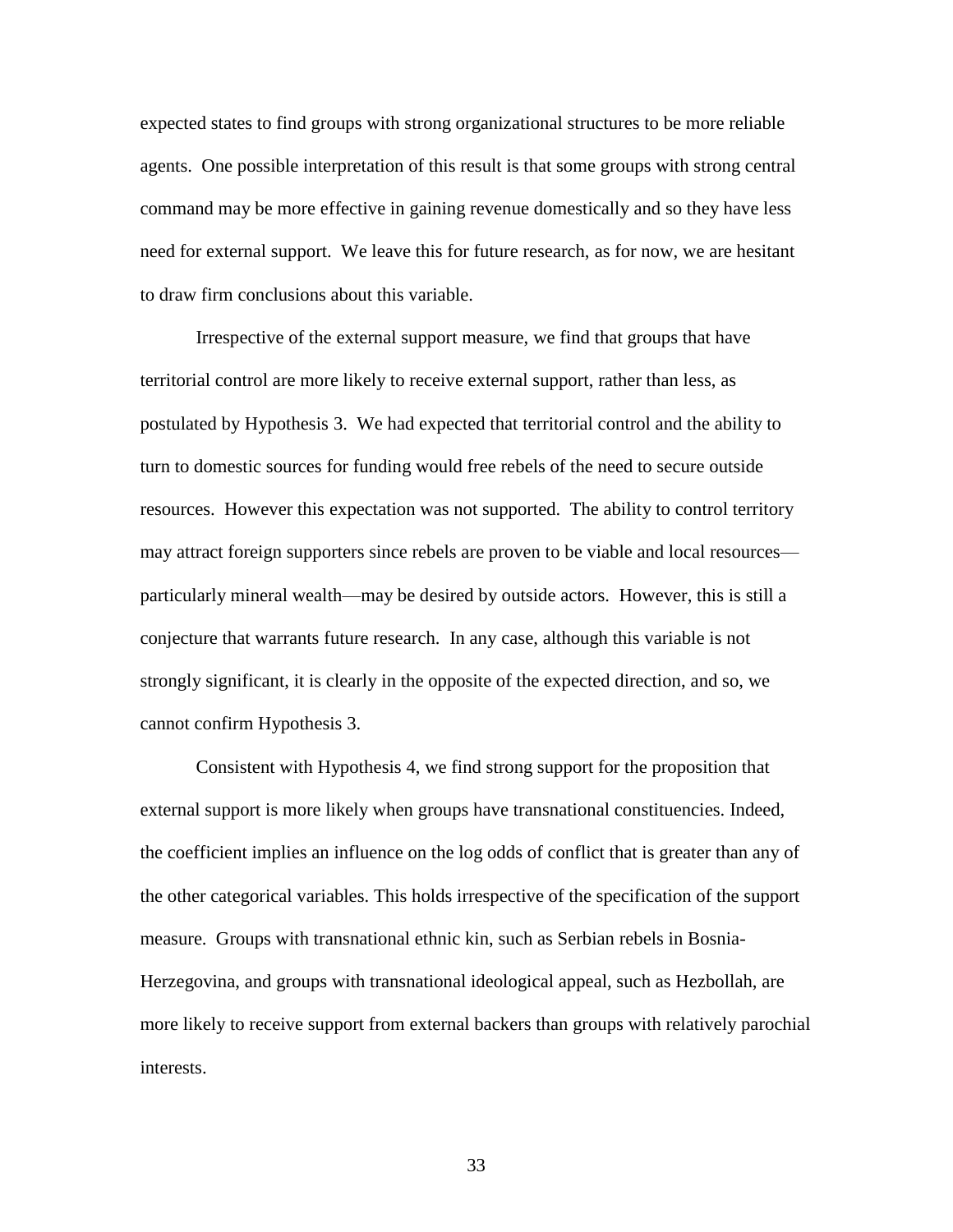Hypothesis 5 postulates that transnational support should be more likely for groups located in states that have an external rival. As can be seen from Table 2, we find strong evidence for this proposition, and this holds for all the support measures. Therefore, the analysis supports the conjecture that supporting insurgencies is an alternative method of undermining international enemies that falls short of international war.

Our Hypothesis 6, stating that external support for rebels is more likely if the state also receives external backing, is strongly supported by our regressions. Indeed, military support for the government side in a civil war increases the odds that rebels will receive external support by a factor of between 2.3 and 2.6, depending on the support measure specification. Many cases of intervention one side, therefore, appears to be designed to counterbalance support for the other side.

The results for the other, country-level, control variables are generally similar to those reported in Table 1, even when we add the transnational features and group characteristics. Neither state strength nor logged GDP per capita are reliable predictors of whether or not rebels receive external support. However, we do find that democracy is negatively related to external support in models 5 and 6, suggesting that democracies may be less likely to be targeted by externally-sponsored rebel groups. Groups such as the Irish Republican Army and Basque separatists in Spain may have had sympathy from external actors, but did not receive significant governmental assistance.

Before moving on to a discussion of the substantive significant of these results, two further issues are worth considering. First, as discussed earlier, the analysis here analyses whether or not rebel groups receive support from any external state. This means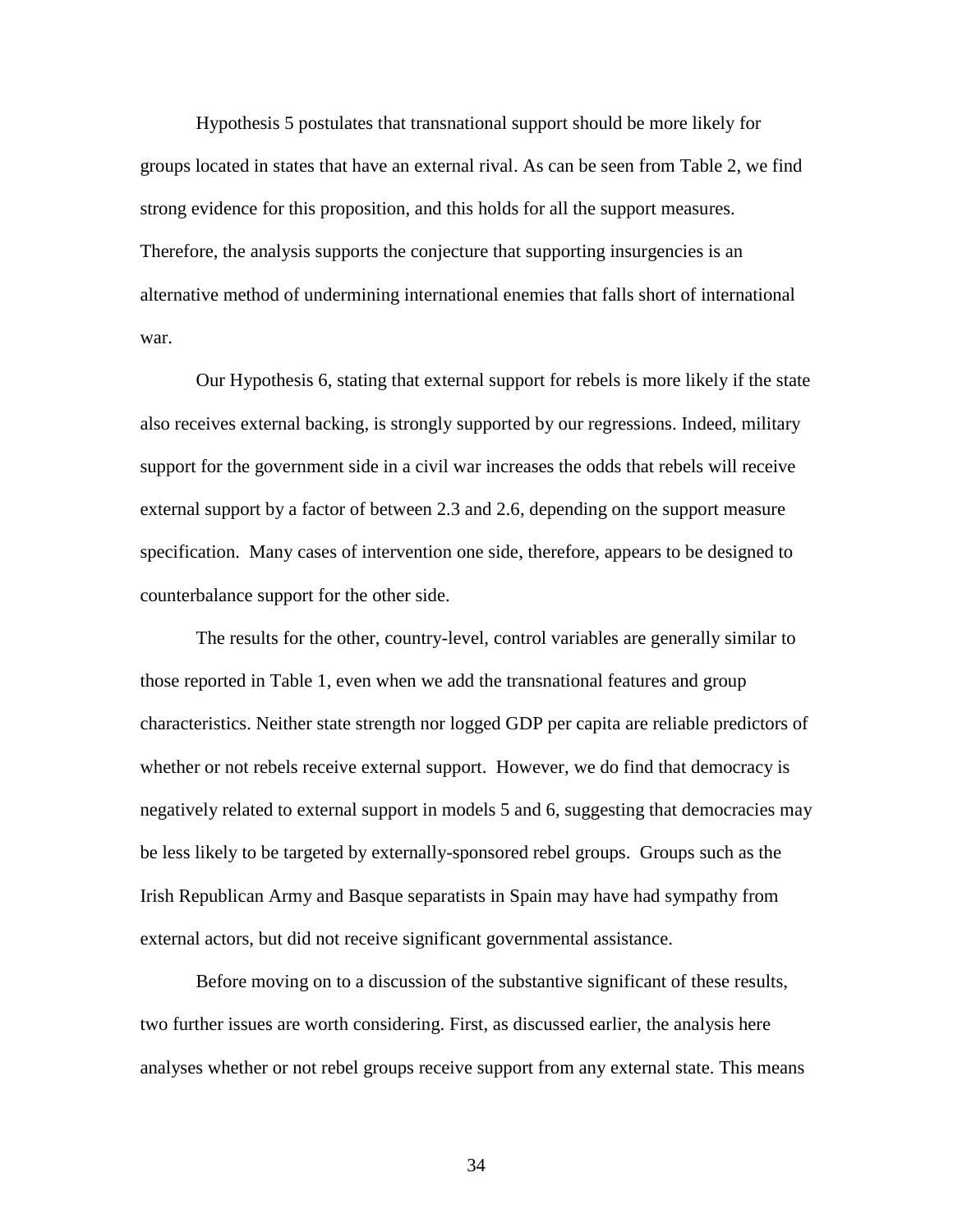that cases where rebels are supported by multiple states are treated the same as those where they are only supported by one. In that sense, we are excluding some cases of intervention because we focus on the group.

It may very well be, however, that the same factors that affect whether or not groups receive support would affect how many states support them. To determine this, we have conducted a negative binomial regression of the number of states supporting each rebel group (using the Support 1 variable). That analysis yielded results that were similar, and potentially stronger, than in Model 4. We find that rebel groups that are at parity with the state receive support from more states than those that are weaker and stronger, as do rebels who control territory. Rebels with a strong central command receive less support than those without. Rebel groups are also likely to receive support from more states if they have transnational kin, fight a state in a rivalry, and if the government also receives support. Thus, our results hold up quite well to this alternative specification.

Second, one consequence of our focus on the rebel group as the unit of analysis is that interpreting the findings for Hypothesis 4 and 5 can be difficult. We predicted that rebels would receive more support when they had transnational kin or operated in states that were engaged in an international rivalry, and those predictions were supported. Our analysis, however, does not allow us to say whether the states supporting these groups are the rivals or states that host the transnational kin.

To address this, we have created an Appendix, which looks at all cases where rebels received support and either operated in a state that was part of an international rivalry or had transnational kin. We then examine whether the states that provided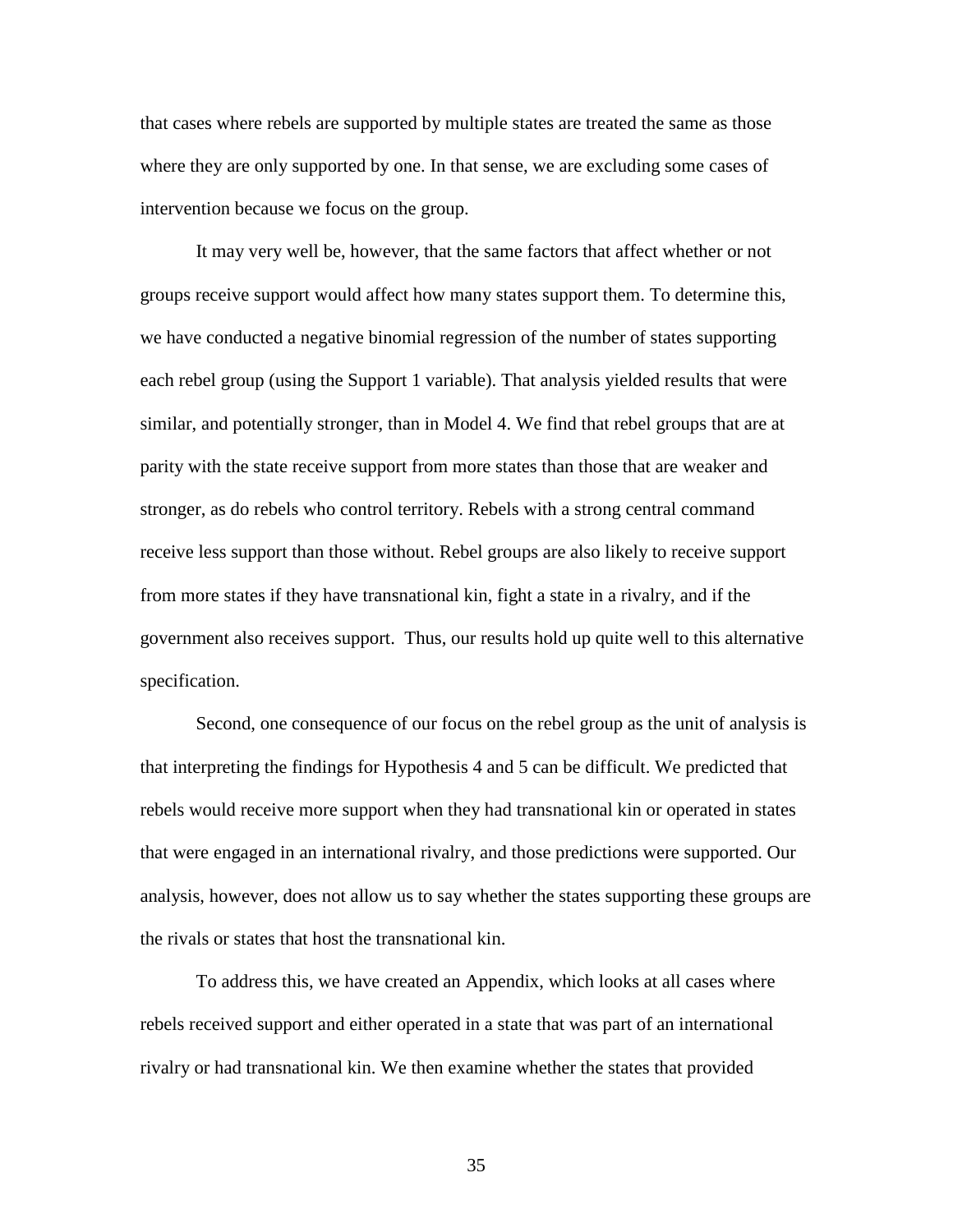support were rivals of the rebels' host state or had a transnational tie. We find that, in most cases, they did. More discussion is provided in the Appendix.

To interpret the substantive effects of our estimates, we consider in Table 3 the implied effects of the key factors hypothesized to influence support, based on the estimates for Model 4, for an observation with the median/modal value of the right hand side variables. This implies an observation profile for a country with a GDP per capita value of \$1977, a CINC score of 0.002, and a regime that is not democratic, as well as a single rebel organization with moderate strength, i.e., neither stronger nor much weaker than the government. We set the value of all the other terms to 0, which is the median value for all the other key explanatory factors (except for interstate rivalry, which is present in 52% of the observations). The first row of Table 3 reports the implied probability of support for the median profile, while the subsequent rows show the change in the predicted probability of support from changing each of the key factors, keeping the other right hand side values the same. The median profile has a predicted probability of support of 0.190. Consistent with our claims, changing the relative strength of the rebel group to much weaker or stronger yields a notable decline in the predicted probability of support. A strong central leadership has little influence on the likelihood of support, while we see very large increases in the predicted probability of support following government support, transnational constituencies, interstate rivalry, and to a lesser extent, for organizations that exercise territorial control.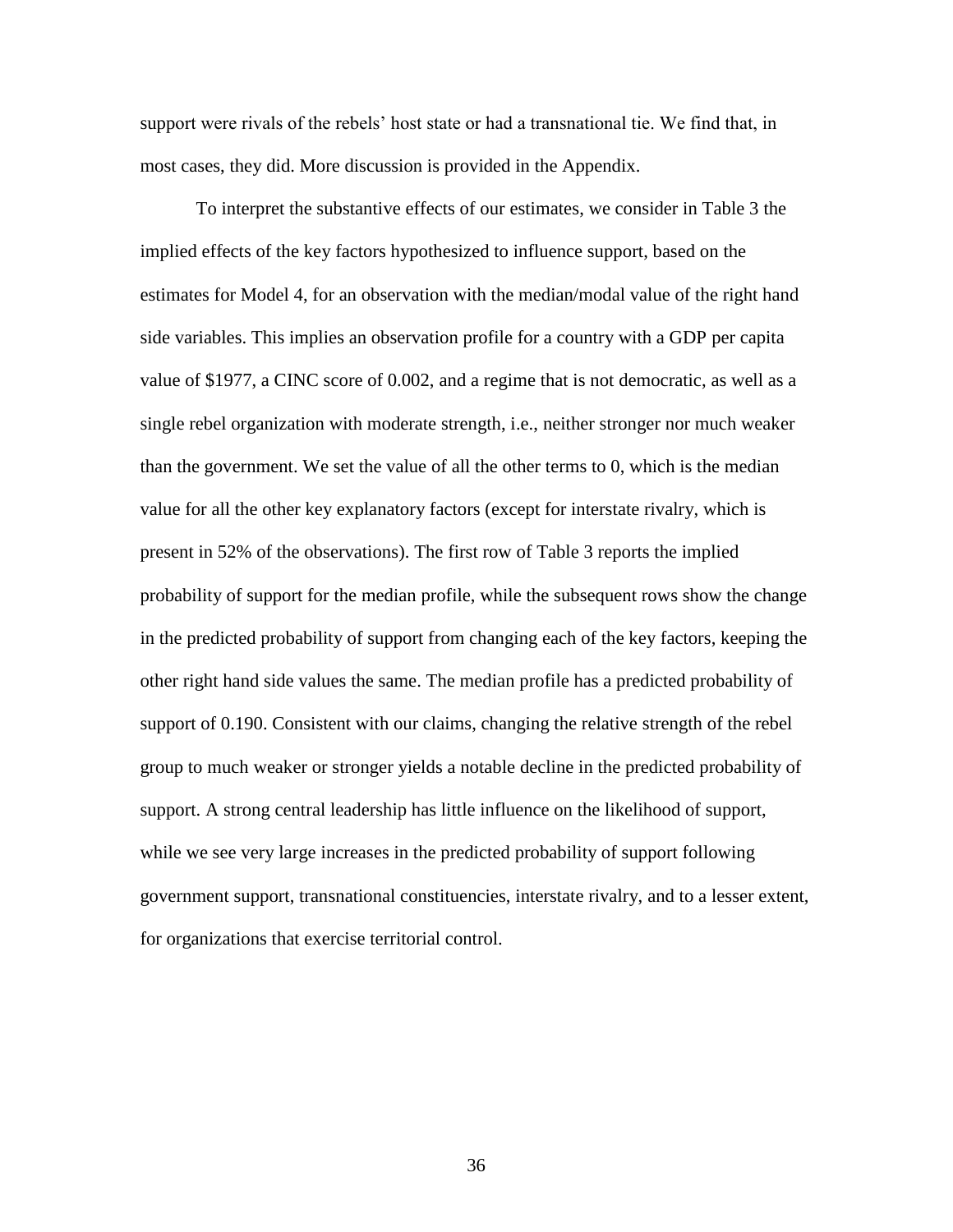|                            | Pr(support) |
|----------------------------|-------------|
| At median profile          | 0.190       |
| Rebels much weaker         | 0.125       |
| Rebels stronger            | 0.073       |
| Strong central leadership  | 0.134       |
| Government support         | 0.352       |
| Transnational constituency | 0.395       |
| <b>Territorial control</b> | 0.271       |
| Interstate rivalry         | 0.380       |

Table 3: Substantive Effects of Variables in Model 4

One possible critique of our approach relates to the relationship between rebel strength and foreign support. It may be the case that external sponsors cause rebels to grow strong, which suggests reverse causality: support predicts strength, rather than the other way around. However, we note that the very strongest rebels are *less* likely to have external support, which helps attenuate such fears. One way to deal with this issue is through an instrumental variable approach, although we are skeptical that reliable instruments—factors that are related to the independent variable but orthogonal to the error terms—can be found. Another approach is to examine whether or not rebel strength can be considered a function of factors associated with foreign ties. In regressions not shown,<sup>53</sup> we use rebel strength as the dependent variable and transnational constituencies and international rivalries as our main independent variables. We estimate these models with and without all other right hand side variables. Our results suggest that external factors are indeed *negatively* related to rebel strength, and are statistically insignificant when other control variables are included. That is, transnational constituents and foreign rivalries—which explain foreign support—are not themselves positively related to rebel

<sup>53</sup> Available upon request from the authors.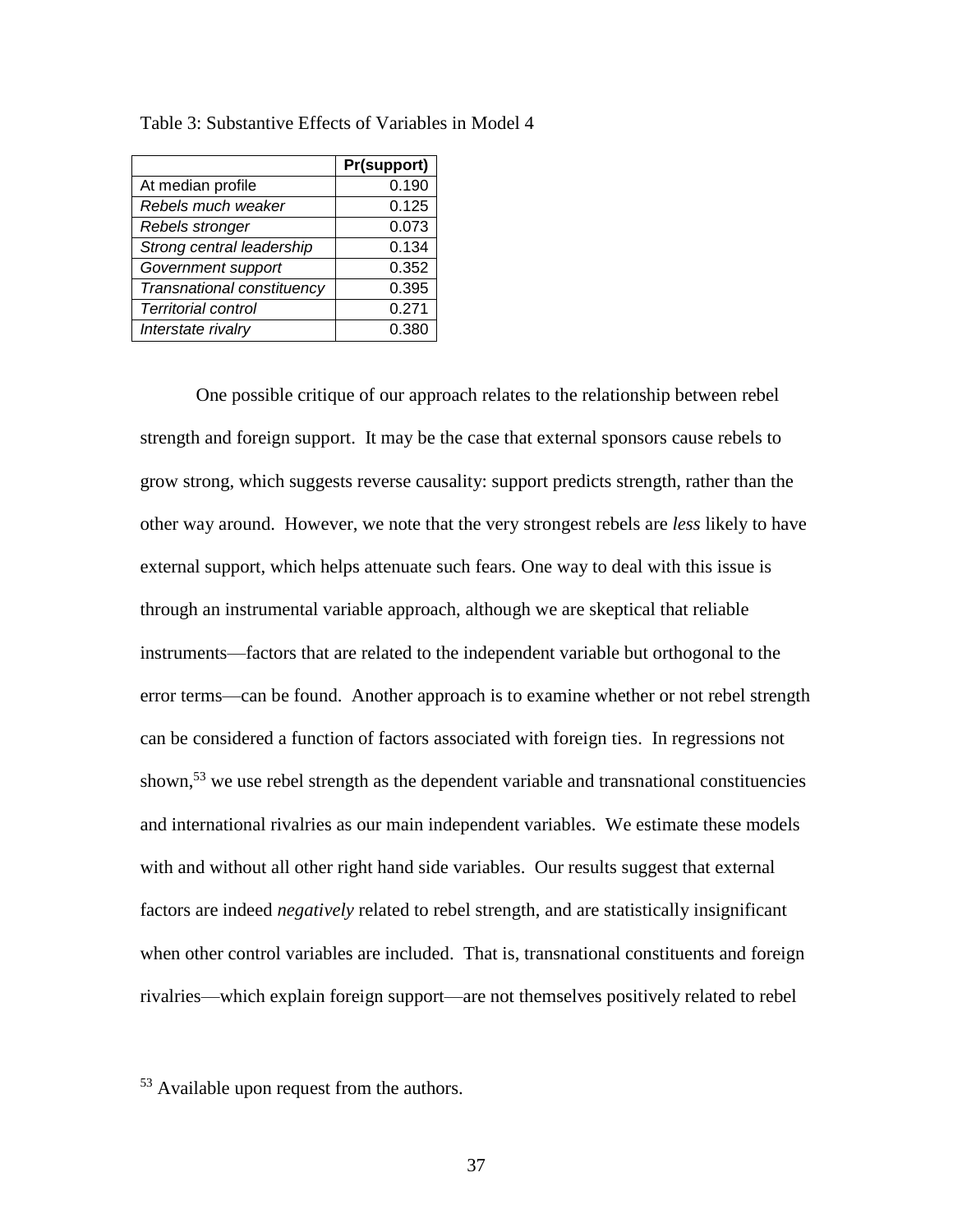strength. Therefore, we can conclude that foreign ties are not predictors of the strength of rebel groups.

## *Evaluating the Results*

In order to ascertain the overall predictive power of our model, Table 3 compares the observed responses with those predicted by Model 4 in Table 2, dichotomized by whether the predicted values for support from the regression exceed 0.5. As can be seen, the estimates perform relatively well in terms of identifying the conflicts where we actually see external support. A total of 79 out of the 133 cases of support that we observe are correctly classified by the predicted values, while the overall success in the classifications of the model is about 70%. By contrast, a model with only the purely domestic characteristics (constrained to the same sample as Model 1) only identifies 5 cases of support for insurgent groups. This implies that the more limited model misses 128 out of the 133 cases with external support in our data. Thus we have a good deal of confidence that our regressions, while not perfect, increase our predictive ability considerably for when external support is more likely to occur than no support.

|               | Model 1, Table 2 predictions |                 |                 |  |  |  |
|---------------|------------------------------|-----------------|-----------------|--|--|--|
| response      |                              | $\hat{p}$ < 0.5 | $\hat{p} > 0.5$ |  |  |  |
| $\mathbf{B}$  | No support                   | 133             | 42              |  |  |  |
| <b>Jbserv</b> | Support                      | 54              | 79              |  |  |  |

Table 4: Predictions for Model 1 in Table 2 by observed response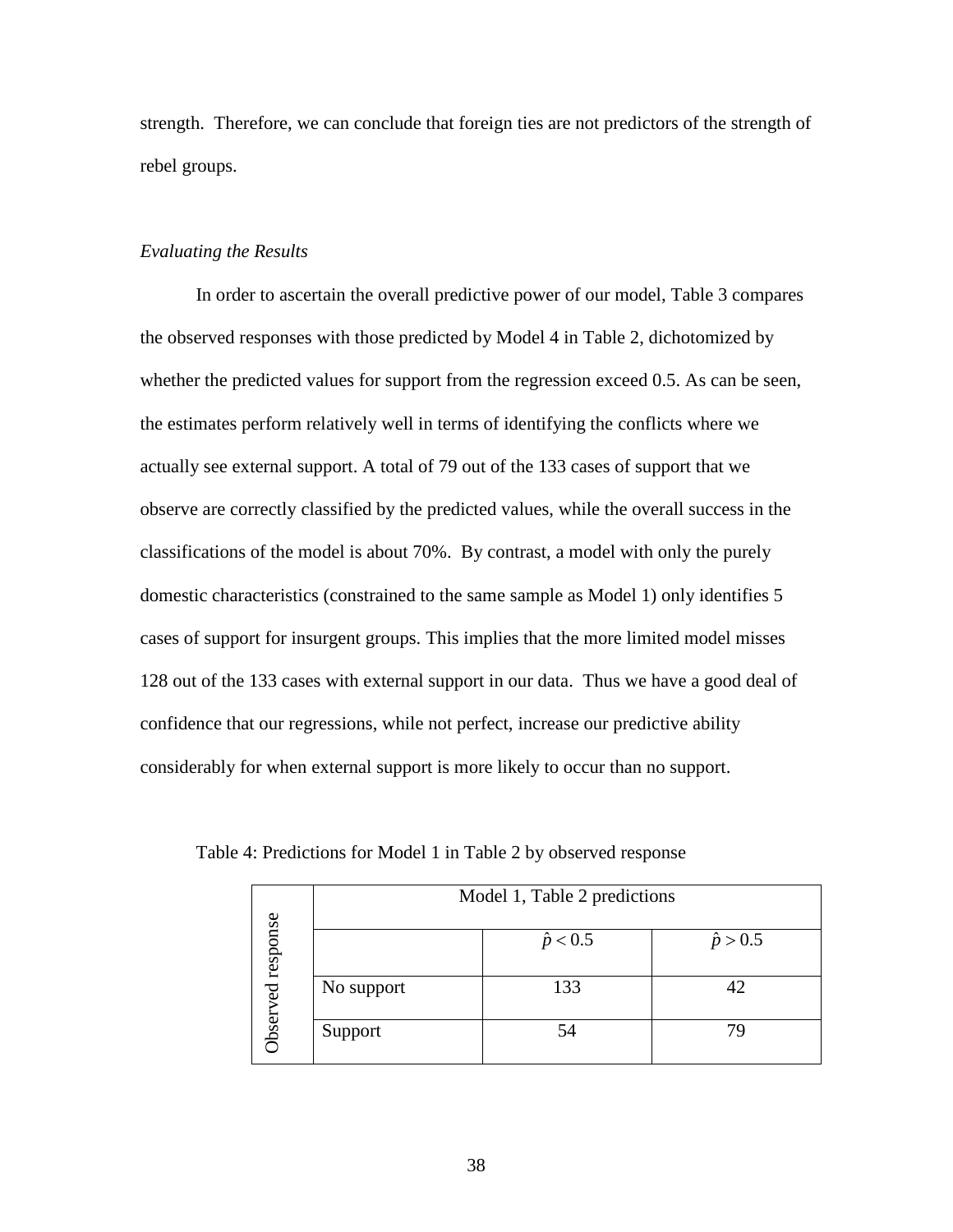A more systematic approach to evaluating the predictive performance of the model should consider the relative costs of false negatives (i.e., missed cases of support) versus false positives (i.e., incorrectly predicted instances of support). While a lower prediction threshold minimizes the missed events, this also risks generating more false positives. King and Zeng suggest evaluating models across a range of plausible thresholds rather than just a single prediction threshold through a Receiver-Operating-Characteristic (ROC) plot.<sup>54</sup> A ROC plot graphs a continuous curve comparing the share of true and false positives from a model for a given prediction threshold. The performance of a model relative to a random guess based on the share of events in the sample can be assessed by comparing the height of the curve to a 45 degree line. As can be seen from Figure 1, the dashed line for the purely domestic model deviates very little from the 45 degree line, or the success that we would expect from a random guess. The solid line for Model 4, incorporating international and transnational linkages, however, is much higher, and this provides strong evidence that transnational characteristics provide important information as to what insurgent groups are more likely to see external support.

<sup>&</sup>lt;sup>54</sup> King and Zeng 2001.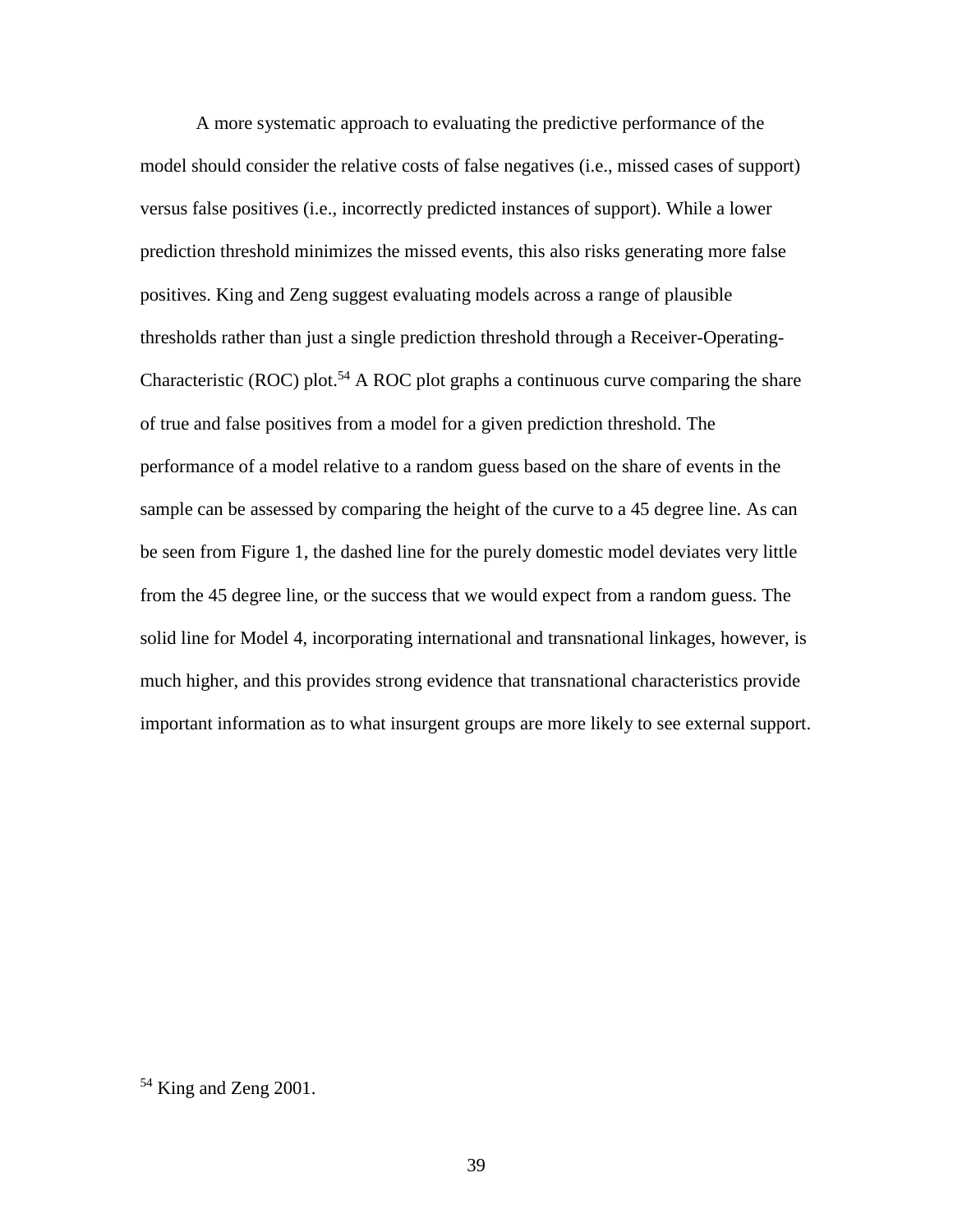Figure 1. Receiver Operating Characteristic plot comparing Models 1 and 4.



# **ROC plot, support I**

An additional value of our modeling approach is that we can clearly differentiate between various insurgent groups. Rather than predicting support for "rebels" in a civil war, we can assess predictions for particular insurgencies or organizations. For instance, our model gives a predicted probability of insurgent support of over 80% for several groups, and each of these groups indeed received external assistance. These groups are listed in Table 4. Two of these groups, the Hezb-i-Islami and the Jamiat-i-Islami, fought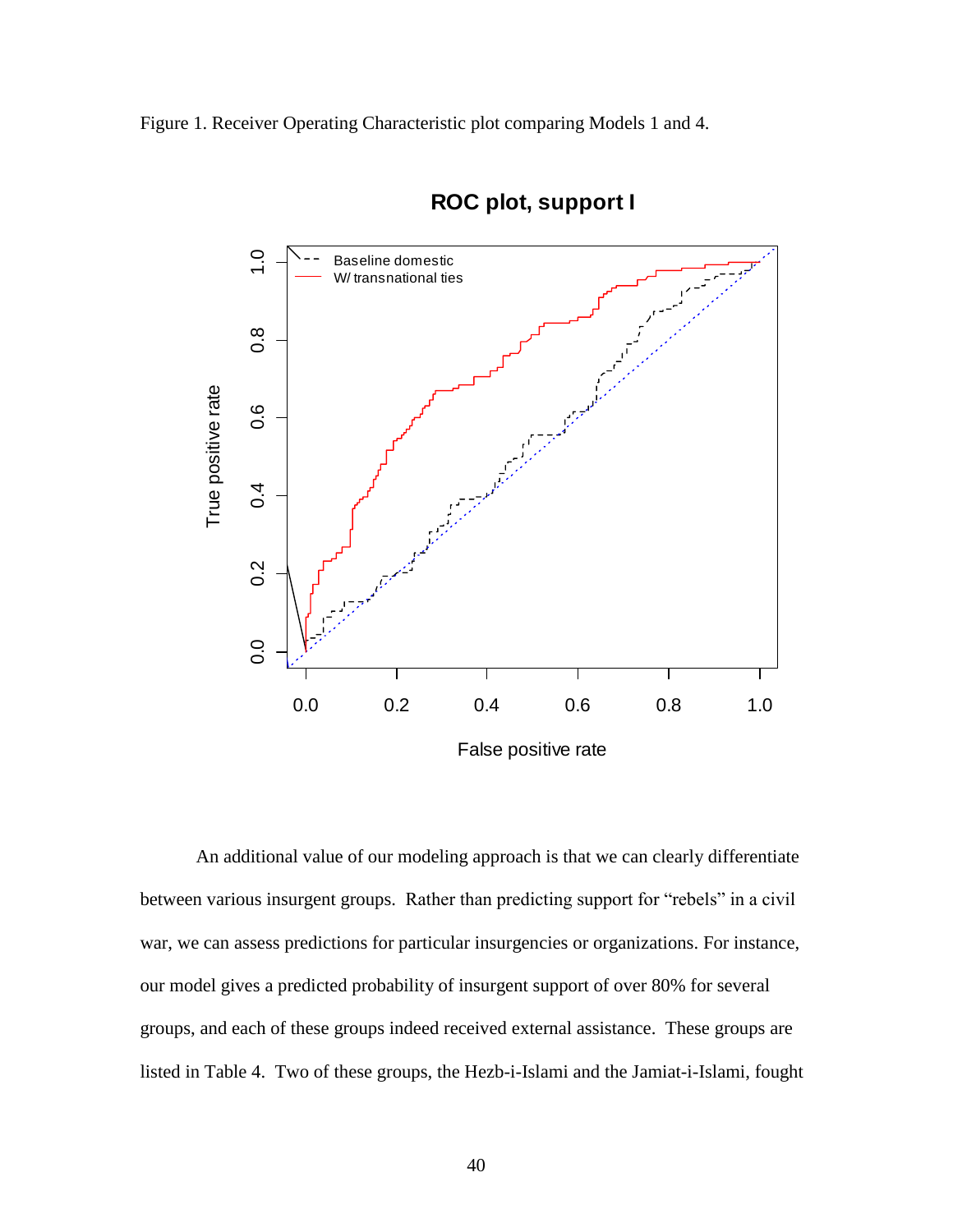in Afghanistan and had external ideological appeal for a broad anti-Soviet and Islamic constituency, and received support from Saudi Arabia, Pakistan and the U.S. The Sudan People's Liberation Movement had the highest predicted level of support and received assistance from several African states as well as backers from outside the region. We also had a high prediction of external support for the Rally for Congolese Democracy (RCD), a largely Tutsi group in the Democratic Republic of the Congo, which was assisted by its ethnic kin in Rwanda; acrimonious relationships between the two states also encouraged support. As a final example, our regressions highly predicted support for the Ethiopian Liberation Front. While the Ethiopian government was assisted by the U.S. and Israel, countervailing assistance was offered by Syria, Iraq and the USSR.

| Government      | <b>Rebels</b>                             | Prob | Supporter(s)                            |
|-----------------|-------------------------------------------|------|-----------------------------------------|
| Sudan           | <b>Sudan People's Liberation Movement</b> | 0.91 | Israel, Saudi Arabia, Egypt, and others |
| Mozambique      | Renamo                                    | 0.87 | Rhodesia, South Africa                  |
| Bosnia          | Serb Rep. of Bosnia and Herzegovina       | 0.87 | Yugoslavia                              |
| Afghanistan     | Hezb-i-Islami                             | 0.85 | Saudi Arabia, Pakistan, USA             |
| Afghanistan     | Jamiat-i-Islami                           | 0.85 | Saudi Arabia, Pakistan, USA             |
| Rep. of Vietnam | <b>National Liberation Front</b>          | 0.83 | North Vietnam                           |
| China           | Peoples Liberation Army                   | 0.83 | <b>USSR</b>                             |
| Algeria         | <b>Islamic Salvation Front</b>            | 0.83 | Sudan, Iran                             |
| Croatia         | Serbian Rep. of Krajina                   | 0.82 | Yugoslavia                              |
| Dem. Rep. Congo | <b>Rally for Congolese Democracy</b>      | 0.82 | Rwanda                                  |
| Ethiopia        | <b>Ethiopian Liberation Front</b>         | 0.81 | Syria, Iraq, USSR                       |

**Table 5. Insurgent Groups with Predicted Probability of Support > 0.8**

Our model can also distinguish between various groups within a single conflict. For instance, three main groups fought against the government of the Philippines for an independent Muslim homeland on the island of Mindanao: The Moro National Liberation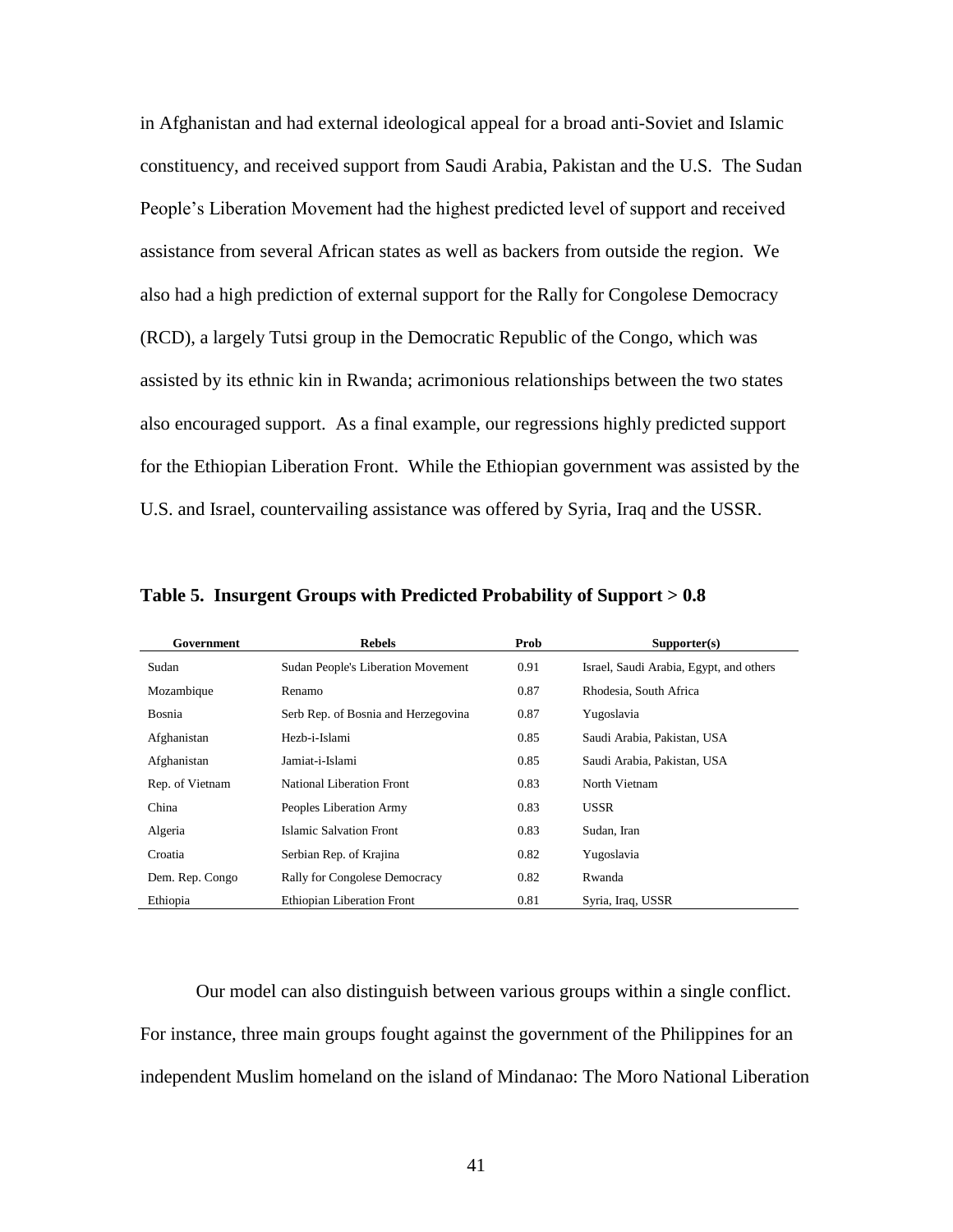Front (MNLF), the Moro Islamic Liberation Front (MILF), and the Abu Sayyaf group. Of these groups, only the MNLF received substantial outside assistance, primarily from Libya, but also from Malaysia. For these three groups, our model gives us predicted probabilities of support as follows: 68% for MNLF, 58% for MILF, and 45% for Abu Sayyaf.<sup>55</sup> The predictions for the latter two groups are substantial, but not far from assigning equal odds to the two outcomes, while we had strongly predicted support for the MNLF. Abu Sayyaf was classified as much weaker than the state, which partly explains its lack of support. The key difference between the MNLF and the MILF is that the Philippines were much more democratic when the MILF started its insurgency in the 1990s (Polity = 8), than when the MNLF began (Polity = -9). Therefore, our approach, which emphasizes conflict dyads rather than the civil war as a whole, provides potentially strong predictive power with respect to particular groups, although we stress that further modeling is needed to improve the accuracy of our predictions.

### **Discussion and Implications**

In this paper we have applied a principal-agent perspective to understand why some rebel groups receive and accept outside support while others either do not receive support or are reluctant to accept it. Our empirical analysis, using new disaggregated data on rebel group characteristics and external linkages, suggests considerable support for our arguments regarding the supply and demand for foreign assistance. We find that external

<sup>55</sup> Although non-state Islamist actors have been sympathetic to the Abu Sayyaf Group, they have not received significant foreign governmental assistance, which is our emphasis.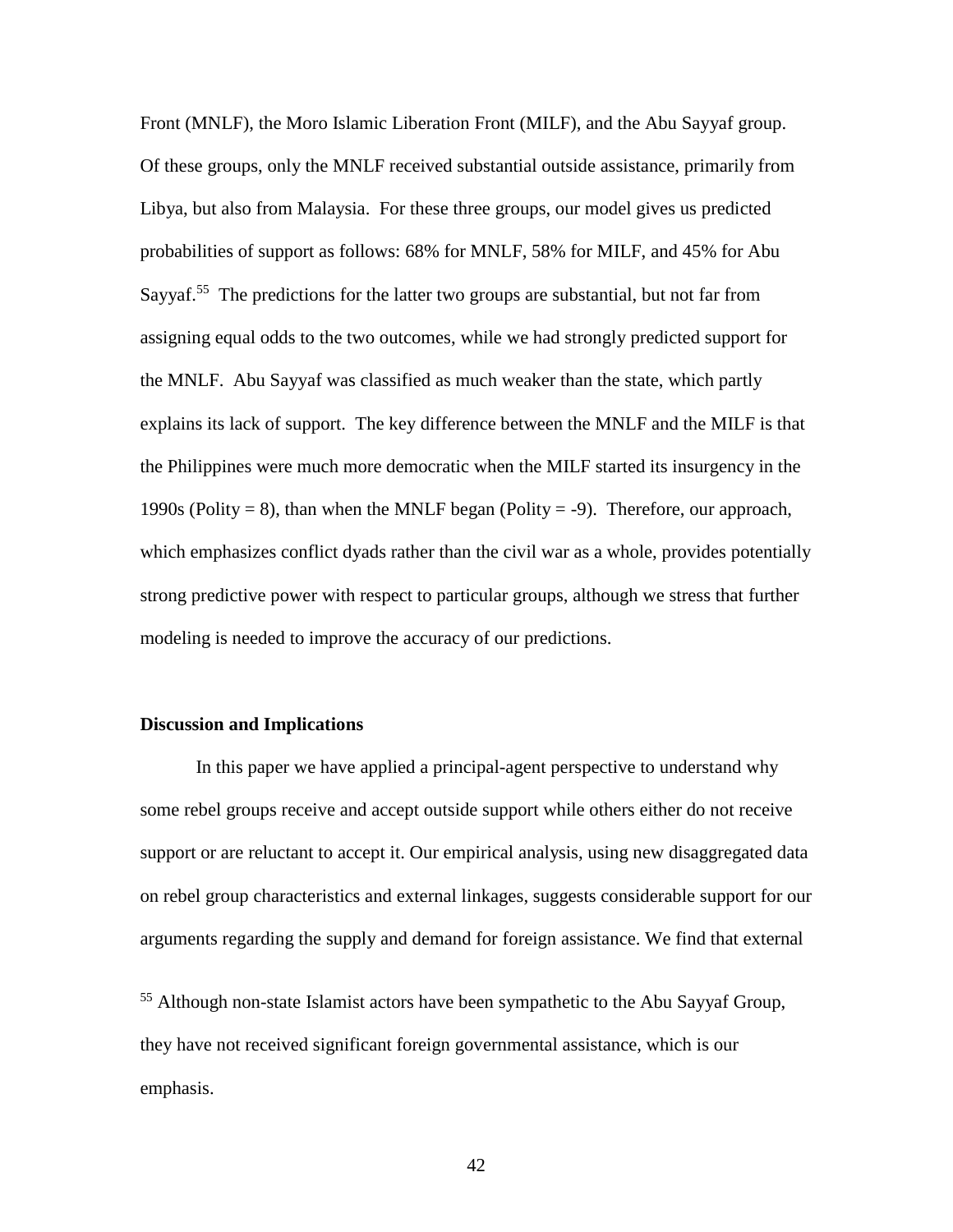support is less likely when rebel groups are very strong and very weak, although we find less evidence for our indicators of rebel group cohesion and demonstrating territorial control. Moreover, we find that transnational linkages and interstate rivalries are very important for support for rebel groups, and that conflicts where the government side has external support are much more likely to also see support for the rebels. By contrast, traditional country characteristics often believed to be important for the outbreak of civil war such as income and geopolitical power appear to be largely unrelated to whether rebel groups receive external support.

We believe that future research on civil war should take the characteristics of rebel groups more seriously. Due largely to data constraints, previous quantitative research on civil war has focused on macro-structural attributes of the country as a whole and characteristics of the government actor. As we demonstrate in this paper, incorporating data on rebel actors in civil wars can significantly improve our understanding of civil war and empirical analyses. We also believe that future research on conflict and political violence should look closely at circumstances where the lines between civil and international war are blurred. <sup>56</sup> Civil and international wars are often intertwined processes as rebels benefit from outside assistance and civil conflicts give rise to international disputes. Treating these phenomena as separate areas of inquiry, in our opinion, often obscures much of the conflict dynamic.

Finally, gaining a better understanding of state sponsorship of insurgent groups is likely to yield more effective counterinsurgency strategies. While states can take steps to disrupt rebel operations at home, groups with foreign ties are often much more difficult to

<sup>56</sup> Gleditsch, Salehyan, and Schultz 2008.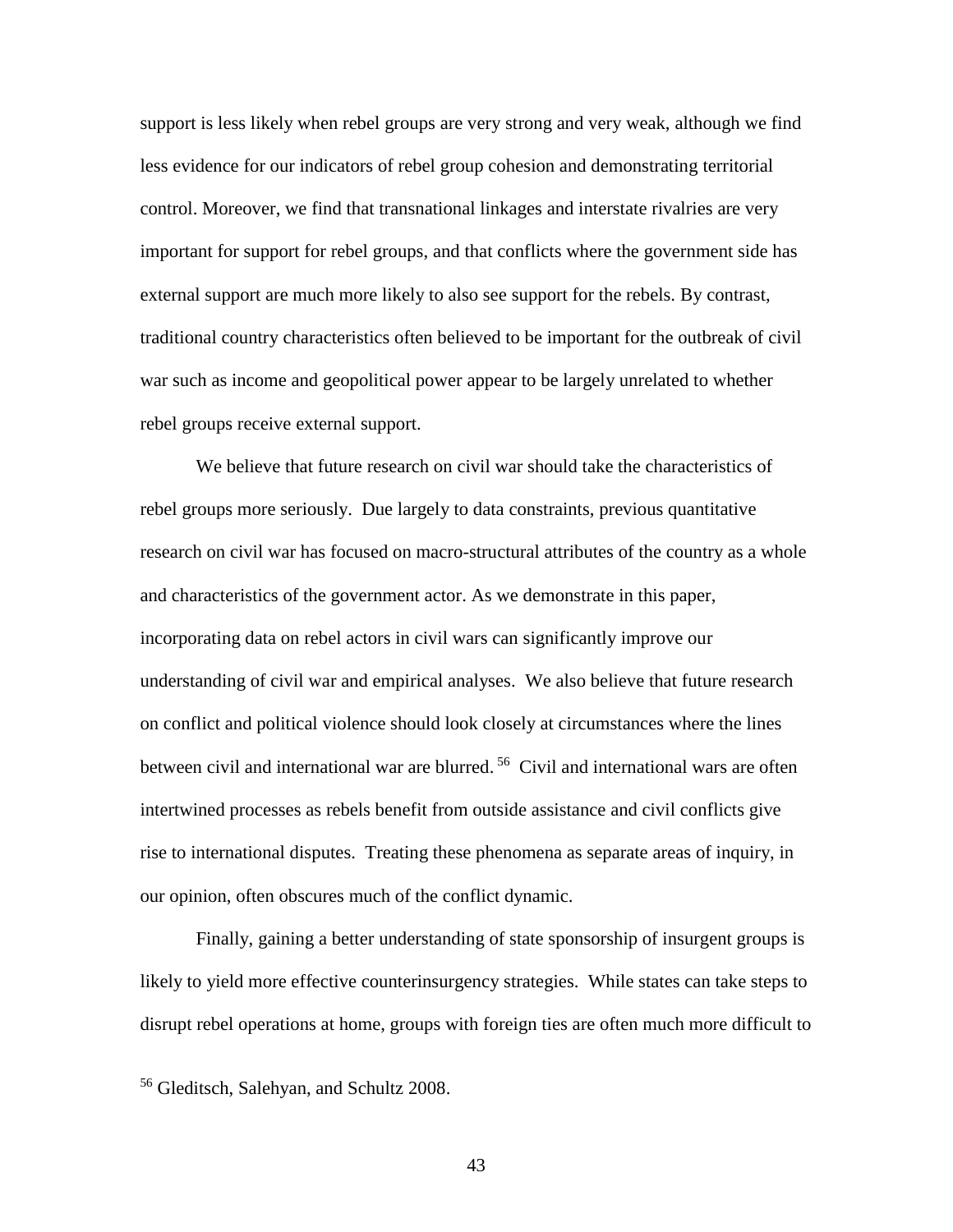confront. Therefore, diplomatic efforts to resolve international disputes can help to ameliorate the conditions that facilitate civil conflict. Rather than focusing on rebel organizations alone, states facing armed opposition groups must also put pressure on foreign backers as well as take steps to mend relations with their international enemies.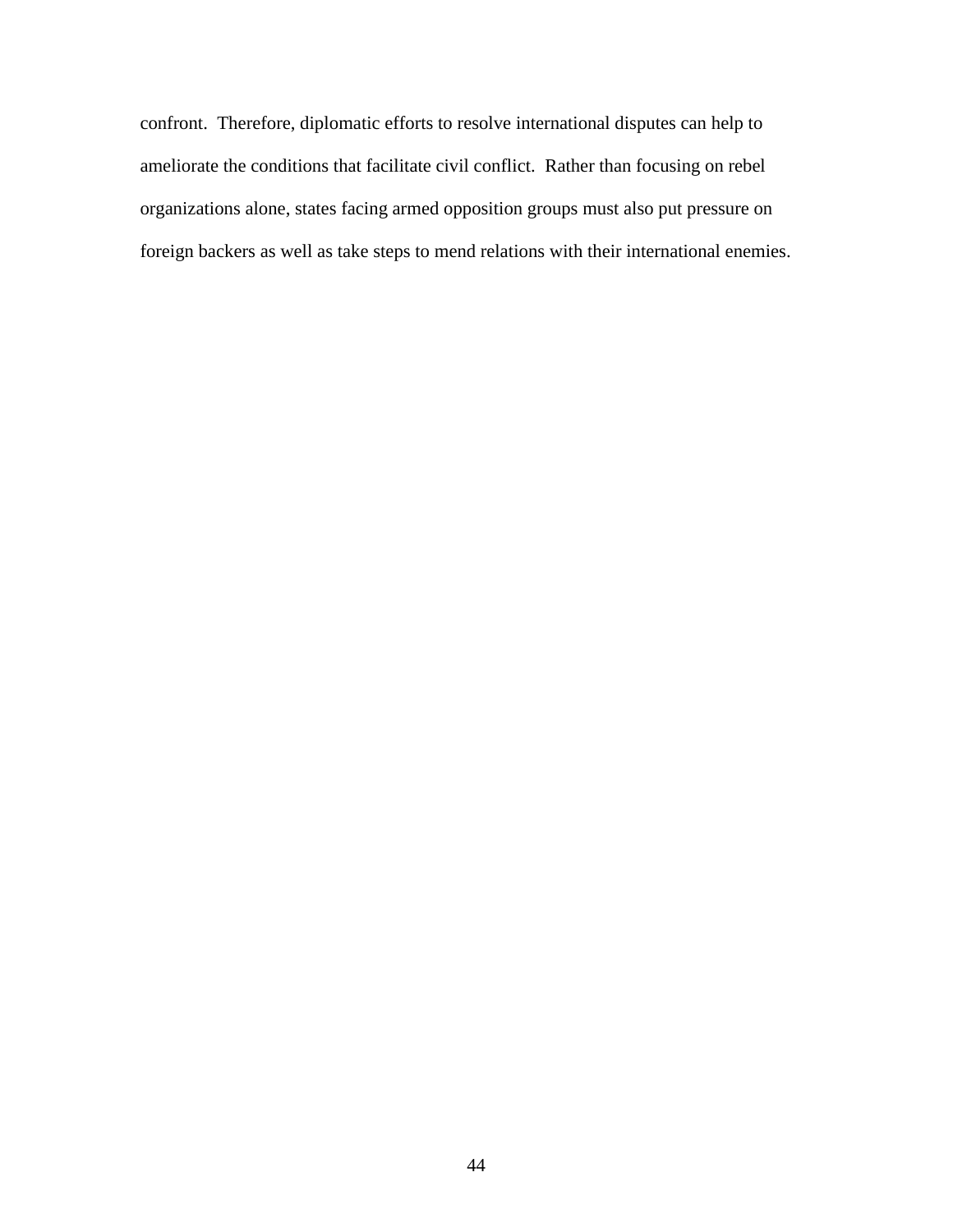## **References**

Akcinaroglu, Seden and Elizabeth Radziszewski. 2005. Expectations, Rivalries, and Civil War Duration. *International Interactions* 31: 349-374.

Balch-Lindsay, Dylan, and Andrew Enterline. 2000. Killing Time: The World Politics of Civil War Duration. *International Studies Quarterly* 44 (4):615-642.

Balch-Lindsay, Dylan, Andrew J. Enterline, and Kyle A. Joyce. 2008. Third Party Intervention and the Civil War Process. *Journal of Peace Research* 45 (3):345-363.

Bapat, Navin A. 2007. The Internationalization of Terrorist Campaigns. *Conflict Management and Peace Science* 24 (4):265-280.

Bapat, Navin. 2006. State Bargaining with Transnational Terrorist Groups. *International Studies Quarterly* 50 (2):213-229.

Brinkley, Joel. 1987. CIA Gives Contras Detailed Profiles of Civil Targets. *New York Times.* March 19.

Byman, Daniel. 2005. *Deadly Connections: States that Sponsor Terrorism.* Cambridge: Cambridge University Press.

Byman, Daniel and Sarah Kreps. 2010. Agents of Distruction?: Applying Principal-Agent Analysis to State-Sponsored Terrorism. *International Studies Perspectives* 11 (1):1-18.

Cederman, Lars-Erik, Luc Girardin and Kristian Skrede Gleditsch. 2009. Ethnonationalist Triads: Assessing the Influence of Kin Groups on Civil Wars. *World Politics* 61: 403- 437.

Cetinyan, Rupen. 2002. Ethnic Bargaining in the Shadow of Third-Party Intervention. *International Organization* 56 (3):645-677.

Collier, Paul, Lani Elliott, Håvard Hegre, Anke Hoeffler, Marta Reynal-Querol, and Nicholas Sambanis. 2003. *Breaking the Conflict Trap: Civil War and Development Policy*. Oxford University Press and Washington, DC: World Bank.

Cunningham, David E. 2010. Blocking Resolution: How external states can prolong civil wars. *Journal of Peace Research* 47(2): 115-127.

Cunningham, David E., Kristian Skrede Gleditsch, and Idean Salehyan. 2009. It Takes Two: A Dyadic Analysis of Civil War Duration and Outcome. *Journal of Conflict Resolution* 53 (4):570-597.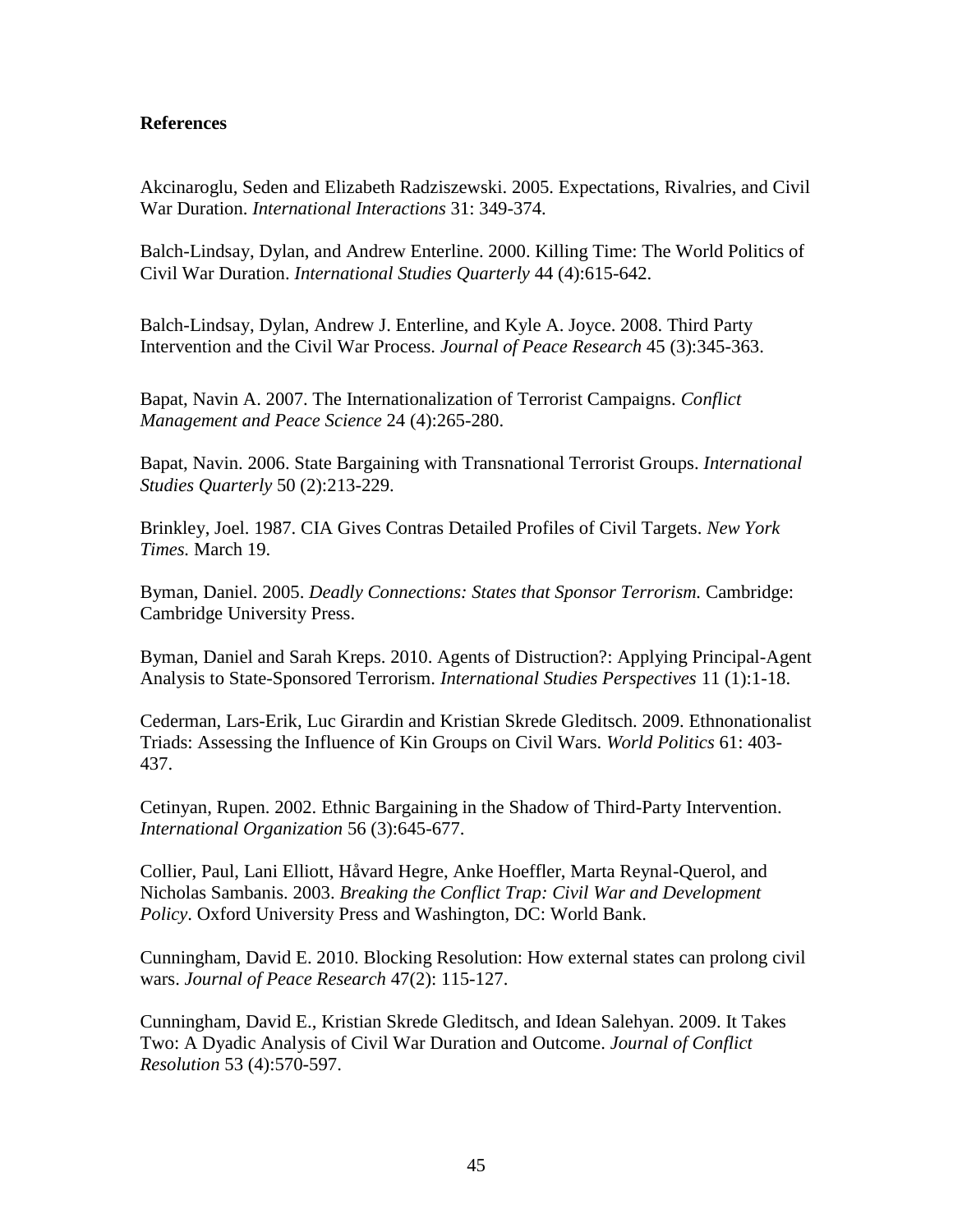Davis, David R., and Will H. Moore. 1997. Ethnicity Matters: Transnational Ethnic Alliances and Foreign Policy Behavior. *International Studies Quarterly* 41 (1):171-184.

Diehl, Paul and Gary Goertz. 2001. *War and Peace in International Rivalry.* Ann Arbor, MI: University of Michigan Press.

Findley, Michael and Tze Kwang Teo. 2006. Rethinking Third-Party Interventions into Civil Wars: An Actor-Centric Approach. *Journal of Conflict Resolution* 68 (4):828-837.

Forsythe, David. 1992. Democracy, War, and Covert Action. *Journal of Peace Research.*  29 (4):385-395.

Gartner, Scott Sigmund. 2008. The Multiple Effects of Casualties on Public Support for War: An Experimental Approach. *American Journal of Political Science* 102 (1):95-106.

Gartner, Scott Sigmund and Gary Segura. 1998. War, Casualties, and Public Opinion. *Journal of Conflict Resolution* 42 (3):278-300.

Gates, Scott. 2002. Recruitment and Allegiance: the Micro Foundations of Rebellion. *Journal of Conflict Resolution* 46 (1):111-130.

George, Alexander. 1991. *Forceful Persuasion: Coercive Diplomacy as an Alternative to War.* Washington, DC: United States Institute of Peace.

Gent, Stephen. 2008. Going in when it Counts: Military Intervention and the Outcome of Civil Conflicts. *International Studies Quarterly* 52 (4):713-735.

Gleditsch, Kristian Skrede. 2002. Expanded Dyadic Trade and GDP Data, 1946-92. *Journal of Conflict Resolution* 46 (5):712-724.

Gleditsch, Kristian Skrede, Idean Salehyan and Kenneth Schultz. 2008. Fighting at Home, Fighting Abroad. *Journal of Conflict Resolution* 52(4): 479-506.

Gleditsch, Nils Petter, Peter Wallensteen, Mikael Eriksson, Margareta Sollenberg, and Håvard Strand. 2002. Armed Conflict 1946-2001: A New Dataset. *Journal of Peace Research* 39 (5):615–637.

Goertz, Gary and Paul Diehl. 1992. *Territorial changes and international conflict*. London: Routledge.

Goulka, Jeremiah, Lydia Hansell, Elizabeth Wilke, and Judith Larson. 2009. *The Mujahedin-e Khalq in Iraq: A Policy Conundrum.* Santa Monica, CA: RAND.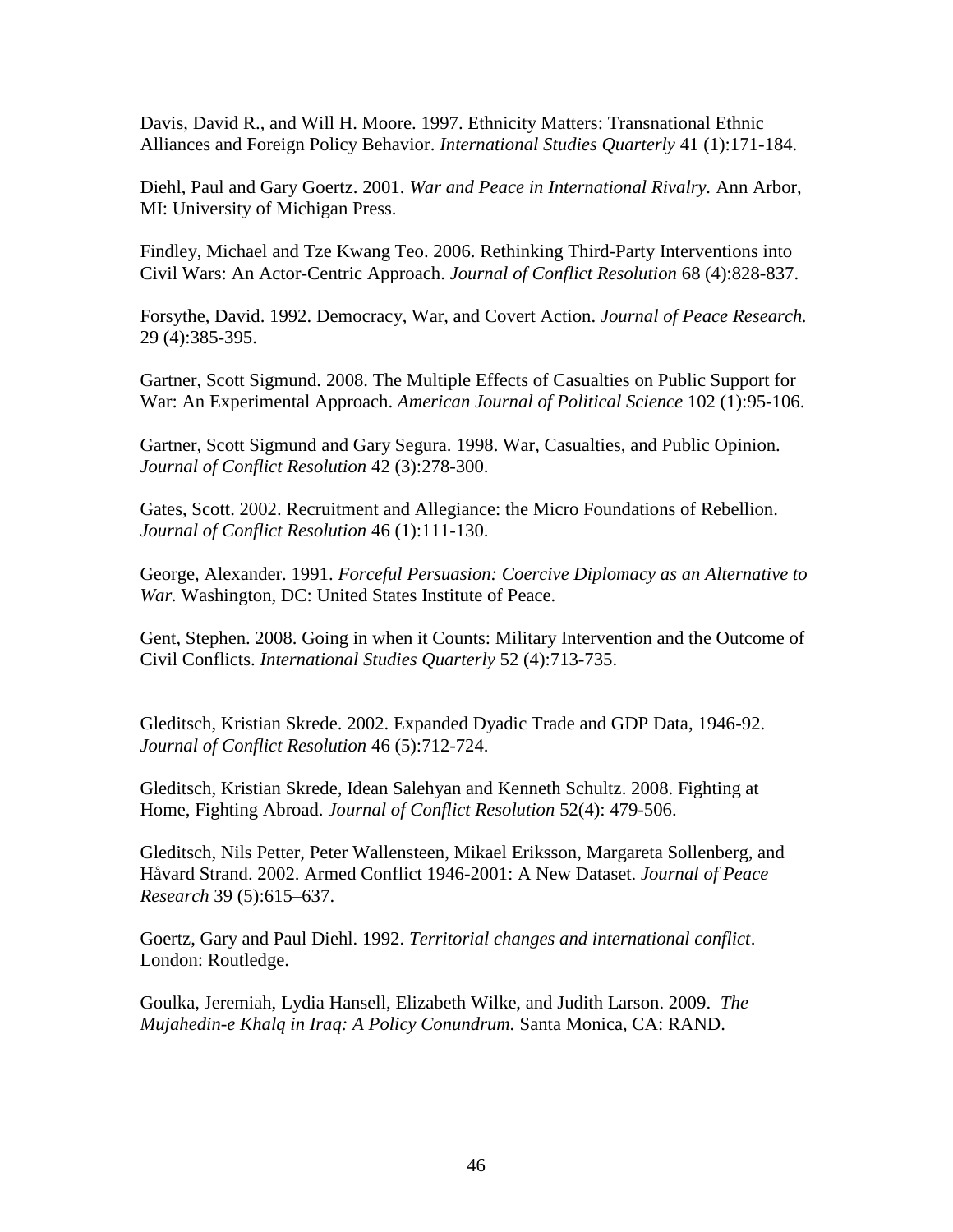Hawkins, Darren, David Lake, Daniel Nielson, and Michael Tierney, eds. 2006. *Delegation and Agency in International Organizations.* Cambridge: Cambridge University Press.

Heger, Lindsay and Idean Salehyan. 2007. Ruthless Rulers: Coalition Size and the Severity of Civil Conflict. *International Studies Quarterly* 51(2): 385-403.

Jaggers, Keith, and Ted R. Gurr. 1995. Tracking Democracy's Third Wave with the Polity III Data. *Journal of Peace Research* 32 (4):469-482.

Jenne, Erin K. 2006. *Ethnic Bargaining: the Paradox of Minority Empowerment.* Ithaca, NY: Cornell University Press.

Joshi, Manoj. 1996. On the Razor's Edge: the Liberation Tigers of Tamil Eelam. *Studies in Conflict and Terrorism* 19 (1):19-42.

Kalyvas, Stathis. 2006. *The Logic of Violence in Civil Wars.* Cambridge, UK: Cambridge University Press.

King, Gary, and Langche Zeng. 2001. Improving Forecasts of State Failure. *World Politics* 53 (4):623-658.

Lujala, Paivi. 2010. The Spoils of Nature: Armed Conflict and Rebel Access to Natural Resources. *Journal of Peace Research* 47 (1):15-28.

McCubbins, Matthew D., and D. Roderick Kiewiet. 1991. *The Logic of Delegation: Congressional Parties and the Appropriations Process.* Chicago: University of Chicago Press.

Metz, Stephen. 2007. *Rethinking Insurgency.* Carlisle Barracks, PA: Strategic Studies Institute, U.S. Army War College.

Minter, William. 1994. *Apartheid's Contras: an Inquiry into the Roots of War in Angola and Mozambique.* London: Zed Books.

Morgan, T. Clifton and Glenn Palmer. 2000. A Model of Foreign Policy Substitutability: Selecting the Right Tools for the Job(s). *Journal of Conflict Resolution* 44 (1):11-32.

Most, Benjamin A. and Harvey Starr. 1984. International Relations Theory, Foreign Policy Substitutability and 'Nice' Laws. *World Politics* 36 (3):383-406.

Prunier, Gérard. 2009. *Africa's World War: Congo, the Rwandan Genocide, and the Making of a Continental Catastrophe.* Oxford: Oxford University Press.

Prunier, Gerard. 2004. Rebel Movements and Proxy Warfare: Uganda, Sudan and the Congo (1986-1999). *African Affairs* 103 (412):359-383.